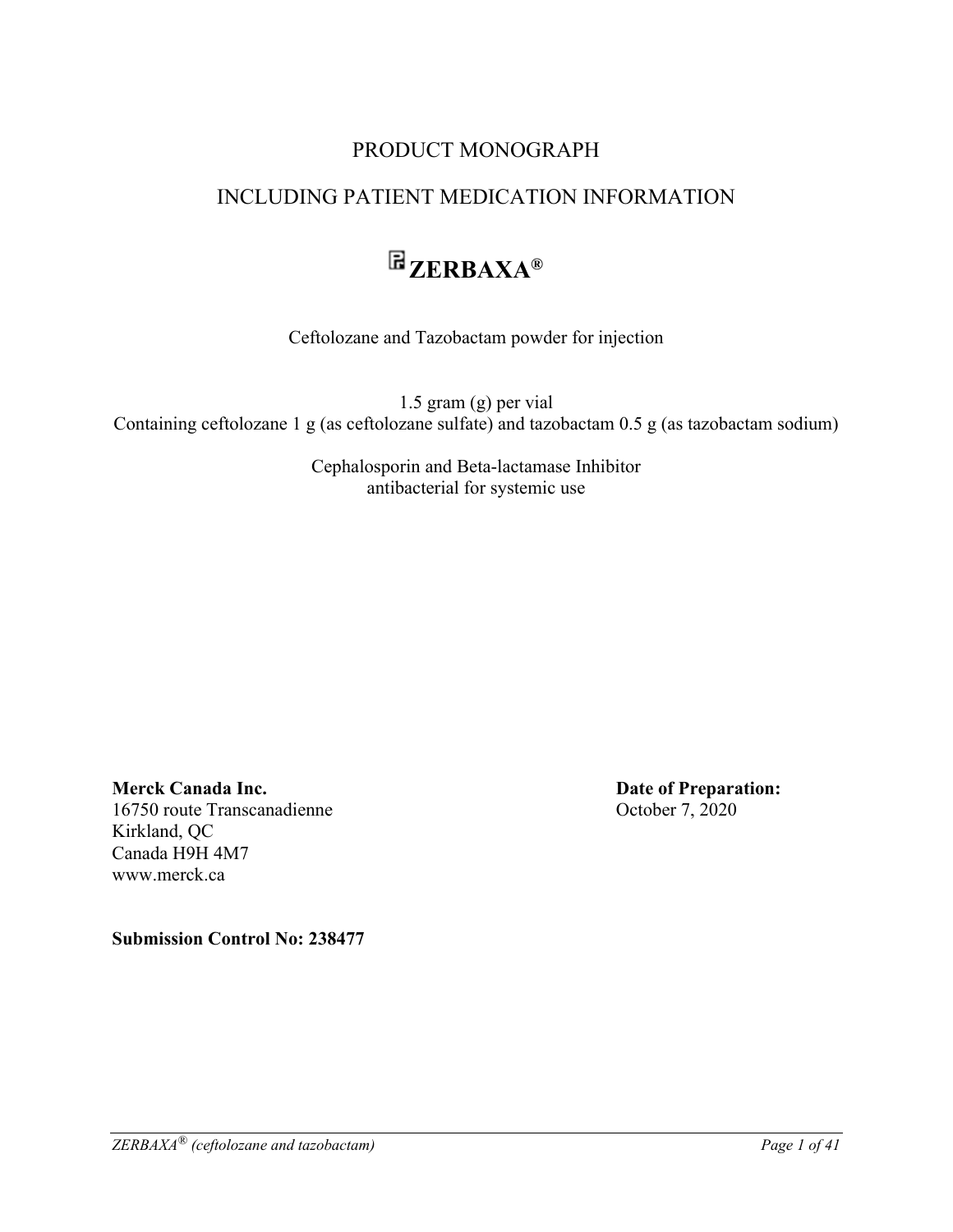### **Table of Contents**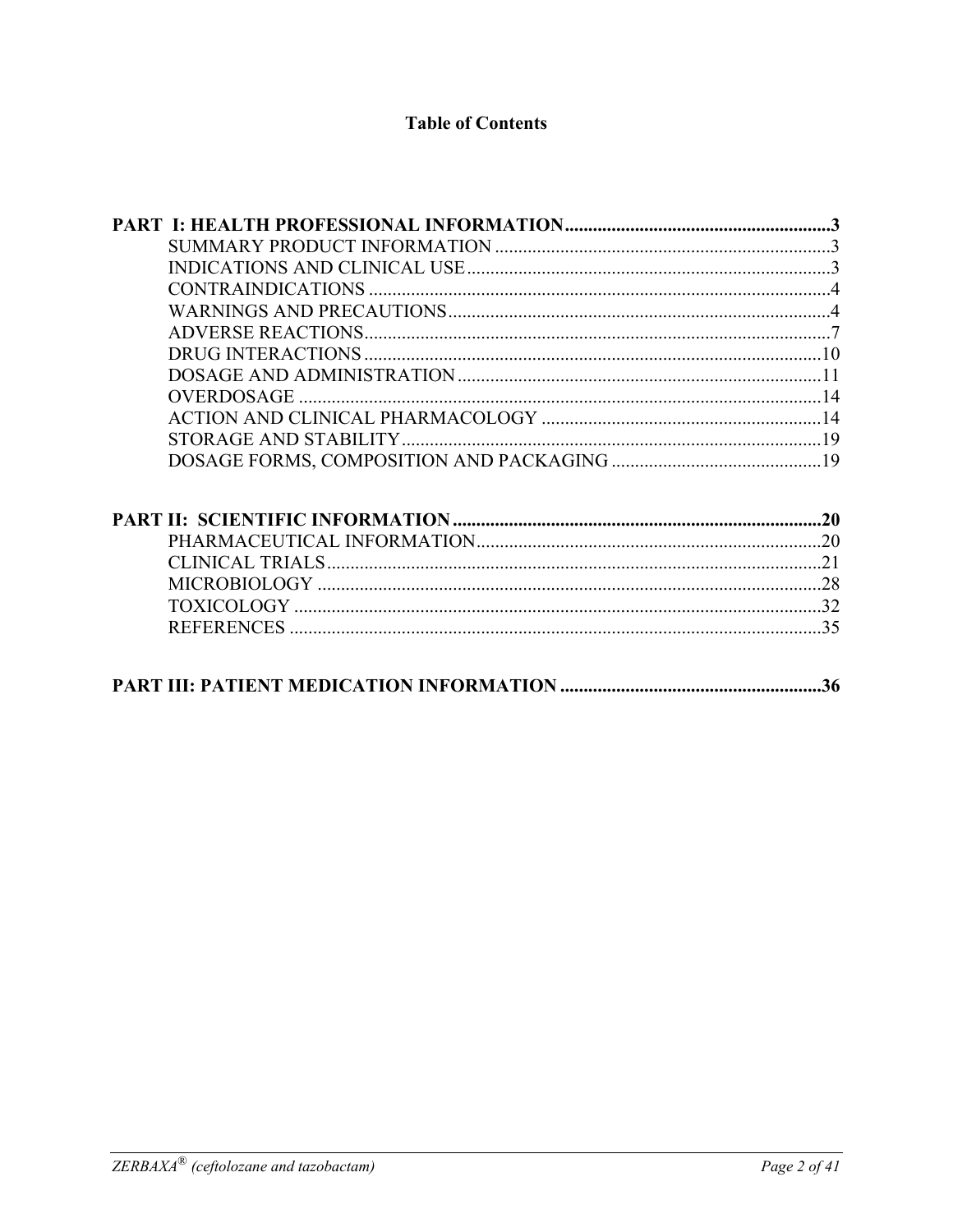# **ZERBAXA®**

#### ceftolozane and tazobactam

### **PART I: HEALTH PROFESSIONAL INFORMATION**

#### **SUMMARY PRODUCT INFORMATION**

| <b>Route of</b><br>Administration | <b>Dosage Form / Strength</b>                                                                                     | <b>Clinically Relevant Nonmedicinal</b><br><b>Ingredients</b>                     |
|-----------------------------------|-------------------------------------------------------------------------------------------------------------------|-----------------------------------------------------------------------------------|
| Intravenous Injection             | Lyophilized Powder                                                                                                | Sodium (230 mg per vial)                                                          |
|                                   | 1.5 gram (g) per vial<br>(ceftolozane 1 g as ceftolozane<br>sulfate and tazobactam 0.5 g as<br>tazobactam sodium) | For a complete listing see Dosage<br>Forms, Composition and Packaging<br>section. |

#### **INDICATIONS AND CLINICAL USE**

ZERBAX $A^{\otimes}$  (ceftolozane and tazobactam) is indicated for the treatment of patients 18 years of age or older with the following infections when caused by ZERBAXA<sup>®</sup> susceptible strains of the designated microorganisms:

**Complicated Intra-abdominal Infections** 

ZERBAXA<sup>®</sup> is indicated for the treatment of complicated intra-abdominal infections (cIAI) caused by the following Gram-negative and Gram-positive microorganisms: *Enterobacter cloacae, Escherichia coli, Klebsiella oxytoca, Klebsiella pneumoniae, Proteus mirabilis, Pseudomonas aeruginosa, Bacteroides fragilis, Streptococcus anginosus, Streptococcus constellatu*s, and *Streptococcus salivarius*.

Note: In the treatment of cIAI, ZERBAXA<sup>®</sup> should be used in combination with metronidazole in order to provide adequate anaerobic coverage.

#### **Complicated Urinary Tract Infections, including Pyelonephritis**

ZERBAX $A^{\otimes}$  is indicated for the treatment of complicated urinary tract infections (cUTI), including pyelonephritis caused by the following Gram-negative microorganisms: *Escherichia coli*, *Klebsiella pneumoniae*, *Proteus mirabilis*, and *Pseudomonas aeruginosa*.

#### **Nosocomial pneumonia, including ventilator-associated pneumonia**

Treatment of nosocomial pneumonia, including ventilator-associated pneumonia, caused by the following susceptible Gram-negative microorganisms: *Enterobacter cloacae*, *Escherichia coli*, *Haemophilus influenzae*, *Klebsiella oxytoca*, *Klebsiella pneumoniae*, *Proteus mirabilis*, *Pseudomonas aeruginosa*, and *Serratia marcescens*.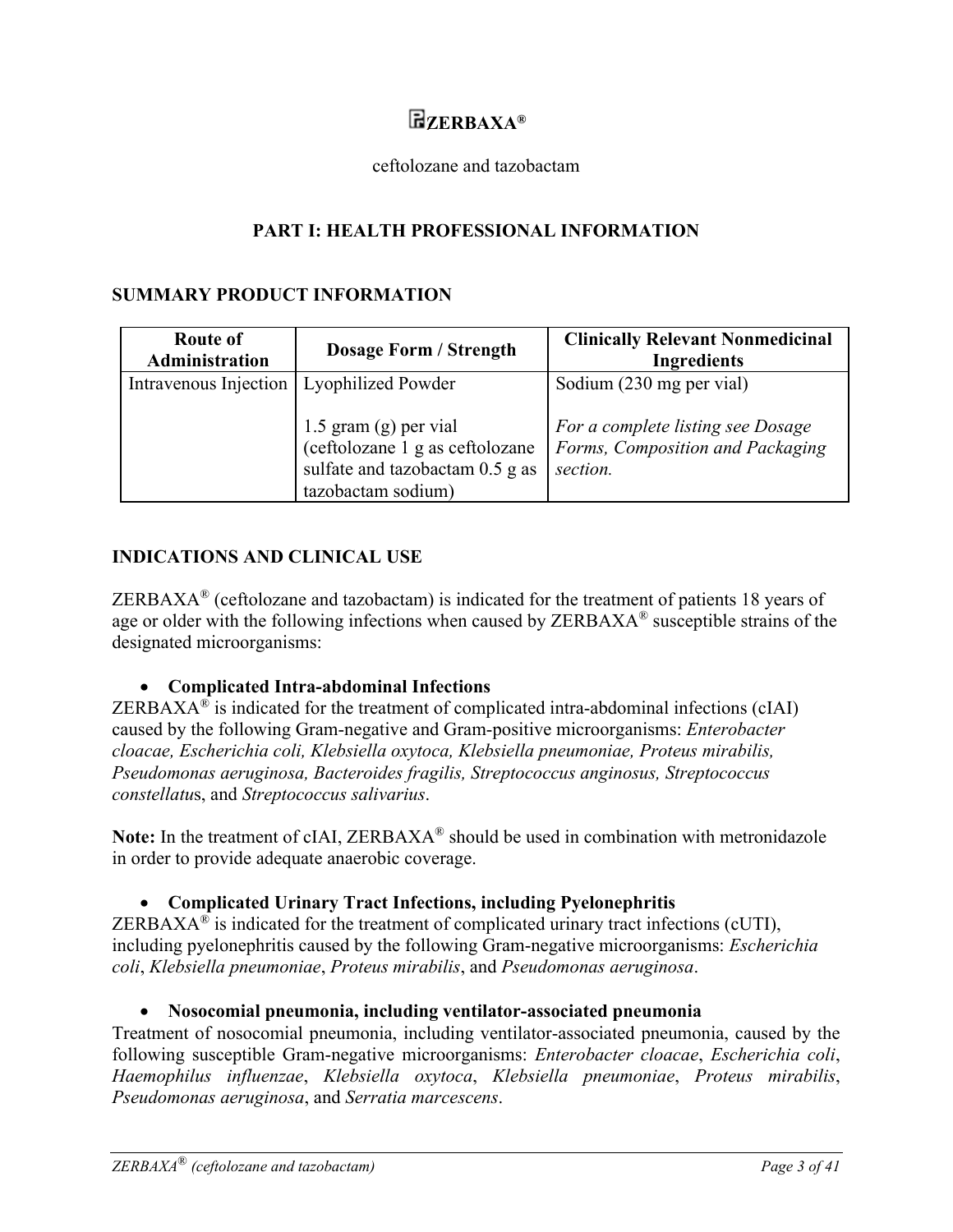To reduce the development of drug-resistant bacteria and maintain the effectiveness of  $ZERBAXA<sup>®</sup>$  and other antibacterial drugs,  $ZERBAXA<sup>®</sup>$  should be used only to treat infections that are proven or strongly suspected to be caused by susceptible bacteria. When culture and susceptibility information are available, they should be considered in selecting or modifying antibacterial therapy. In the absence of such data, local epidemiology and susceptibility patterns may contribute to the empiric selection of therapy.

**Geriatrics (** $\geq 65$  **years of age):** Of the 1015 patients treated with ZERBAXA<sup>®</sup> in the Phase 3 clinical trials, 250 (24.6%) were  $\geq$  65 years of age, including 113 (11.1%)  $\geq$  75 years. A higher incidence of adverse reactions was observed in patients aged 65 years and older. In the cIAI trial, cure rates were lower in elderly patients. This finding in the elderly population was not observed in the cUTI trial (see **WARNINGS AND PRECAUTIONS** and **ACTION AND CLINICAL PHARMACOLOGY**).

**Pediatrics (<18 years of age):** Safety and effectiveness in pediatric patients have not been established.

# **CONTRAINDICATIONS**

ZERBAXA® is contraindicated in:

- Patients who are hypersensitive to this drug or to any ingredient in the formulation, including any non-medicinal ingredient, or component of the container. For a complete listing, see the **DOSAGE FORMS, COMPOSITION AND PACKAGING** section of the product monograph.
- Patients with known serious hypersensitivity to penicillins, cephalosporins, or other betalactams.

### **WARNINGS AND PRECAUTIONS**

### **Serious Warnings and Precautions**

 Serious and occasionally fatal hypersensitivity (anaphylactic) reactions have been reported in patients receiving beta-lactam antibacterials. Before therapy with  $ZERBAXA<sup>®</sup>$  is instituted, careful inquiry about previous hypersensitivity reactions to other cephalosporins, penicillins, or beta-lactams should be made. If this product is to be given to a patient with a cephalosporin, penicillin, or other beta-lactam allergy, caution should be exercised because cross sensitivity has been established. If an anaphylactic reaction to ZERBAXA® occurs, the drug should be discontinued and appropriate therapy instituted.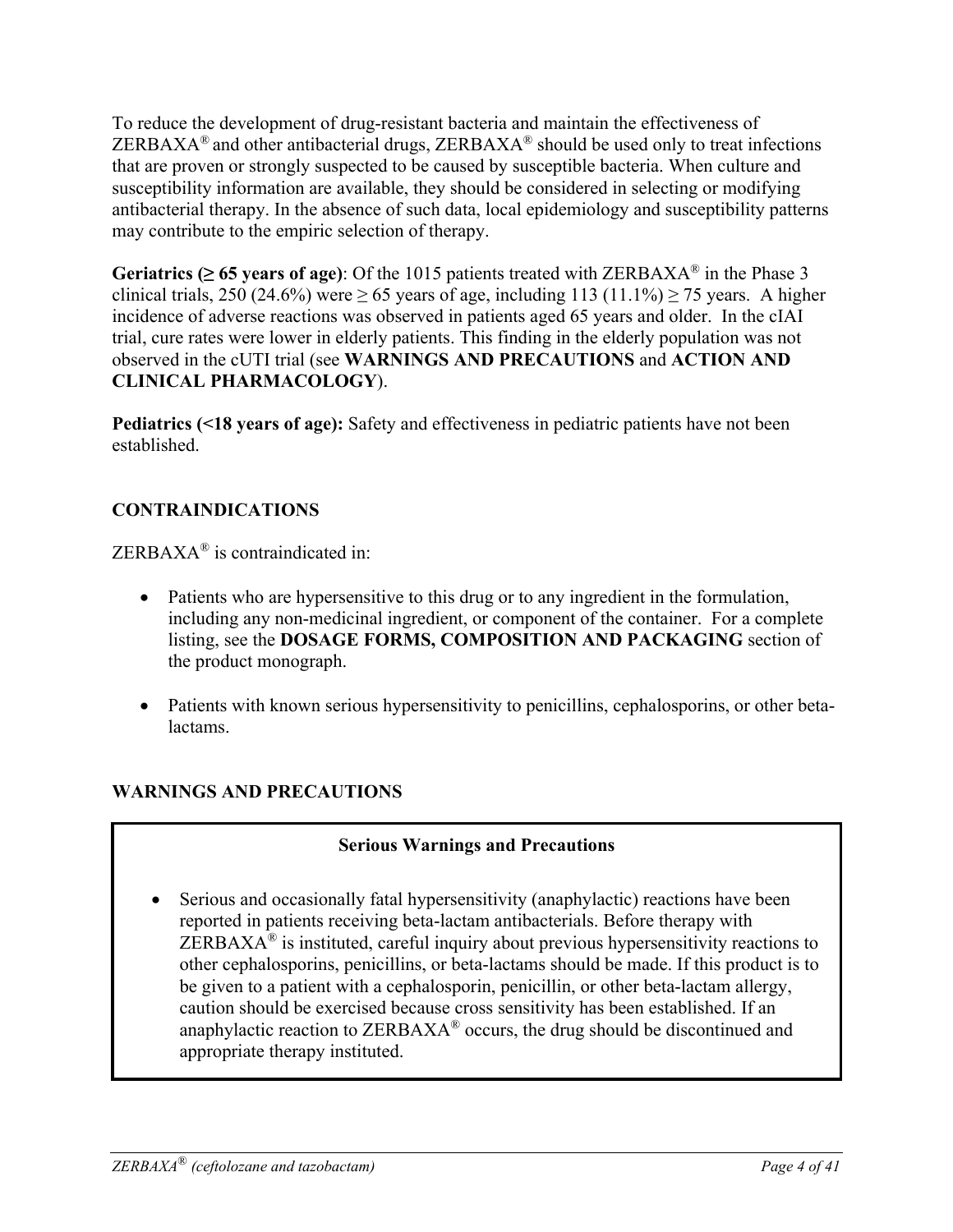### **Carcinogenesis and Mutagenesis**

Long-term carcinogenicity studies in animals have not been conducted with ceftolozane and tazobactam, ceftolozane, or tazobactam (see **TOXICOLOGY**).

### **Gastrointestinal**

### *Clostridium difficile-***associated Disease**

*Clostridium difficile*-associated disease (CDAD) has been reported with the use of nearly all systemic antibacterial agents, including ZERBAXA®, and may range in severity from mild diarrhea to fatal colitis (see **ADVERSE REACTIONS**). Treatment with antibacterial agents alters the normal flora of the colon which may lead to overgrowth of *C. difficile.*

*C. difficile* produces toxins A and B which contribute to the development of CDAD. Hypertoxin producing strains of *C. difficile* cause increased morbidity and mortality, as these infections can be refractory to antimicrobial therapy and may require colectomy. CDAD must be considered in all patients who present with diarrhea following antibiotic use. Careful medical history is necessary because CDAD has been reported to occur more than 2 months after the administration of antibacterial agents.

If CDAD is suspected or confirmed, ongoing antibiotic use not directed against *C. difficile* may need to be discontinued. Appropriate fluid and electrolyte management, protein supplementation, antibiotic treatment of *C. difficile*, and surgical evaluation should be instituted as clinically indicated.

#### **Skin**

#### **Severe Cutaneous Adverse Reactions**

Severe cutaneous adverse reactions (SCAR) such as acute generalized exanthematous pustulosis (AGEP), drug reaction with eosinophilia and systemic symptoms (DRESS), Stevens-Johnson syndrome (SJS), and toxic epidermal necrolysis (TEN) have been reported in association with beta-lactam treatment. When SCAR is suspected,  $\rm ZERBAXA^{\otimes}$ should be discontinued and appropriate therapy and/or measures should be taken.

#### **Susceptibility/Resistance**

#### **Development of Drug Resistant Bacteria**

Prescribing ZERBAXA<sup>®</sup> in the absence of a proven or strongly suspected bacterial infection is unlikely to provide benefit to the patient and risks the development of drug-resistant bacteria.

#### *Special Populations*

**Pregnant Women:** There are no adequate and well-controlled trials in pregnant women with either ceftolozane or tazobactam. Tazobactam crosses the placenta in humans. It is not known if ceftolozane crosses the placenta in humans or animals, but it is expected to occur based on the known placental transfer of other cephalosporins. Because animal reproduction studies are not always predictive of human response, ZERBAXA® should be used during pregnancy only if the potential benefit to the mother outweighs the possible risk to the fetus.

In animal studies ceftolozane was associated with impaired auditory startle response in rat pups; and tazobactam was associated with maternal toxicity, increased stillbirths and decreased rat pup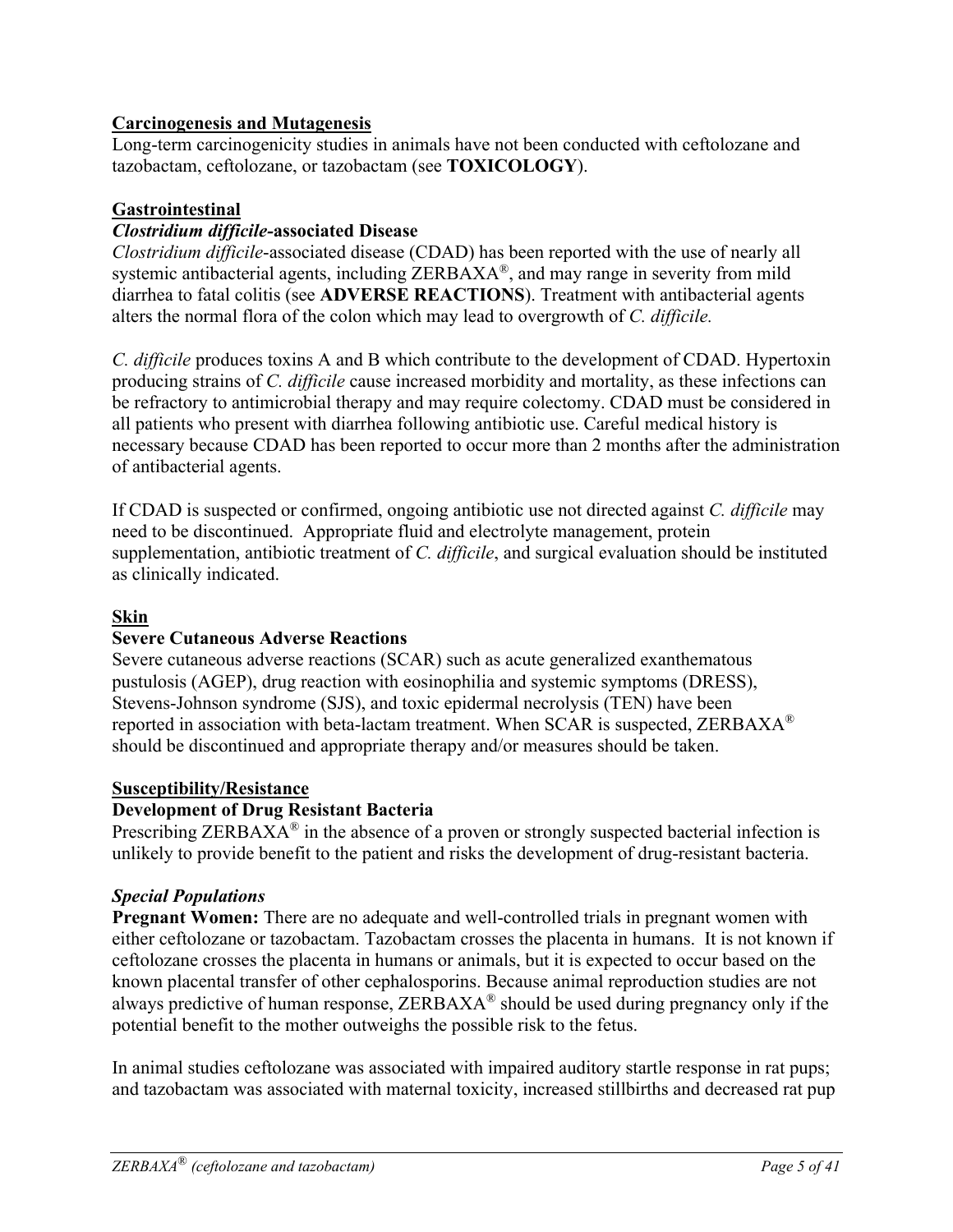bodyweight. The reproductive and developmental toxicity of the combination of ceftolozane and tazobactam has not been studied.

In a pre-postnatal study in rats, intravenous ceftolozane administered maternally during pregnancy and lactation (Gestation Day 6 through Lactation Day 20) was associated with a decrease in auditory startle response in postnatal Day 60 male pups at maternal doses of greater than or equal to 300 mg/kg/day. The maternal plasma exposure (AUC) associated with the NOAEL dose of 100 mg/kg/day in rats is lower than the mean daily human ceftolozane exposure at the highest recommended human dose of 2 grams every 8 hours.

In a pre-postnatal study in rats, tazobactam administered intraperitoneally twice daily at the end of gestation and during lactation (Gestation Day 17 through Lactation Day 21) produced decreased maternal food consumption and body weight gain at the end of gestation and significantly more stillbirths with a tazobactam dose of 1280 mg/kg/day (approximately 4 times the highest recommended human dose of 1 gram every 8 hours based on body surface area comparison). No effects on the development, function, learning or fertility of F1 pups were noted, but postnatal body weights for F1 pups delivered to dams receiving 320 and 1280 mg/kg/day tazobactam were significantly reduced 21 days after delivery. F2-generation fetuses were normal for all doses of tazobactam. The NOAEL for reduced F1 body weights was considered to be 40 mg/kg/day, a dose lower than the highest recommended human dose of 1 gram every 8 hours based on body surface area comparison (see **TOXICOLOGY**).

**Nursing Women:** It is not known whether ceftolozane or tazobactam is excreted in human milk. Ceftolozane is expected to be excreted in human milk, based on the known human milk excretion of other cephalosporins. Because many drugs are excreted in human milk, ZERBAXA® should not be administered to a nursing woman unless the expected benefit to the mother outweighs the potential risk to the infant (see Pregnant Women; see **TOXICOLOGY**).

**Pediatrics (***<* **18 years of age)**: Safety and effectiveness in pediatric patients have not been established.

**Geriatrics (** $\geq 65$  **years of age):** Of the 1015 patients treated with ZERBAXA<sup>®</sup> in the Phase 3 clinical trials, 250 (24.6%) were  $\geq$  65 years of age, including 113 (11.1%)  $\geq$  75 years. The incidence of adverse events in both treatment groups was higher in older subjects (65 years or older) in the trials for both cUTI and cIAI. In the cIAI trial, cure rates were lower in elderly patients. This finding in the elderly population was not observed in the cUTI trial.

 $ZERBAXA^{\circledast}$  is substantially excreted by the kidney and the risk of adverse reactions to  $ZERBAXA<sup>®</sup>$  may be greater in patients with impaired renal function. Because elderly patients are more likely to have decreased renal function, care should be taken in dose selection in this age group and it may be useful to monitor renal function. Dosage adjustment for elderly patients should be based on renal function (see also **DOSAGE AND ADMINISTRATION** and **ACTION AND CLINICAL PHARMACOLOGY**, Special Populations and Conditions, Geriatrics).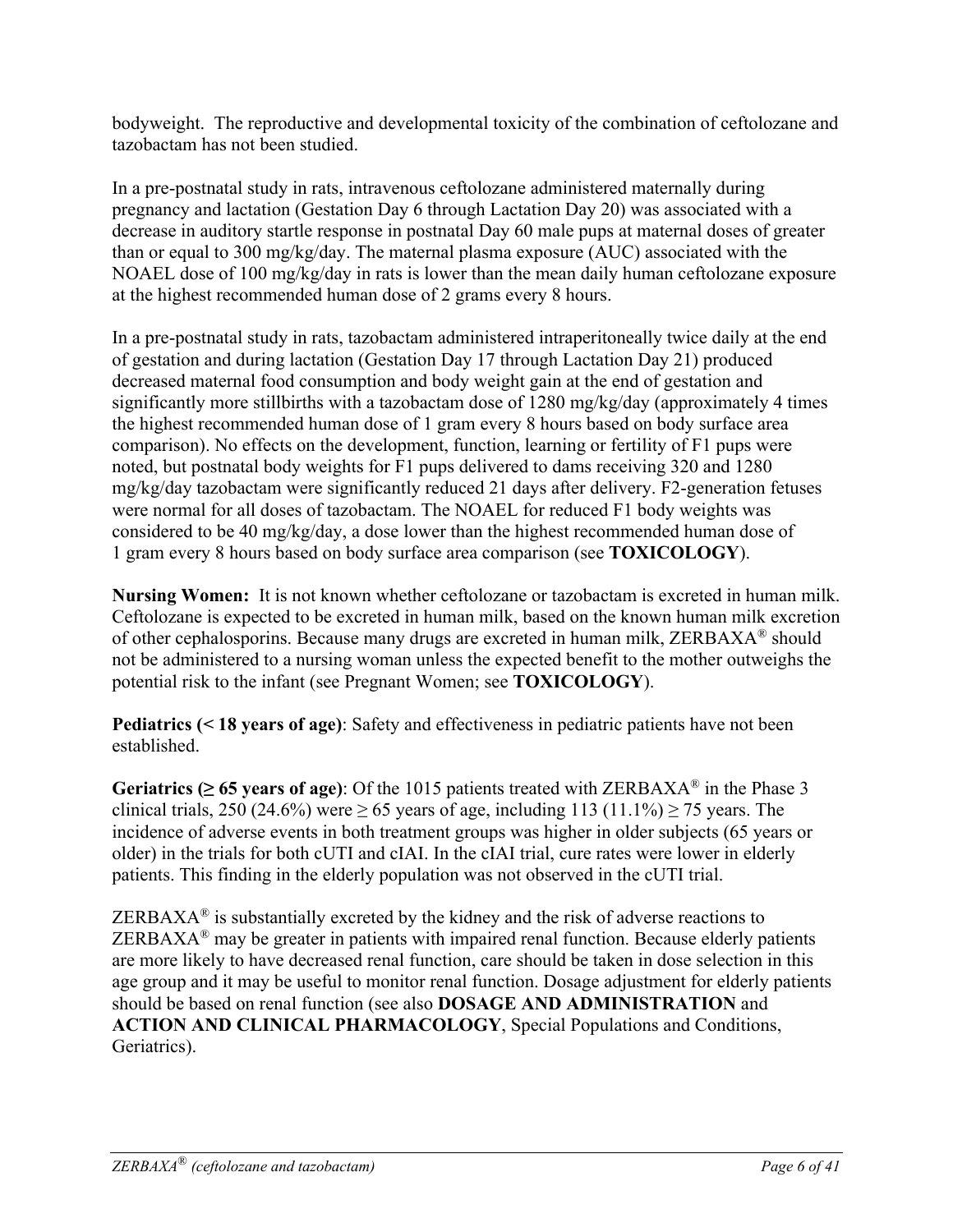**Patients with Renal Impairment:** Dosage adjustment is required in patients with moderate (CrCL 30 to 50 mL/min) or severe (CrCL 15 to 29 mL/min) renal impairment and in patients with end-stage renal disease on hemodialysis (see also **DOSAGE AND ADMINISTRATION** and **ACTION AND CLINICAL PHARMACOLOGY**).

### **ADVERSE REACTIONS**

### **Adverse Reaction Overview**

Complicated Intra-abdominal Infections and Complicated Urinary Tract Infections, including Pyelonephritis:

The most common adverse drug reactions  $(≥ 5\%$  in either indication) occurring in patients receiving ZERBAXA<sup>®</sup> (ceftolozane and tazobactam) (1.5 g every 8 hours, adjusted based on renal function where appropriate) in clinical trials were nausea, diarrhea, headache and pyrexia. The majority of adverse drug reactions were reported as mild to moderate in severity. Treatment discontinuation due to adverse events occurred in 2.0% (20/1015) of patients receiving ZERBAXA<sup>®</sup> and 1.9% (20/1032) of patients receiving comparator drugs. Renal impairment (including the terms renal impairment, renal failure, and renal failure acute) led to discontinuation of treatment in 5/1015 (0.5%) of subjects receiving ZERBAXA® and none in the comparator arms.

The overall incidence of mild, moderate, and severe adverse events was similar for the  $ZERBAXA^{\circledR}$  and comparator groups.

Nosocomial Pneumonia, including Ventilator-associated Pneumonia:

The most common adverse reactions  $(\geq 5\%$  in the HABP/VABP indication) are increase in hepatic transaminases, renal impairment/renal failure, and diarrhea.

Treatment discontinuation due to treatment-related adverse events occurred in 1.1% (4/361) of patients receiving ZERBAXA<sup>®</sup> (3 g every 8 hours, adjusted based on renal function where appropriate) and 1.4% (5/359) of patients receiving meropenem.

#### **Clinical Trial Adverse Drug Reactions**

*Because clinical trials are conducted under very specific conditions the adverse reaction rates observed in the clinical trials may not reflect the rates observed in practice and should not be compared to the rates in the clinical trials of another drug. Adverse drug reaction information from clinical trials is useful for identifying drug-related adverse events and for approximating rates*.

#### Complicated Intra-abdominal Infections and Complicated Urinary Tract Infections, including Pyelonephritis:

ZERBAXA® was evaluated in Phase 3 comparator-controlled clinical trials of complicated intraabdominal infections and complicated urinary tract infections, which included a total of 1015 patients treated with ZERBAXA<sup>®</sup> (1.5 g every 8 hours, adjusted based on renal function where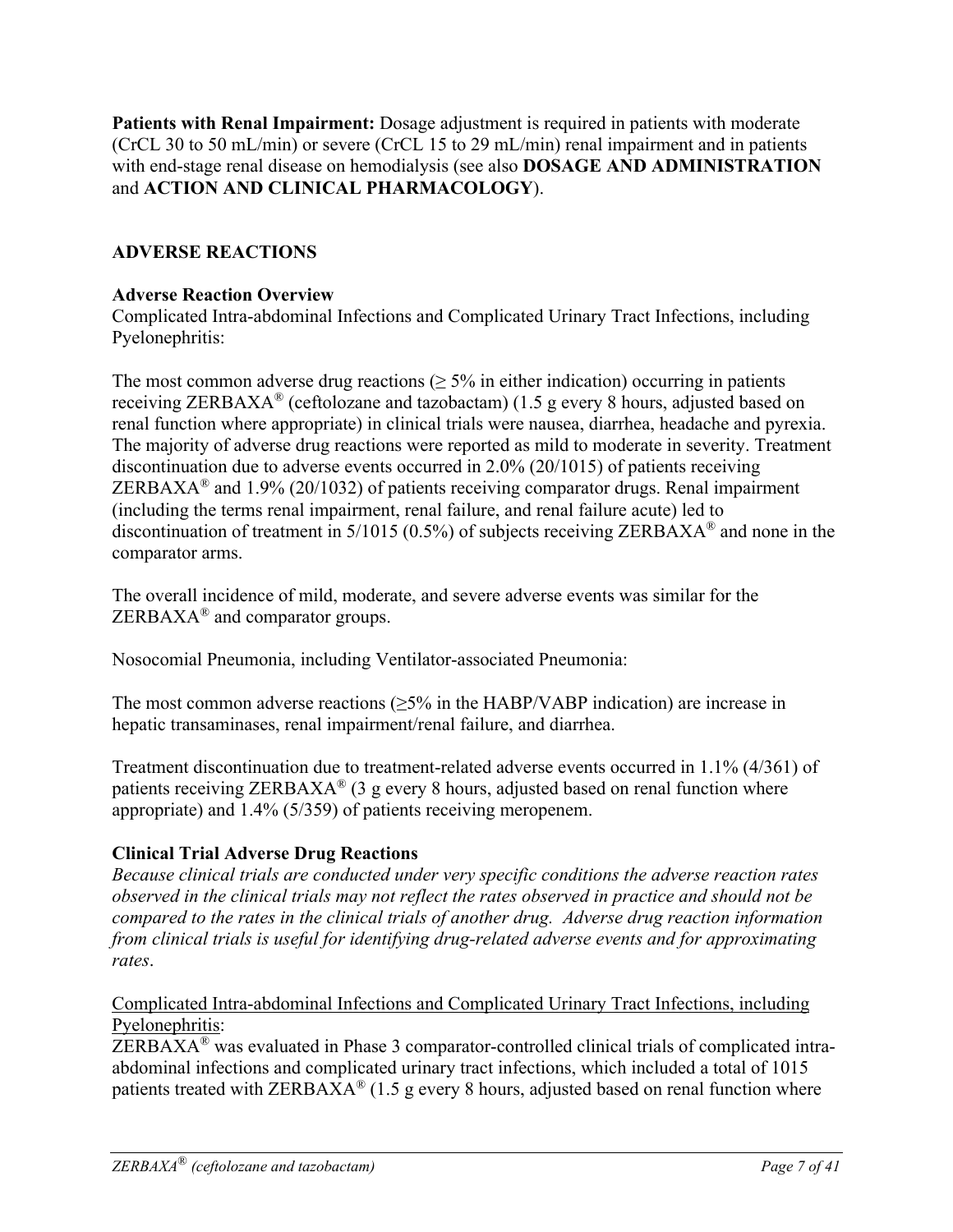appropriate) and 1032 patients treated with comparator (levofloxacin or meropenem) for up to 14 days. Table 1 lists adverse reactions occurring in  $\geq 1.0\%$  of patients receiving ZERBAXA<sup>®</sup> in Phase 3 clinical trials.

|                                                      | <b>Complicated Intra-abdominal</b><br><b>Infections</b> |                                  | <b>Complicated Urinary Tract</b><br>Infections,<br><b>Including Pyelonephritis</b> |                                                 |  |
|------------------------------------------------------|---------------------------------------------------------|----------------------------------|------------------------------------------------------------------------------------|-------------------------------------------------|--|
| <b>Preferred Term</b>                                | ZERBAXA <sup>®a</sup><br>$(N=482)$<br>n(%)              | Comparatorb<br>$(N=497)$<br>n(%) | ZERBAXA <sup>®a</sup><br>$(N=533)$<br>$n$ (%)                                      | Comparator <sup>c</sup><br>$(N=535)$<br>$n$ (%) |  |
| Blood and the lymphatic system disorders             |                                                         |                                  |                                                                                    |                                                 |  |
| Anemia                                               | 7(1.5)                                                  | 5(1)                             | 2(0.4)                                                                             | 5(0.9)                                          |  |
| Thrombocytosis                                       | 9(1.9)                                                  | $\overline{5}$ (1)               | 2(0.4)                                                                             | 2(0.4)                                          |  |
| Cardiac disorders                                    |                                                         |                                  |                                                                                    |                                                 |  |
| Atrial fibrillation                                  | 6(1.2)                                                  | 3(0.6)                           | 1(0.2)                                                                             | $\theta$                                        |  |
| Gastrointestinal disorders                           |                                                         |                                  |                                                                                    |                                                 |  |
| Abdominal pain                                       | 6(1.2)                                                  | 2(0.4)                           | 4(0.8)                                                                             | 2(0.4)                                          |  |
| Constipation                                         | 9(1.9)                                                  | 6(1.2)                           | 21(3.9)                                                                            | 17(3.2)                                         |  |
| Diarrhea                                             | 30(6.2)                                                 | 25(5)                            | 10(1.9)                                                                            | 23(4.3)                                         |  |
| Nausea                                               | 38(7.9)                                                 | 29(5.8)                          | 15(2.8)                                                                            | 9(1.7)                                          |  |
| Vomiting                                             | 16(3.3)                                                 | 20(4)                            | 6(1.1)                                                                             | 6(1.1)                                          |  |
| General disorders and administration site conditions |                                                         |                                  |                                                                                    |                                                 |  |
| <b>Infusion Site</b>                                 | 3(0.6)                                                  | 6(1.2)                           | 7(1.3)                                                                             | 11(2.1)                                         |  |
| Reactions                                            |                                                         |                                  |                                                                                    |                                                 |  |
| Pyrexia                                              | 27(5.6)                                                 | 20(4)                            | 9(1.7)                                                                             | 5(0.9)                                          |  |
| Investigations                                       |                                                         |                                  |                                                                                    |                                                 |  |
| ALT increased                                        | 7(1.5)                                                  | 5(1)                             | 9(1.7)                                                                             | 5(0.9)                                          |  |
| AST increased                                        | 5(1)                                                    | 3(0.6)                           | 9(1.7)                                                                             | 5(0.9)                                          |  |
| Metabolism and nutrition disorders                   |                                                         |                                  |                                                                                    |                                                 |  |
| Hypokalemia                                          | 16(3.3)                                                 | 10(2)                            | 4(0.8)                                                                             | 2(0.4)                                          |  |
| Nervous system disorders                             |                                                         |                                  |                                                                                    |                                                 |  |
| <b>Dizziness</b>                                     | 4(0.8)                                                  | 5(1)                             | 6(1.1)                                                                             | 1(0.2)                                          |  |
| Headache                                             | 12(2.5)                                                 | 9(1.8)                           | 31(5.8)                                                                            | 26(4.9)                                         |  |
| Psychiatric disorders                                |                                                         |                                  |                                                                                    |                                                 |  |
| Anxiety                                              | 9(1.9)                                                  | 7(1.4)                           | 1(0.2)                                                                             | 4(0.7)                                          |  |
| Insomnia                                             | 17(3.5)                                                 | 11(2.2)                          | 7(1.3)                                                                             | 14(2.6)                                         |  |
| Skin and subcutaneous tissue disorders               |                                                         |                                  |                                                                                    |                                                 |  |
| Rash                                                 | 8(1.7)                                                  | 7(1.4)                           | 5(0.9)                                                                             | 2(0.4)                                          |  |
| Vascular disorders                                   |                                                         |                                  |                                                                                    |                                                 |  |
| Hypotension                                          | 8(1.7)                                                  | 4(0.8)                           | 2(0.4)                                                                             | 1(0.2)                                          |  |

#### **Table 1: Adverse Reactions Occurring in ≥ 1% of Patients Receiving ZERBAXA® in Phase 3 cIAI and cUTI Clinical Trials**

 $\frac{\text{Hypotension}}{\text{a The ZERBAXA}^{\text{a}} \text{ dose was } 1.5 \text{ g IV every 8 hours, adjusted to match renal function where appropriate. In the$ complicated intra-abdominal infection studies ZERBAXA® was given in conjunction with metronidazole.

<sup>b</sup> Meropenem 1 g every 8 hours

c Levofloxacin 750 mg once daily

Nosocomial Pneumonia, including Ventilator-associated Pneumonia:

ZERBAXA® was evaluated in a Phase 3 comparator-controlled clinical trial for nosocomial pneumonia, which included a total of 361 patients treated with  $ZERBAXA^{\circledcirc}$  (3 g every 8 hours, adjusted based on renal function where appropriate) and 359 patients treated with comparator (meropenem 1 g every 8 hours) for up to 14 days. The mean age of treated patients was 60 years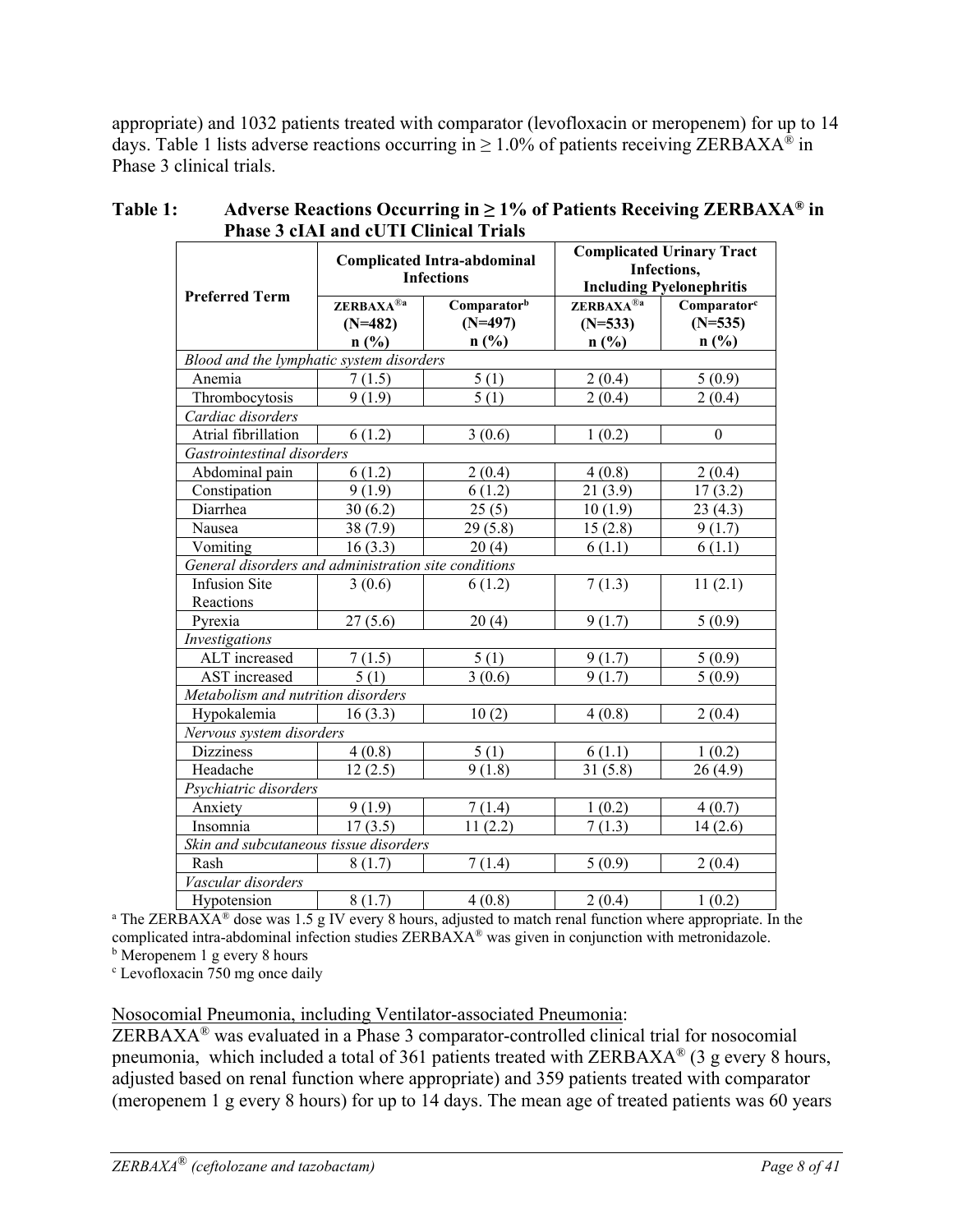(range 18 to 98 years), across treatment arms. About 44% of the subjects were 65 years of age or older. Most patients (71%) enrolled in the trial were male. All subjects were mechanically ventilated and 92% were in an intensive care unit (ICU) at randomization. The median APACHE II score was 17 and 33% of subjects had a baseline APACHE II score of  $\geq$ 20, indicating a high severity of illness for many patients enrolled in this trial. Table 2 lists adverse reactions occurring in 2% or greater of patients receiving ZERBAXA® in a Phase 3 nosocomial pneumonia clinical trial.

#### **Table 2: Adverse Reactions Occurring in 2% or Greater of Patients Receiving ZERBAXA® in a Phase 3 Nosocomial Pneumonia Clinical Trial by System Organ Class and Preferred Term**

|                                                   | Nosocomial Pneumonia, including Ventilator-associated<br>Pneumonia               |                                |  |  |
|---------------------------------------------------|----------------------------------------------------------------------------------|--------------------------------|--|--|
| <b>Preferred Term</b>                             | ZERBAXA®*<br>$N = 361$<br>n(%)                                                   | Meropenem<br>$N = 359$<br>n(%) |  |  |
| <b>Gastrointestinal disorders</b>                 |                                                                                  |                                |  |  |
| Diarrhea                                          | 23(6.4)                                                                          | 25(7.0)                        |  |  |
| Vomiting                                          | 12(3.3)                                                                          | 10(2.8)                        |  |  |
| <b>Infections and Infestations</b>                |                                                                                  |                                |  |  |
| Clostridium difficile colitis <sup>1</sup>        | 10(2.8)                                                                          | 2(0.6)                         |  |  |
| <b>Investigations</b>                             |                                                                                  |                                |  |  |
| ALT increased                                     | 21(5.8)                                                                          | 14(3.9)                        |  |  |
| AST increased                                     | 19(5.3)                                                                          | 14(3.9)                        |  |  |
| Transaminases increased                           | 11(3.0)                                                                          | 10(2.8)                        |  |  |
| Vascular disorders                                |                                                                                  |                                |  |  |
| Intracranial hemorrhage <sup>2</sup><br>$-1$ $-1$ | 16(4.4)<br>the contract of the contract of the<br>$\sim$ $\sim$<br>$\sim$ $\sim$ | 5(1.4)<br>$\sim$ $\sim$ $\sim$ |  |  |

\* The ZERBAXA® for injection dose was 3 g intravenously every 8 hours, adjusted to match renal function where appropriate

<sup>1</sup> Includes *Clostridium difficile* colitis*, Clostridium difficile* infection, *Clostridium* test positive*.* 

<sup>2</sup> Includes cerebellar hemorrhage, cerebral hematoma, cerebral hemorrhage, hemorrhage intracranial, hemorrhagic stroke, hemorrhagic transformation stroke, intraventricular hemorrhage, subarachnoid hemorrhage, subdural hematoma.

#### **Less Common Clinical Trial Adverse Drug Reactions**

Complicated Intra-abdominal Infections and Complicated Urinary Tract Infections, including Pyelonephritis:

The following selected adverse reactions were reported in ZERBAXA<sup>®</sup>-treated subjects at a rate of less than 1%:

**Cardiac disorders:** tachycardia, angina pectoris

**Gastrointestinal disorders:** gastritis, abdominal distension, dyspepsia, flatulence, ileus paralytic, *C. difficile* colitis

**Infections and infestations:** candidiasis including oropharyngeal and vulvovaginal, fungal urinary tract infection

**Investigations:** increased serum gamma-glutamyl transpeptidase (GGT), increased serum alkaline phosphatase, positive Coombs test

**Metabolism and nutrition disorders:** hyperglycemia, hypomagnesemia, hypophosphatemia **Nervous system disorders:** ischemic stroke

**Renal and urinary system:** renal impairment, renal failure

**Respiratory, thoracic and mediastinal disorders:** dyspnea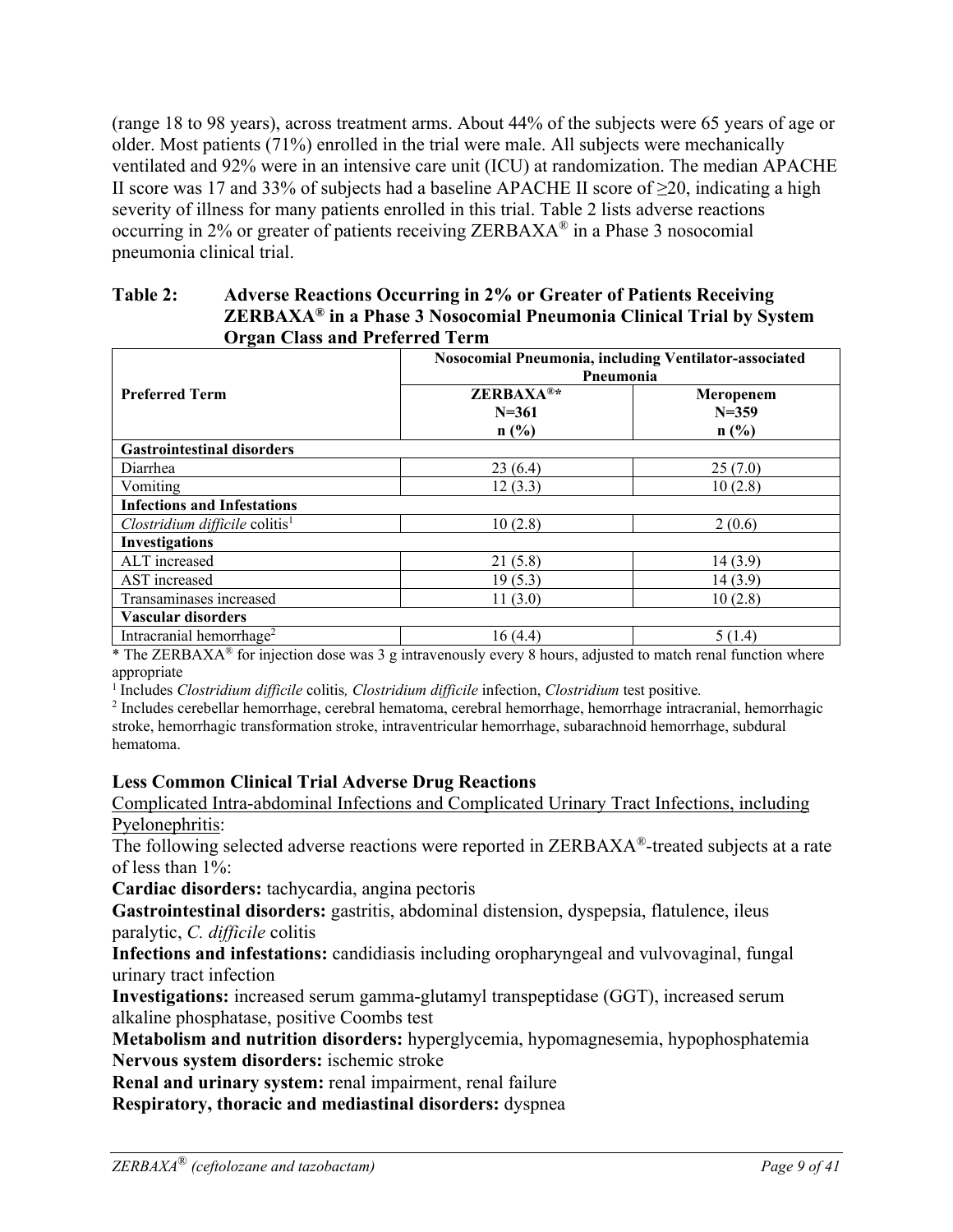#### **Skin and subcutaneous tissue disorders:** urticaria **Vascular disorders:** venous thrombosis

#### *Increased Mortality*

In the cIAI trials (Phase 2 and 3), death occurred in 2.5% (14/564) of patients receiving ZERBAXA<sup>®</sup> and in 1.5% (8/536) of patients receiving meropenem. The causes of death varied and included worsening and/or complications of infection, surgery and underlying conditions.

#### Nosocomial Pneumonia, including Ventilator-associated Pneumonia: *Less Common Adverse Reactions in a Phase 3 Nosocomial Pneumonia Clinical Trial*

The following selected adverse reactions were reported in ZERBAXA®-treated subjects at a rate of less than 2%: *Infections and infestations: Clostridium difficile* infection

*Investigations:* liver function test abnormal, blood alkaline phosphatase increased, gammaglutamyltransferase increased, *Clostridium* test positive, Coombs direct test positive

### **Abnormal Laboratory Findings: Hematologic, Clinical Chemistry and Other Quantitative Data**

The development of a positive direct Coombs test may occur during treatment with ZERBAXA<sup>®</sup>. The incidence of seroconversion to a positive direct Coombs test was 0.2% in patients receiving ZERBAX $A^{\otimes}$  and 0% in patients receiving the comparator in the cUTI and cIAI clinical trials. The incidence of seroconversion to a positive direct Coombs test was 31.2% in patients receiving  $ZERBAXA<sup>®</sup>$  and 3.6% in patients receiving meropenem in the nosocomial pneumonia clinical trial. In clinical studies, there was no evidence of hemolysis in patients who developed a positive direct Coombs test in any treatment group.

### **DRUG INTERACTIONS**

#### **Overview**

*In vitro* and *in vivo* data indicate that ZERBAXA® (ceftolozane and tazobactam) is unlikely to cause clinically relevant drug-drug interactions related to cytochrome P450 enzymes and transporters at therapeutic concentrations (see **ACTION AND CLINICAL PHARMACOLOGY**).

#### **Drug-Drug Interactions**

Tazobactam is a known substrate for OAT1 and OAT3 *in vitro*. Co-administration of ZERBAXA<sup>®</sup> with drugs that inhibit OAT1 and/or OAT3 (e.g., probenecid) may increase tazobactam plasma concentrations (see **ACTION AND CLINICAL PHARMACOLOGY**). No dose adjustment is recommended based on drug-drug interactions.

#### **Drug-Food Interactions**

Interactions with food have not been studied.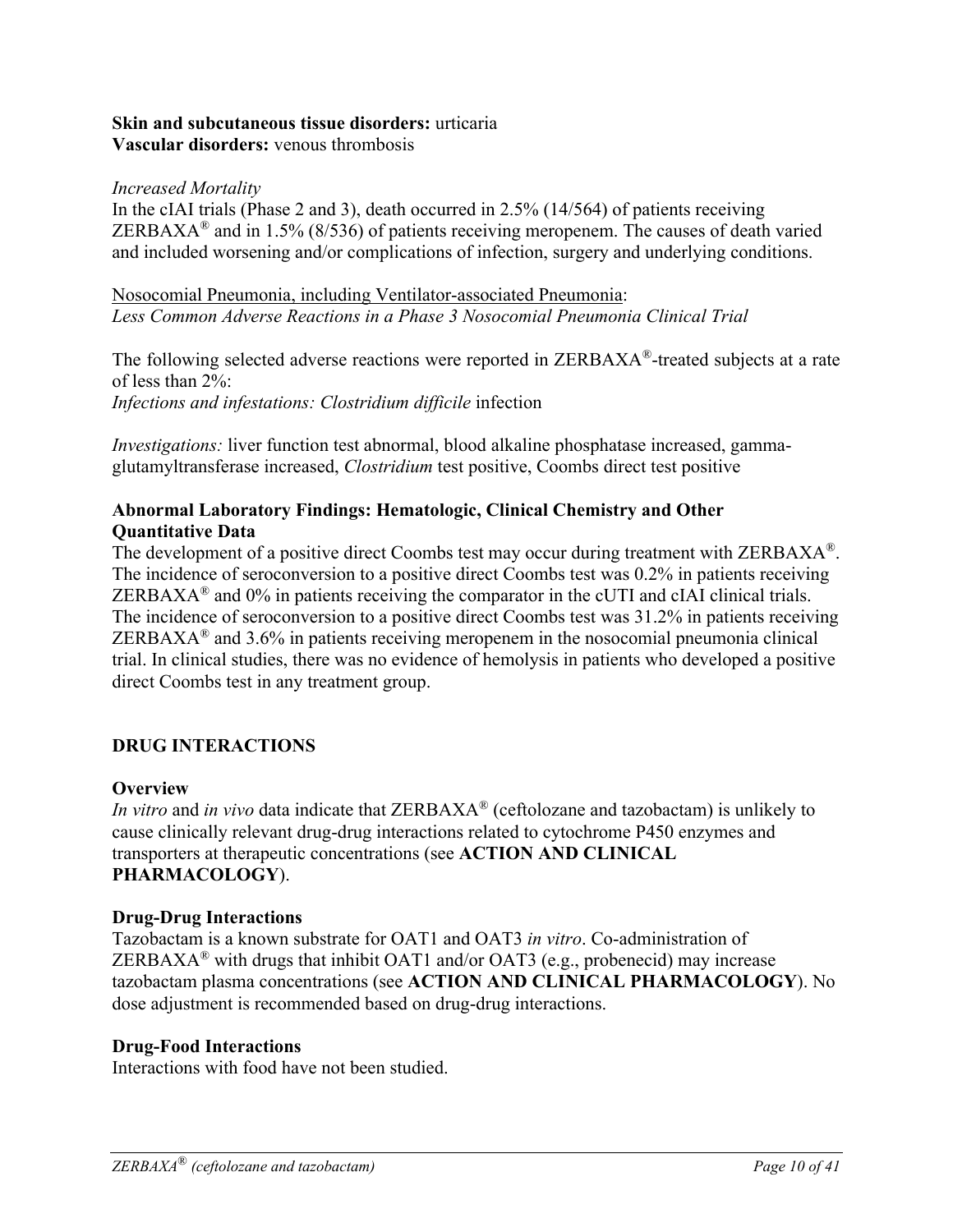#### **Drug-Herb Interactions**

Interactions with herbal products have not been studied.

#### **Drug-Laboratory Test Interactions**

Interactions with laboratory tests have not been studied.

### **DOSAGE AND ADMINISTRATION**

#### **Dosing Considerations**

Because ZERBAX $A^{\otimes}$  is eliminated primarily by the kidneys, a dosage adjustment is required for patients whose creatinine clearance is < 50 mL/min.

#### **Recommended Dose and Dosage Adjustment**

The recommended dosage regimen of ZERBAXA<sup>®</sup> for injection is 1.5 g (1 g ceftolozane and 0.5 g tazobactam) for cIAI and cUTI and 3 g (ceftolozane 2 g and tazobactam 1 g) for nosocomial pneumonia administered every 8 hours by intravenous (IV) infusion over 1 hour in patients  $\geq 18$ years of age and creatinine clearance (CrCL) greater than 50 mL/min. The duration of therapy should be guided by the severity and site of infection and the patient's clinical and bacteriological progress (Table 3).

#### **Table 3: Dosage of ZERBAXA® by Infection in Patients with Creatinine Clearance (CrCL) >50 mL/min**

| <b>Infection</b>                                                       | <b>Dose</b>                                                      | <b>Frequency</b> | <b>Infusion</b><br>Time (hours) | <b>Duration of Treatment</b> |
|------------------------------------------------------------------------|------------------------------------------------------------------|------------------|---------------------------------|------------------------------|
| Complicated Intra-<br>abdominal Infections*                            | $1.5$ g $(1$ g<br>ceftolozane<br>and $0.5$ g<br>tazobactam)      | Every 8<br>Hours |                                 | $4-14$ days                  |
| Complicated Urinary<br>Tract Infections, including<br>Pyelonephritis   | $1.5$ g $(1)$ g<br>ceftolozane<br>and $0.5$ g<br>tazobactam)     | Every 8<br>Hours |                                 | 7 days                       |
| Nosocomial Pneumonia,<br>including Ventilator-<br>associated Pneumonia | 3g<br>(2 g)<br>ceftolozane<br>and $1\,\mathrm{g}$<br>tazobactam) | Every<br>8 Hours |                                 | $8-14$ days                  |

**\***In the treatment of cIAI, ZERBAXA**®** should be used in combination with metronidazole 500 mg intravenously every 8 hours in order to provide adequate anaerobic coverage.

#### **Patients with Renal Impairment**

ZERBAX $A^{\circledR}$  is eliminated primarily by the kidneys; therefore a dosage adjustment is required for patients whose creatinine clearance is  $\leq 50$  mL/min, as shown in Table 4. For patients with changing renal function, monitor CrCL regularly and adjust the dosage of ZERBAXA® accordingly (see **WARNINGS AND PRECAUTIONS**, **ADVERSE REACTIONS**, and **ACTION AND CLINICAL PHARMACOLOGY**).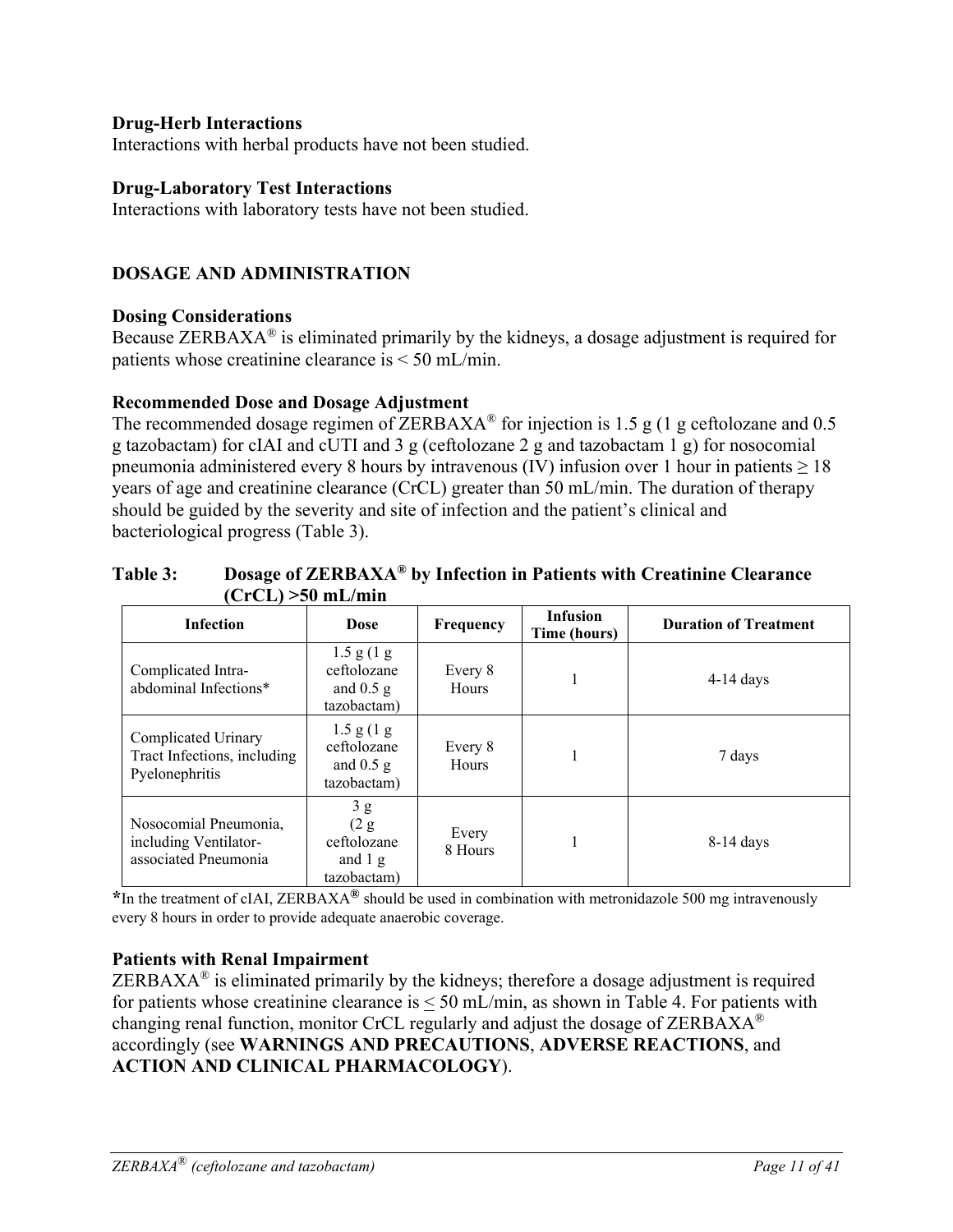| <b>Estimated CrCL (mL/min)<sup>*</sup></b>             | <b>Complicated Intra-abdominal</b><br><b>Infections and Complicated</b><br><b>Urinary Tract Infections,</b>                                                                                                                                                                                                                                                                                   | Nosocomial Pneumonia,<br>including Ventilator-<br>associated Pneumonia**                                                                                                                                                                                                                                                 |  |
|--------------------------------------------------------|-----------------------------------------------------------------------------------------------------------------------------------------------------------------------------------------------------------------------------------------------------------------------------------------------------------------------------------------------------------------------------------------------|--------------------------------------------------------------------------------------------------------------------------------------------------------------------------------------------------------------------------------------------------------------------------------------------------------------------------|--|
| 30 to 50                                               | including Pyelonephritis**<br>750 mg (500 mg ceftolozane and<br>250 mg tazobactam) intravenously<br>every 8 hours                                                                                                                                                                                                                                                                             | $1.5 \text{ g} (1 \text{ g and } 0.5 \text{ g})$<br>intravenously every 8 hours                                                                                                                                                                                                                                          |  |
| 15 to 29                                               | 375 mg (250 mg ceftolozane and<br>125 mg tazobactam) intravenously<br>every 8 hours                                                                                                                                                                                                                                                                                                           | 750 mg (500 mg and 250 mg)<br>intravenously every 8 hours                                                                                                                                                                                                                                                                |  |
| End stage renal disease (ESRD) on<br>hemodialysis (HD) | A single loading dose of 750 mg<br>(500 mg ceftolozane and 250 mg<br>tazobactam) followed by a 150 mg<br>$(100 \text{ mg}$ ceftolozane and 50 mg<br>tazobactam) maintenance dose<br>administered every 8 hours for the<br>remainder of the treatment period<br>(on hemodialysis days the dose<br>should be administered at the<br>earliest possible time following<br>completion of dialysis) | A single loading dose of 2.25 g $(1.5$<br>g and $0.75$ g) followed by a 450 mg<br>(300 mg and 150 mg) maintenance<br>dose administered every 8 hours for<br>the remainder of the treatment<br>period (on hemodialysis days,<br>administer the dose at the earliest<br>possible time following completion<br>of dialysis) |  |

**Table 4: Dosage of ZERBAXA® in Patients with Renal Impairment** 

\*CrCL estimated using Cockcroft-Gault formula

**\*\***All doses of ZERBAXA® are administered over 1 hour

#### **Missed Dose**

If a dose is missed, it should be given as soon as possible. However, if it is less than two hours before the time for the next dose, no additional dose should be given and the regular dosing schedule should be resumed.

#### **Preparation of Solutions**

ZERBAXA® does not contain a bacteriostatic preservative. Aseptic technique must be followed in preparing the infusion solution.

### **Preparation of doses:**

Reconstitute the vial with 10 mL of sterile water for injection or 0.9% Sodium Chloride for injection, USP (normal saline) and swirl to dissolve. The final volume is approximately 11.4 mL. The resultant concentration is approximately 132 mg/mL. **CAUTION: THE RECONSTITUTED SOLUTION IS NOT FOR DIRECT INJECTION**.

| Table 5: | <b>Preparation of reconstituted solution</b> |
|----------|----------------------------------------------|
|          |                                              |

| <b>Diluent type</b>                                                                                              | Diluent volume<br>added to vial | <b>Nominal total</b><br>volume of the<br>reconstituted<br>solution | <b>Nominal</b><br>concentration of the<br>reconstituted<br>solution |  |
|------------------------------------------------------------------------------------------------------------------|---------------------------------|--------------------------------------------------------------------|---------------------------------------------------------------------|--|
| Sterile Water for Injection                                                                                      | $10 \text{ mL}$                 | $11.4$ mL                                                          |                                                                     |  |
| 0.9% Sodium Chloride for Injection,<br><b>USP</b>                                                                | $10 \text{ mL}$                 | $11.4$ mL                                                          | $132 \text{ mg/mL}$<br>$(1.5 \text{ g}/11.4 \text{ mL})$            |  |
| Note: Upon reconstitution, inspect the vial to ensure complete dissolution and ensure that the solution contains |                                 |                                                                    |                                                                     |  |
| no particulate matter and no cake or powder remains attached to the sides of the vial.                           |                                 |                                                                    |                                                                     |  |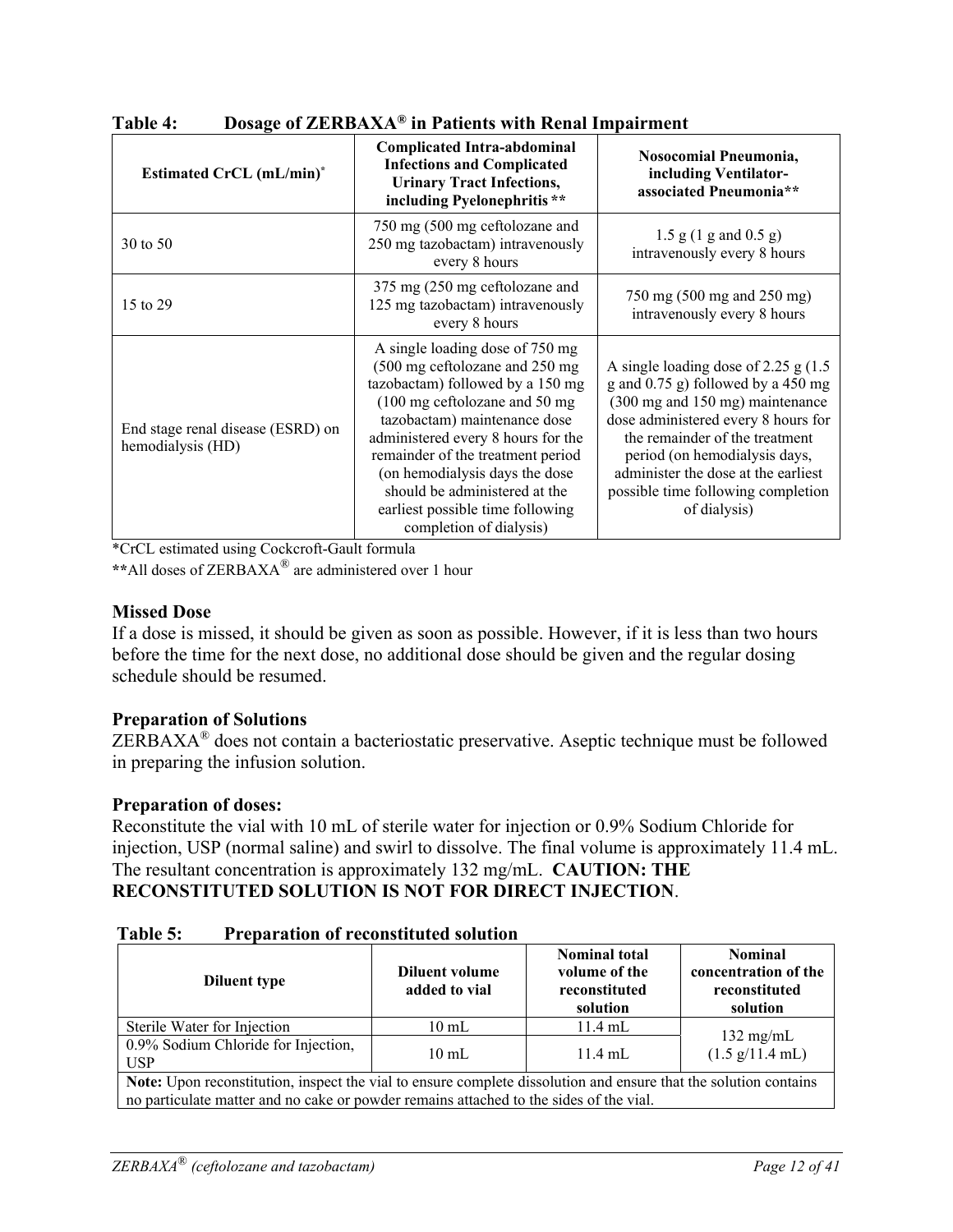To prepare the required dose, using a syringe withdraw the appropriate volume (as determined from Table 6) from the reconstituted vial. Add the withdrawn volume to a Polyvinyl Chloride (PVC) infusion bag containing 100 mL of 0.9% Sodium Chloride for Injection, USP (normal saline) or 5% Dextrose Injection, USP. Use with Lactated Ringer's solution or 3.3% Dextrose and 0.3% Normal Saline has not been studied.

| <b>ZERBAXA®</b><br>(ceftolozane and<br>tazobactam)<br><b>Dose</b> | <b>PVC IV</b><br>bag<br>containing<br>infusion<br>solution of | IV bag<br>solution<br>volume | <b>Volume to withdraw</b><br>from the<br>reconstituted vial*                   | <b>Total</b><br>volume in<br>IV bag<br>(approxima<br>tely) | Final concentration in<br>IV bag (Nominal)                  |
|-------------------------------------------------------------------|---------------------------------------------------------------|------------------------------|--------------------------------------------------------------------------------|------------------------------------------------------------|-------------------------------------------------------------|
| 3g<br>$(2 \text{ g and } 1 \text{ g})$                            |                                                               | $100 \text{ mL}$             | Two vials of 11.4 mL<br>each (entire contents<br>from two vials)               | $\sim$ 122.8 mL                                            | $24.4$ mg/mL<br>(3 g/122.8 mL)                              |
| 2.25 g<br>$(1.5 \text{ g and } 0.75 \text{ g})$                   |                                                               | $100$ mL                     | 11.4 mL from one<br>vial (entire contents)<br>and 5.7 mL from a<br>second vial | $\sim$ 117.1 mL                                            | $19.2 \text{ mg/mL}$<br>$(2.25 \text{ g}/117.1 \text{ mL})$ |
| 1.5 g<br>$(1$ g and $0.5$ g)                                      | $0.9\%$<br>Sodium                                             | $100$ mL                     | $\sim$ 11.4 mL (entire<br>contents from one<br>vial)                           | $\sim$ 111.4 mL                                            | $13.5 \text{ mg/mL}$<br>$(1.5 \text{ g}/111.4 \text{ mL})$  |
| 750 mg<br>$(500 \text{ mg and } 250)$<br>mg)                      | chloride for<br>Injection,<br><b>USP</b>                      | $100 \text{ mL}$             | $5.7 \text{ mL}$                                                               | 105.7 mL                                                   | $7.1 \text{ mg/mL}$<br>$(750 \text{ mg}/105.7 \text{ mL})$  |
| $450$ mg<br>(300 mg and 150)<br>mg)                               | <b>Or</b><br>$5\%$                                            | $100 \text{ mL}$             | $3.5$ mL                                                                       | $103.5$ mL                                                 | $4.3$ mg/mL<br>$(450 \text{ mg}/103.5 \text{ mL})$          |
| 375 mg<br>$(250 \text{ mg and } 125)$<br>mg)                      | Dextrose                                                      | $100 \text{ mL}$             | $2.9$ mL                                                                       | $102.9$ mL                                                 | $3.6$ mg/mL<br>$(375 \text{ mg}/102.9 \text{ mL})$          |
| 150 mg<br>$(100 \text{ mg and } 50)$<br>mg)                       |                                                               | $100 \text{ mL}$             | $1.2$ mL                                                                       | $101.2$ mL                                                 | $1.5$ mg/mL<br>$(150 \text{ mg}/101.2 \text{ mL})$          |

**Table 6: Preparation of Doses** 

\*Volumes for the withdrawal of the 750 mg, 375 and 150 mg doses are theoretical volumes based on the experimental extractable volume of entire vial (11.4 mL).

Prior to administration, parenteral drug products should be inspected for clarity, particulate matter, precipitate and discoloration. Solutions showing haziness, particulate matter, precipitate, discoloration should not be used. ZERBAXA® infusions range from clear, colorless solutions to solutions that are clear and slightly yellow. Variations in color within this range do not affect the potency of the product.

### **Compatibility**

Compatibility of ZERBAXA® with other drugs has not been established. ZERBAXA® should not be mixed with other drugs or physically added to intravenous solutions containing other drugs.

### **Storage of Constituted Solutions**

Upon reconstitution with sterile water for injection or 0.9% sodium chloride (normal saline) injection, ZERBAXA® solution in the vial may be held for 1 hour prior to transfer and dilution in the infusion bag at room temperature  $[(15-30^{\circ}C)].$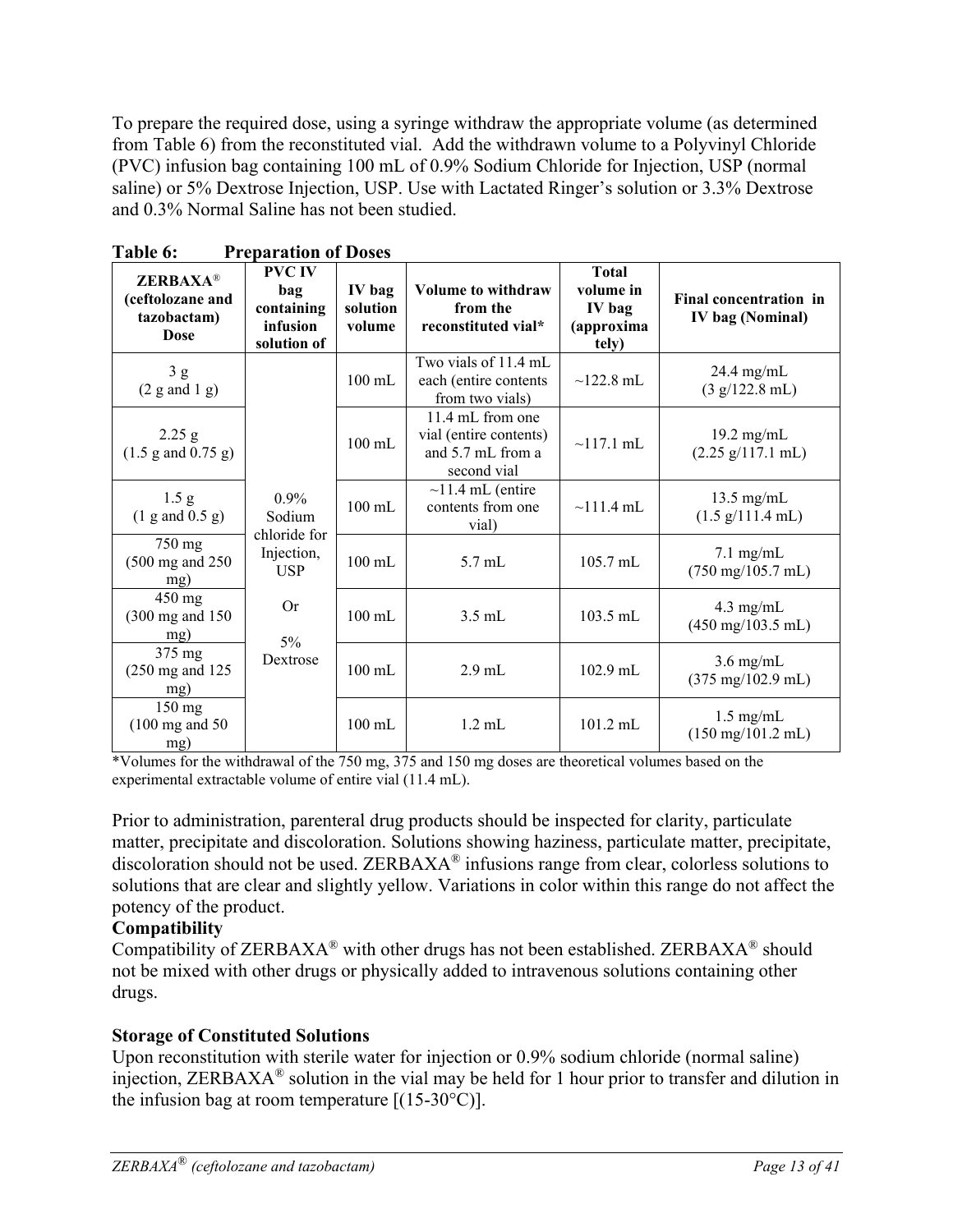Following dilution of the solution with normal saline or 5% dextrose, ZERBAXA<sup>®</sup> is stable for 24 hours when stored at room temperature  $[(15-30^{\circ}\text{C})]$  or 7 days when stored under refrigeration at 2 to 8°C. Discard unused portions.

Reconstituted ZERBAXA® solution or ZERBAXA® infusion should not be frozen.

### **OVERDOSAGE**

In the event of overdose, discontinue  $ZERBAXA^{\circledast}$  and provide general supportive treatment. ZERBAXA<sup>®</sup> can be removed by hemodialysis. Approximately 66% of ceftolozane, 56% of tazobactam, and 51% of the tazobactam metabolite M1 are removed by dialysis. However, no information is available on the use of hemodialysis to treat overdosage*.* The highest single dose of ZERBAXA® received in clinical trials was 4.5 g (comprised of 3 g of ceftolozane and 1.5 g of tazobactam); at this dosage no adverse pharmacological effects or increased safety risks have been observed.

For management of a suspected drug overdose, contact your regional Poison Control Centre.

### **ACTION AND CLINICAL PHARMACOLOGY**

#### **Mechanism of Action**

Ceftolozane is a cephalosporin class antibacterial drug. The bactericidal action of ceftolozane results from inhibition of cell wall biosynthesis, and is mediated through binding to penicillinbinding proteins (PBPs). Ceftolozane is an inhibitor of PBPs of *P. aeruginosa* (e.g., PBP1b, PBP1c, and PBP3) and *E. coli* (e.g., PBP3).

Tazobactam sodium has little clinically relevant *in vitro* activity against bacteria due to its reduced affinity to penicillin-binding proteins. It is an irreversible inhibitor of some beta lactamases (e.g., certain penicillinases and cephalosporinases), and can bind covalently to some chromosomal and plasmid-mediated bacterial beta-lactamases (see **MICROBIOLOGY**).

#### **Pharmacodynamics**

For ceftolozane, the time that the plasma concentration of ceftolozane exceeds the minimum inhibitory concentration (MIC) of the infecting organism has been shown to be the best predictor of efficacy in animal models of infection. For tazobactam, the time above a threshold concentration for the infecting organism has been determined to be the parameter that best predicts the efficacy of tazobactam in *in vitro* and *in vivo* nonclinical models. The exposureresponse analyses in efficacy and safety clinical trials for cIAI, cUTI, and nosocomial pneumonia support the recommended dose regimens of ZERBAXA®.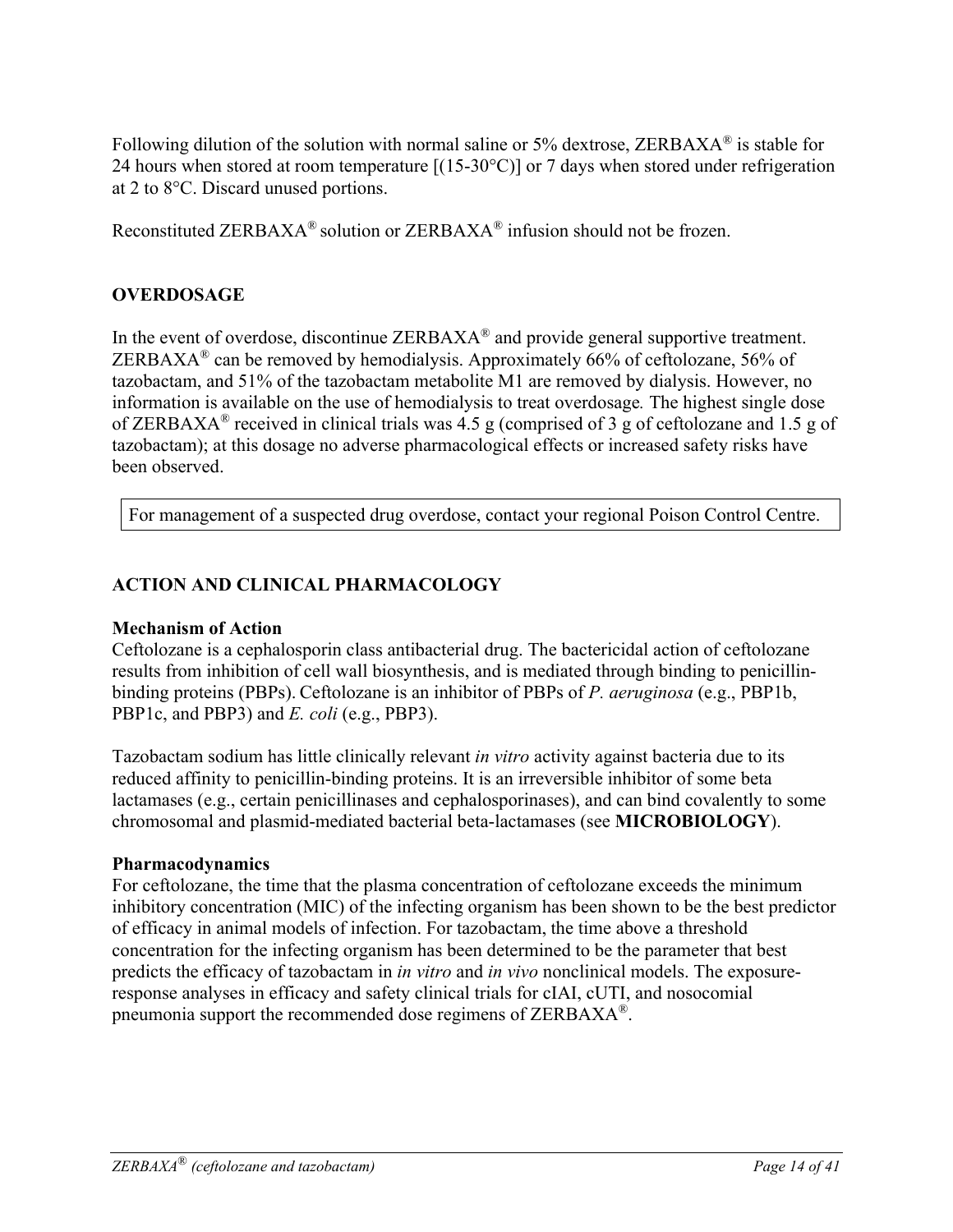### Cardiac Electrophysiology

In a randomized, positive and placebo-controlled crossover thorough QTc study, 51 healthy subjects were administered a single therapeutic dose  $(1.5 \text{ g})$  and a supratherapeutic dose  $(4.5 \text{ g})$ of ceftolozane and tazobactam. No significant effects of ceftolozane and tazobactam on heart rate, electrocardiogram morphology, PR, QRS, or QT interval were detected. Therefore, ceftolozane and tazobactam does not affect cardiac repolarization.

### **Pharmacokinetics**

The mean pharmacokinetic parameters of ceftolozane and tazobactam in healthy adults with normal renal function after multiple 1-hour IV infusions of 1.5 g ceftolozane and tazobactam or 3 g (ceftolozane 2 g and tazobactam 1 g) administered every 8 hours are summarized in Table 7. Ceftolozane and tazobactam pharmacokinetic parameters are similar following single and multiple dose administration. The Cmax and AUC of ceftolozane and tazobactam increase in proportion to dose. The elimination half-life  $(t_{1/2})$  of ceftolozane or tazobactam is independent of dose.

#### **Table 7: Mean (CV%) Steady-State Plasma Pharmacokinetic Parameters of ZERBAXA® (ceftolozane and tazobactam) After Multiple Intravenous 1 hour Infusions of ZERBAXA® 1.5 g (ceftolozane 1 g and tazobactam 0.5 g) or 3 g (ceftolozane 2 g and tazobactam 1 g) Every 8 Hours in Healthy Adults with Normal Renal Function**

|                                        |                                | ZERBAXA <sup>®</sup> 1.5 g (ceftolozane 1 g and<br>tazobactam $0.5$ g) | ZERBAXA® 3 g (ceftolozane 2 g and<br>taxobactam 1 g) |                              |  |
|----------------------------------------|--------------------------------|------------------------------------------------------------------------|------------------------------------------------------|------------------------------|--|
| <b>PK</b> parameters                   | <b>Ceftolozane</b><br>$(n=10)$ | <b>Tazobactam</b><br>$(n=10)$                                          | Ceftolozane (n=7)                                    | <b>Tazobactam</b><br>$(n=7)$ |  |
| $C_{\text{max}}$ (mcg/mL)              | 74.4 (14)                      | 18.0(8)                                                                | 112(13)                                              | 25.8(15)                     |  |
| $t_{\text{max}}$ (h) <sup>†</sup>      | 1.07(1.00, 1.10)               | 1.01(1.00, 1.10)                                                       | 1.0(1.0, 1.0)                                        | 1.0(0.5, 1.0)                |  |
| $AUC_{0.8,ss}$ (mcg•h/mL) <sup>‡</sup> | 182(15)                        | 25.0(15)                                                               | 300(9.8)                                             | 40.5(13)                     |  |
| $t_{\frac{1}{2}}(h)$                   | 3.12(22)                       | 1.03 (19)                                                              | 2.8(14)                                              | 1.0(18)                      |  |

**†** Median (minimum, maximum)

**‡** Steady state AUC for 8 hour dosing interval

Daily AUC at steady state is calculated by multiplying the AUC0-8,ss values by three (e.g., 546 mcg•h/mL for ceftolozane and 75 mcg•h/mL for tazobactam at the ceftolozane 1 g and tazobactam 0.5 g dosing regimen)

The mean steady-state population pharmacokinetic parameters of  $ZERBAXA^{\circledast}$  in patients with cIAI and cUTI receiving 1 hour intravenous infusion of ZERBAXA<sup>®</sup> 1.5 g (ceftolozane 1 g and tazobactam 0.5 g) or patients with nosocomial pneumonia receiving 1 hour intravenous infusion of ZERBAXA® 3 g (ceftolozane 2 g and tazobactam 1 g) every 8 hours are summarized in Table 8.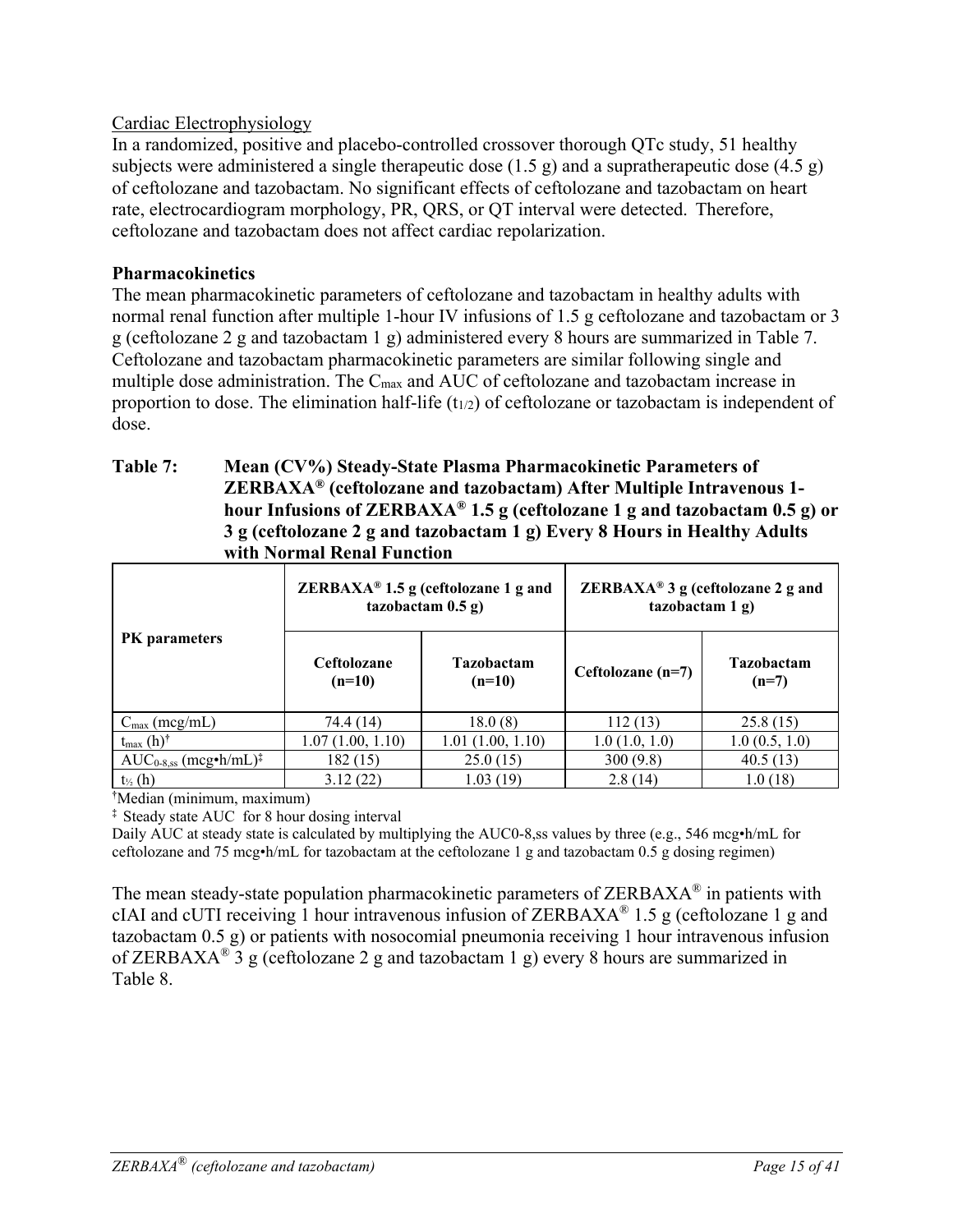**Table 8: Mean (CV%) Steady-State Plasma Population Pharmacokinetic Parameters of ZERBAXA® (ceftolozane and tazobactam) After Multiple Intravenous 1 hour Infusions of ZERBAXA® 1.5 g (ceftolozane 1 g and tazobactam 0.5 g) or 3 g (ceftolozane 2 g and tazobactam 1 g) Every 8 Hours in Patients with CrCL greater than 50 mL/min** 

| $\overline{ }$<br><b>PK</b> parameters |                                 | <b>ZERBAXA<sup>®</sup> 1.5</b> g (ceftolozane 1 g and<br>tazobactam 0.5 g) in cIAI and cUTI<br><b>Patients</b> | ZERBAXA <sup>®</sup> 3 g (ceftolozane 2 g and<br>tazobactam 1 g) in Nosocomial<br><b>Pneumonia Patients</b> |                                |  |
|----------------------------------------|---------------------------------|----------------------------------------------------------------------------------------------------------------|-------------------------------------------------------------------------------------------------------------|--------------------------------|--|
|                                        | <b>Ceftolozane</b><br>$(n=317)$ | <b>Tazobactam</b><br>$(n=244)$                                                                                 | <b>Ceftolozane</b><br>$(n=247)$                                                                             | <b>Tazobactam</b><br>$(n=247)$ |  |
| $C_{\text{max}}$ (mcg/mL)              | 65.7(41)                        | 17.8(51)                                                                                                       | 105(44)                                                                                                     | 26.4(49)                       |  |
| $AUC_{0.8,ss}$<br>(mcg•h/mL)           | 186(40)                         | 35.8(160)                                                                                                      | 392(60)                                                                                                     | 73.3 (104)                     |  |
| $t_{\frac{1}{2}}(h)$                   | 2.7(32)                         | 1.8(83)                                                                                                        | 3.9(50)                                                                                                     | 3.2(61)                        |  |

**Distribution:** The binding of ceftolozane and tazobactam to human plasma proteins is approximately 16% to 21% and 30%, respectively. The mean (CV%) steady-state volume of distribution of ZERBAXA<sup>®</sup> in healthy adult males ( $n = 51$ ) following a single intravenous dose of ZERBAXA<sup>®</sup> 1.5 g (ceftolozane 1 g and tazobactam 0.5 g) was 13.5 L (21%) and 18.2 L (25%) for ceftolozane and tazobactam, respectively, similar to extracellular fluid volume. In rat and dog repeat-dose studies, ceftolozane accumulated in renal tissue with an estimated renal tissue elimination half-life of 76 hour in rats.

Following 1 hour intravenous infusions of ZERBAXA<sup>®</sup> 3 g (ceftolozane 2 g and tazobactam 1 g) or adjusted based on renal function every 8 hours in ventilated patients with confirmed or suspected pneumonia (N=22), ceftolozane and tazobactam concentrations in pulmonary epithelial lining fluid were greater than 8 mcg/mL and 1 mcg/mL, respectively, over 100% of the dosing interval. Mean pulmonary epithelial-to-free plasma AUC ratios of ceftolozane and tazobactam were approximately 50% and 62%, respectively and are similar to those in healthy subjects (approximately 61% and 63%, respectively) receiving ZERBAXA<sup>®</sup> 1.5 g (ceftolozane 1 g and tazobactam 0.5 g).

**Metabolism:** Ceftolozane is eliminated in the urine as unchanged parent drug and thus does not appear to be metabolized to any appreciable extent. The beta-lactam ring of tazobactam is hydrolyzed to form the pharmacologically inactive tazobactam metabolite, M1.

**Excretion:** Ceftolozane, tazobactam and the tazobactam metabolite M1 are eliminated by the kidneys. Following administration of a single ZERBAXA<sup>®</sup> 1.5 g (ceftolozane 1 g and tazobactam 0.5 g) intravenous dose to healthy male adults greater than 95% of ceftolozane was excreted in the urine as unchanged parent drug. More than 80% of tazobactam was excreted as the parent compound with the remainder excreted as the tazobactam M1 metabolite. After a single dose of ZERBAXA<sup>®</sup>, renal clearance (CL) of ceftolozane  $(3.41 - 6.69 \text{ L/h})$  was similar to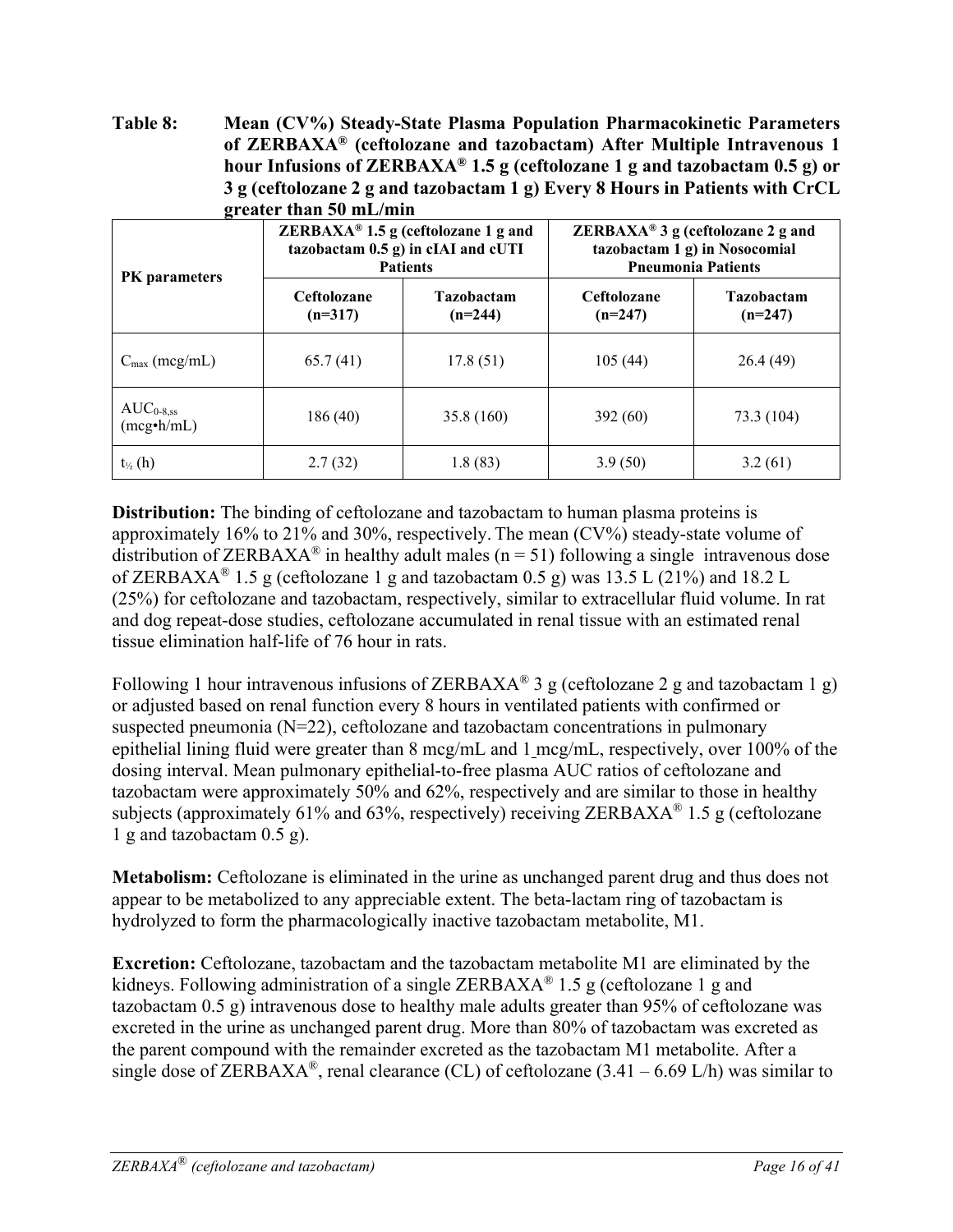plasma CL (4.10 to 6.73 L/h) and similar to the glomerular filtration rate for the unbound fraction, suggesting that ceftolozane is eliminated by the kidney via glomerular filtration.

### *Special Populations and Conditions*

**Pediatrics:** Safety and effectiveness in pediatric patients have not been established.

**Geriatrics:** In a population pharmacokinetic analysis of ceftolozane and tazobactam, no clinically relevant differences in exposure were observed with regard to age.

Dosage adjustment for elderly patients should be based on renal function (see **DOSAGE AND ADMINISTRATION**).

**Gender:** In a population pharmacokinetic analysis of ceftolozane and tazobactam, no clinically relevant differences in AUC were observed for ceftolozane or tazobactam.

No dose adjustment is recommended based on gender.

**Race:** In a population pharmacokinetic analysis of ceftolozane and tazobactam, no clinically relevant differences in ceftolozane and tazobactam AUC were observed in Caucasians compared to other races combined.

No dose adjustment is recommended based on race.

**Hepatic Insufficiency:** As ceftolozane and tazobactam does not undergo hepatic metabolism, the systemic clearance of  $ZERBAXA^{\circledast}$  is not expected to be affected by hepatic impairment.

No dose adjustment is recommended for ZERBAXA<sup>®</sup> in subjects with hepatic impairment.

**Renal Insufficiency:** Ceftolozane, tazobactam and the tazobactam metabolite M1 are eliminated by the kidneys.

The ceftolozane dose normalized geometric mean AUC increased up to 1.26-fold, 2.5-fold, and 5-fold in subjects with mild, moderate, and severe renal impairment, respectively, compared to healthy subjects with normal renal function. The respective tazobactam dose normalized geometric mean AUC increased approximately up to 1.3-fold, 2-fold, and 4-fold. To maintain similar systemic exposures to those with normal renal function, dosage adjustment is required (see **DOSAGE AND ADMINISTRATION**).

In subjects with end-stage renal disease (ESRD) on hemodialysis (HD), approximately twothirds of the administered ceftolozane and tazobactam dose is removed by HD. The recommended dose in cIAI or cUTI subjects with ESRD on HD is a single loading dose of 750 mg ceftolozane and tazobactam followed by a 150 mg maintenance dose of ceftolozane and tazobactam administered every 8 hours for the remainder of the treatment period. The recommended dose in nosocomial pneumonia subjects with ESRD on HD is a single loading dose of ZERBAXA<sup>®</sup> 2.25 g (ceftolozane 1.5 g and tazobactam 0.75 g), followed by a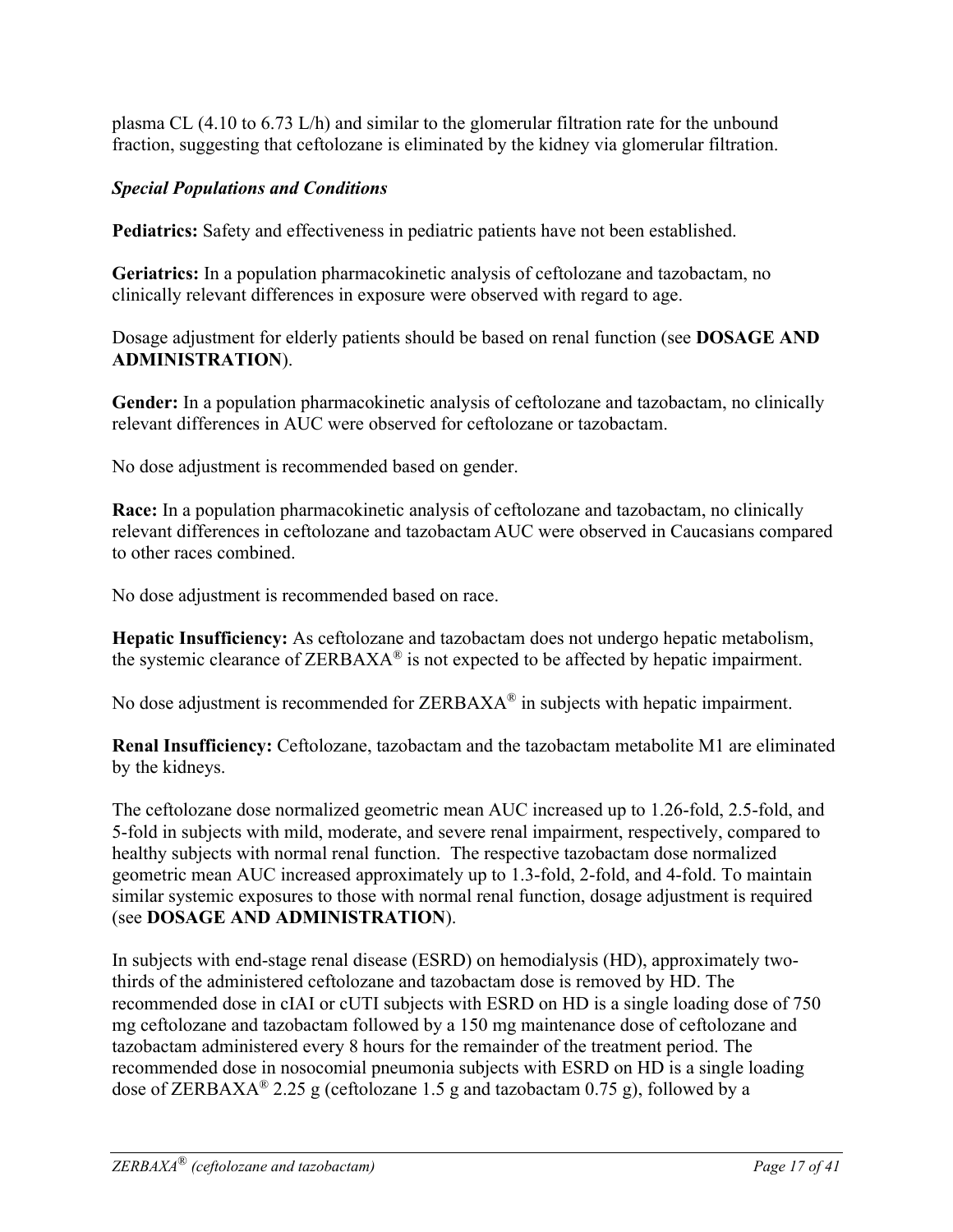ZERBAXA<sup>®</sup> 450 mg (ceftolozane 300 mg and tazobactam 150 mg) maintenance dose administered every 8 hours for the remainder of the treatment period. On HD days, the dose should be administered at the earliest possible time following completion of HD (see **DOSAGE AND ADMINISTRATION**).

### Augmented renal clearance

Following a single 1 hour intravenous infusion of ZERBAXA<sup>®</sup> 3 g (ceftolozane 2 g and tazobactam 1 g) to critically ill patients with CrCL greater than or equal to 180 mL/min ( $N=10$ ), mean terminal half-life values of ceftolozane and tazobactam were 2.6 hours and 1.5 hours, respectively. Free plasma ceftolozane concentrations were greater than 8 mcg/mL over 70% of an 8-hour period; free tazobactam concentrations were greater than 1 mcg/mL over 60% of an 8 hour period. No dose adjustment of ZERBAXA<sup>®</sup> is recommended for nosocomial pneumonia patients with augmented renal clearance (see **CLINICAL TRIALS**).

### **Drug Interactions**

No drug-drug interaction was observed between ceftolozane and tazobactam in a clinical study in 15 healthy subjects. *In vitro* and *in vivo* data indicate that ZERBAXA® is unlikely to cause clinically relevant drug-drug interactions related to CYPs and transporters at therapeutic concentrations.

### Drug Metabolizing Enzymes

*In vivo* data indicated that ZERBAXA<sup>®</sup> is not a substrate for CYPs. Thus clinically relevant drug-drug interactions involving inhibition or induction of CYPs by other drugs are unlikely to occur.

*In vitro* studies demonstrated that ceftolozane, tazobactam and the M1 metabolite of tazobactam did not inhibit CYP1A2, CYP2B6, CYP2C8, CYP2C9, CYP2C19, CYP2D6, or CYP3A4 and did not induce CYP1A2, CYP2B6, or CYP3A4 at therapeutic plasma concentrations. *In vitro* induction studies in primary human hepatocytes demonstrated that ceftolozane, tazobactam, and the tazobactam metabolite M1 decreased CYP1A2 and CYP2B6 enzyme activity and mRNA levels in primary human hepatocytes as well as CYP3A4 mRNA levels at supratherapeutic plasma concentrations (at concentrations that were 17.5-fold, 56.8-fold, and 20-fold higher than the mean clinical Cmax for ceftolozane (57 mcg/mL), tazobactam (22 mcg/mL), and tazobactam metabolite M1 (1.5 mcg/mL), respectively, in cIAI patients with normal renal function following administration of 1 g ceftolozane and 0.5 g tazobactam). Tazobactam metabolite M1 also decreased CYP3A4 activity at supratherapeutic plasma concentrations. A clinical drug-drug interaction study was conducted and results indicated drug interactions involving CYP1A2 and CYP3A4 inhibition by ZERBAXA® are not anticipated.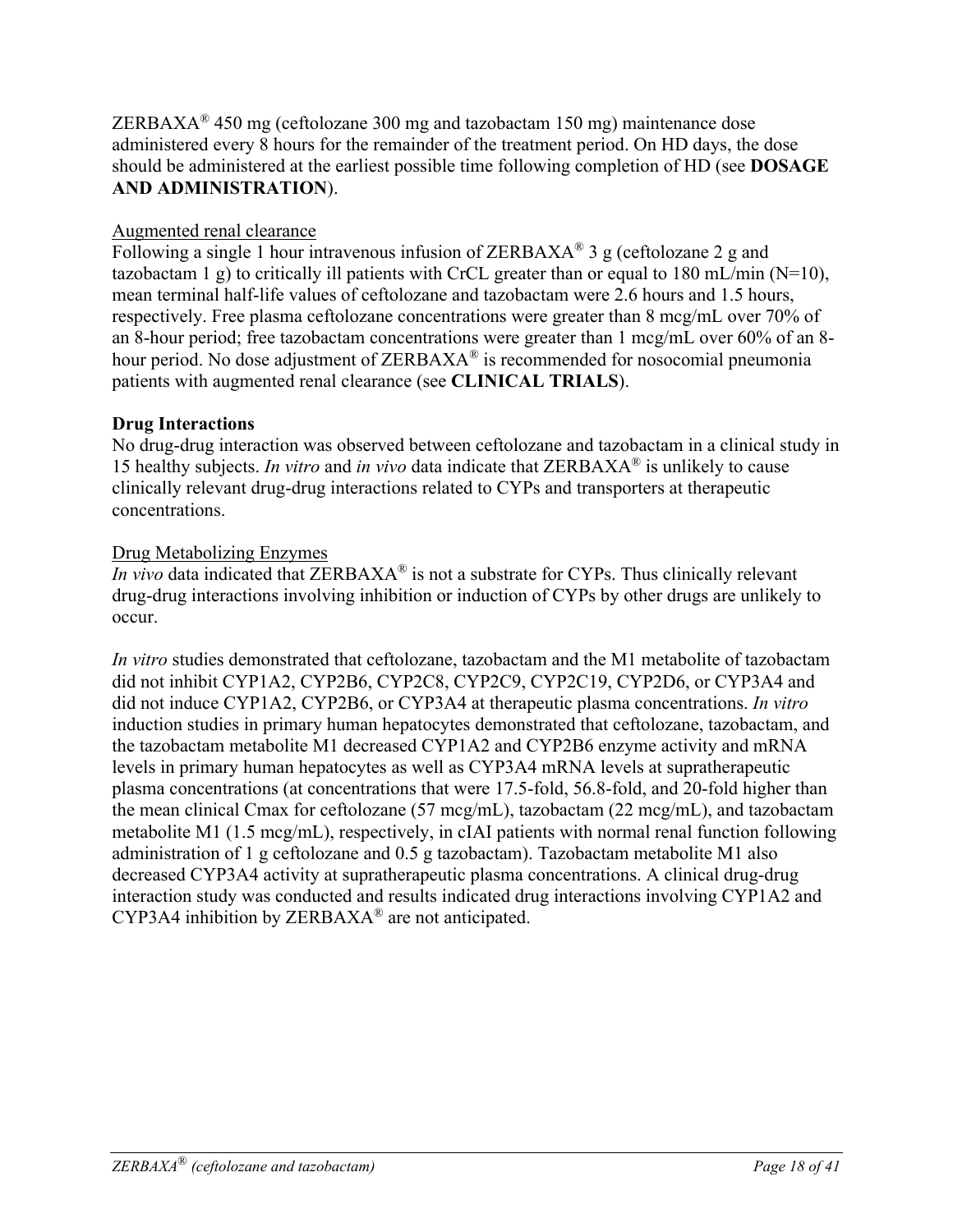#### Membrane Transporters

Ceftolozane and tazobactam were not substrates for P-gp or BCRP, and tazobactam was not a substrate for OCT2, *in vitro* at therapeutic concentrations.

Tazobactam is a known substrate for OAT1 and OAT3. Co-administration of tazobactam with OAT1/OAT3 inhibitor probenecid has been shown to prolong the half-life of tazobactam by 71%. Co-administration of ZERBAXA<sup>®</sup> with drugs that inhibit OAT1 and/or OAT3 may increase tazobactam plasma concentrations.

*In vitro* data indicate that ceftolozane did not inhibit P-gp, BCRP, OATP1B1, OATP1B3, OCT1, OCT2, MRP2, BSEP, OAT1, OAT3, MATE1, or MATE2-K *in vitro* at therapeutic plasma concentrations.

*In vitro* data indicate that neither tazobactam nor the tazobactam metabolite M1 inhibit P-gp, BCRP, OATP1B1, OATP1B3, OCT1, OCT2, or BSEP transporters at therapeutic plasma concentrations. *In vitro*, tazobactam, but not tazobactam M1 metabolite, inhibited human OAT1 and OAT3 transporters with IC<sub>50</sub> values of 118 and 147 ug/mL, respectively. A clinical drugdrug interaction study was conducted and results indicated drug interactions involving OAT1/OAT3 inhibition by ZERBAXA® are not anticipated.

#### **Enzyme Induction:**

Hepatic mixed function oxidase studies in the rat and dog indicated that tazobactam did not induce the hepatic drug metabolizing enzymes in these species. No enzyme induction studies were conducted in rats or dogs with ceftolozane.

#### **STORAGE AND STABILITY**

ZERBAXA<sup>®</sup> vials should be stored under refrigeration at 2 to 8 $°C$ . Protect from exposure to light.

#### **DOSAGE FORMS, COMPOSITION AND PACKAGING**

ZERBAXA® (ceftolozane and tazobactam) for injection is a white to yellow sterile lyophilized powder for reconstitution, supplied in single-dose, Type 1, 20 mL clear glass vial with a bromobutyl, siliconized stopper and a purple flip-off seal. Each vial contains 1 gram ceftolozane (as ceftolozane sulfate) and 500 mg tazobactam (as tazobactam sodium), and 10 vials are packaged in each carton.

The product contains sodium chloride, citric acid, and L-arginine.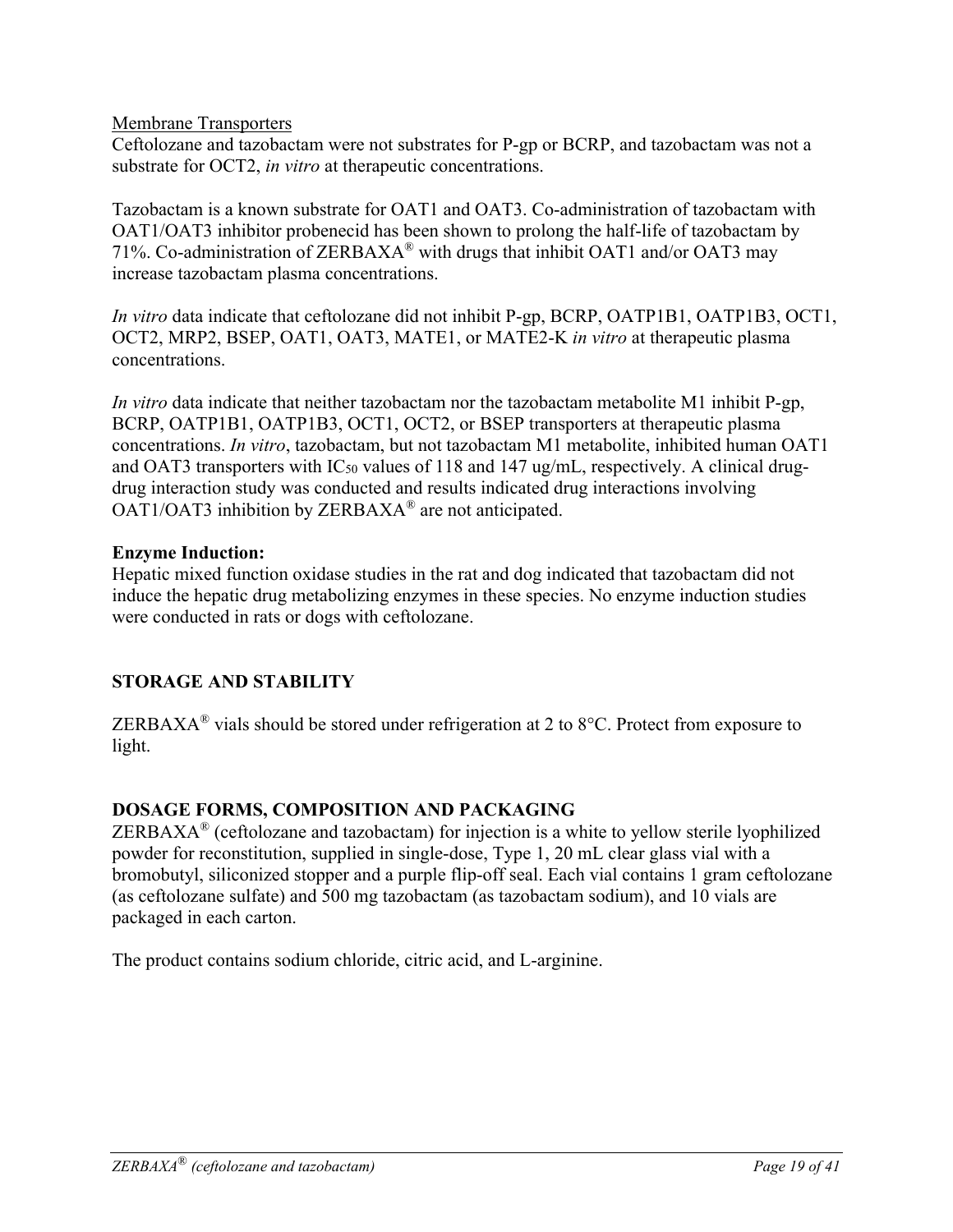### **PART II: SCIENTIFIC INFORMATION**

### **PHARMACEUTICAL INFORMATION**

#### **Drug Substance**

Proper name: Ceftolozane Sulfate

Chemical name: 1*H*-Pyrazolium, 5-amino-4-[[[(2-aminoethyl)amino]carbonyl]amino]-2- [[(6*R*,7*R*)-7-[[(2*Z*)-2-(5-amino-1,2,4-thiadiazol-3-yl)-2-[(1-carboxy-1 methylethoxy)imino]acetyl]amino]-2-carboxy-8-oxo-5-thia-1-azabicyclo[4.2.0]oct-2-en-3-yl]methyl]-1-methyl-,sulfate (1:1).

Molecular formula and molecular mass:  $C_{23}H_{31}N_{12}O_8S_2^{\dagger} \cdot HSO_4$  $MW = 764.77$  g/mol





Physicochemical properties: Ceftolozane sulfate is a white to off-white powder that is hygroscopic. It is slightly soluble in water and insoluble in isopropanol. The pH in a 2% aqueous solution is 1.92. The optical rotation,  $\alpha \ln^{20}$  of a 10.144 mg/mL solution of ceftolozane sulfate in 1N aqueous HCl was -14.9°.

#### **Drug Substance**

Proper name: Tazobactam Sodium

Chemical name: sodium (2S,3S,5R)-3-methyl-7-oxo-3-(1H-1,2,3-triazol-1-ylmethyl)-4 thia-1-azabicyclo[3.2.0]heptane-2-carboxylate-4,4-dioxide

Molecular formula and molecular mass:  $C_{10}H_{11}N_4N_4O_5S$  MW = 322.3 g/mole

Structural formula:

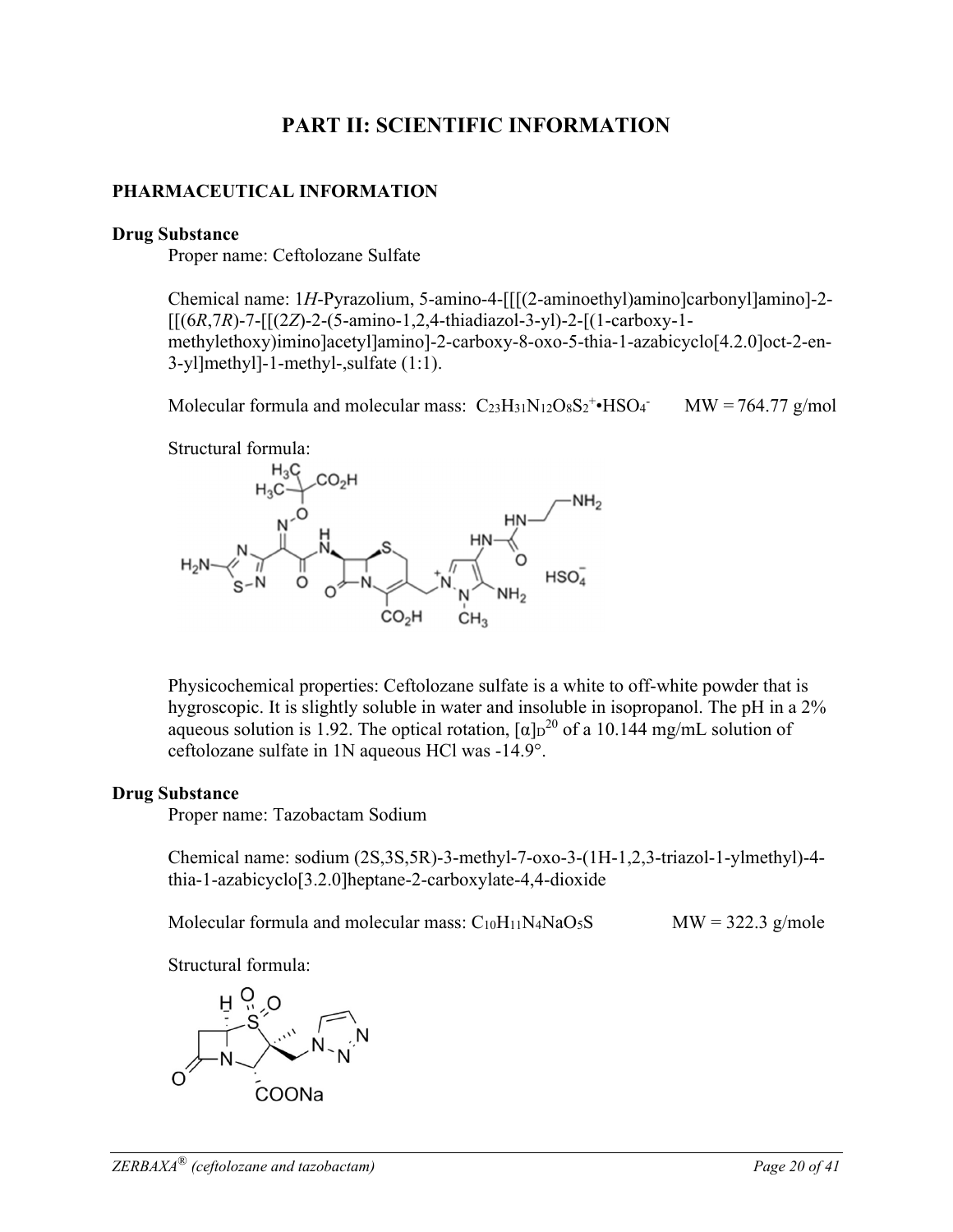Physicochemical properties: Sterile tazobactam sodium drug substance is a white to offwhite powder that is hygroscopic. It is freely soluble in water and slightly soluble in ethanol and acetone. The pH of an aqueous solution of the drug substance is  $5.7 - 6.7$ . The specific optical rotation of the drug substance ranges between  $+138.0^{\circ}$  and  $+152.0^{\circ}$ .

ZERBAXA<sup>®</sup>, ceftolozane and tazobactam parenteral combination, is a white to yellow sterile powder consisting of ceftolozane sulfate (1147 mg/vial equivalent to 1 g of ceftolozane) and tazobactam sodium (537 mg/vial equivalent to 0.5 g of tazobactam).

### **CLINICAL TRIALS**

### **Study demographics and trial design**

The trial design and patient demographics for the ZERBAXA<sup>®</sup> clinical trials are summarized in Table 7 below.

#### **Table 9 Summary of patient demographics for Phase 3 clinical trials in specific indications1,2**

| Study#                                                                                                                                 | <b>Trial design</b>                                                      | Dosage, route of<br>administration and<br>duration                                                                                                                           | Number of<br><b>Subjects</b> | Mean age<br>(Range)                             | Gender                         |
|----------------------------------------------------------------------------------------------------------------------------------------|--------------------------------------------------------------------------|------------------------------------------------------------------------------------------------------------------------------------------------------------------------------|------------------------------|-------------------------------------------------|--------------------------------|
| Trial 1<br>$CXA$ -cIAI-10-08<br>and<br>CXA-cIAI-10-09<br>(complicated<br>intra-abdominal<br>infections)                                | Randomized,<br>placebo-<br>controlled,<br>double-blind,<br>multicentered | ZERBAXA® 1.5 g<br>every 8 hours and<br>metronidazole 500 mg<br>every 8 hours,<br>1-hour IV infusion<br>Meropenem<br>1 g every 8 hours,<br>1-hour IV infusion<br>4 to 10 days | 806                          | 51 years<br>$(18 \text{ to } 92 \text{ years})$ | Male:<br>56%<br>Female:<br>44% |
| Trial 2<br>$CXA$ -cUTI-10-04<br>and<br>CXA-cUTI-10-<br>05) (complicated<br>urinary tract<br>infection,<br>including<br>pyelonephritis) | Randomized,<br>double-blind,<br>multicentered                            | ZERBAXA <sup>®</sup> $(1.5 g)$<br>every 8 hours),<br>1-hour IV infusion<br>versus<br>levofloxacin (750 mg<br>once daily), 1-hour IV<br>infusion<br>7 days                    | 800                          | 48 years<br>$(31 \text{ to } 65 \text{ years})$ | Male:<br>26%<br>Female:<br>74% |
| Trial 3<br>CXA-NP-<br>$11 - 04$<br>(nosocomial<br>pneumonia)                                                                           | Randomized,<br>double-blind,<br>multicentered                            | ZERBAXA® (3 g<br>every 8 hours), 1-hour<br>IV infusion versus<br>meropenem (1 g every<br>8 hours), 1-hour IV<br>infusion<br>8 to 14 days                                     | 726                          | 62 years<br>$(18 \text{ to } 98 \text{ years})$ | Male:<br>71%<br>Female:<br>29% |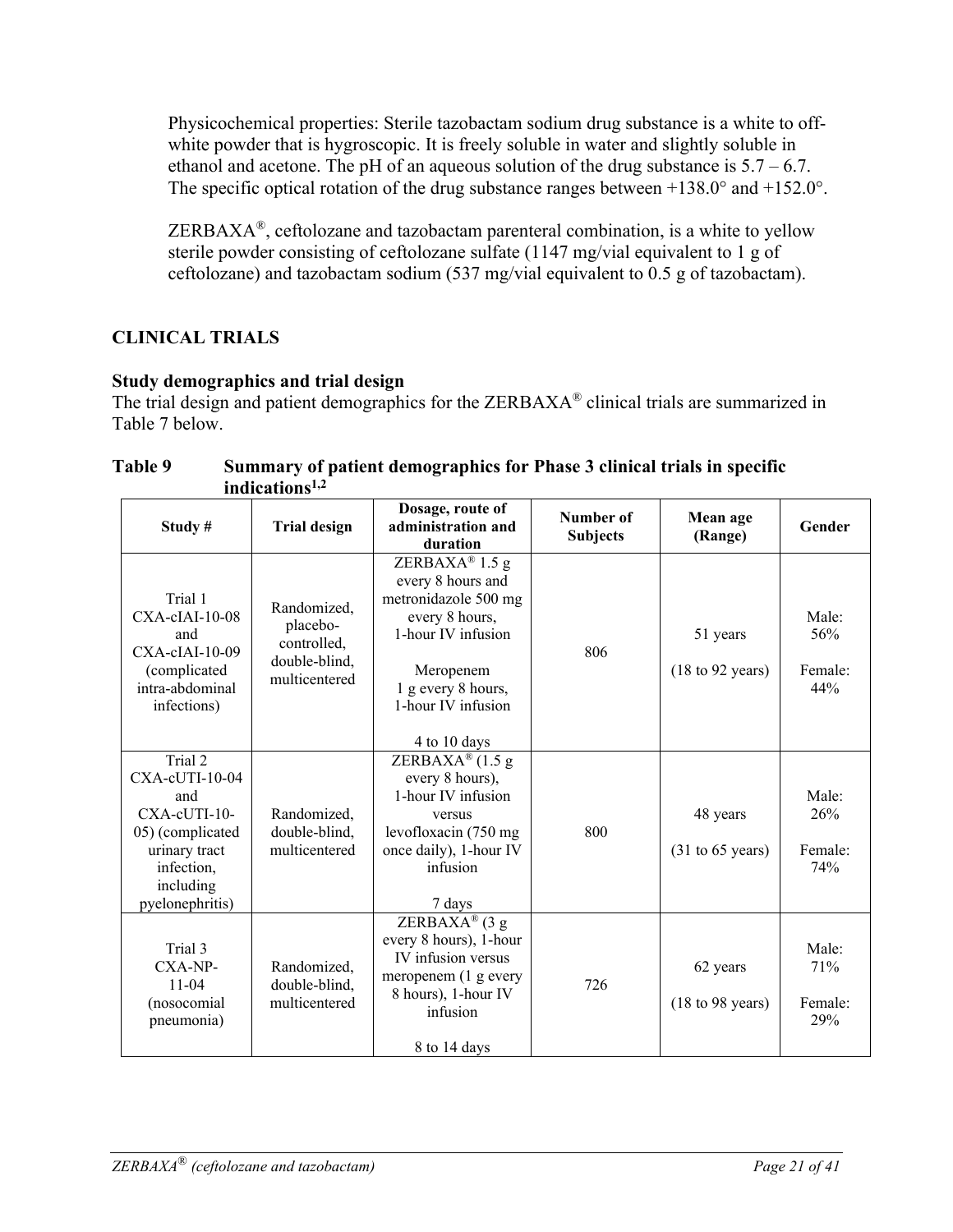#### **Study results**

#### **Complicated Intra-abdominal Infections**

The primary efficacy endpoint was clinical response at the test-of-cure (TOC) visit in the microbiological intent-to-treat (MITT) population, which included all patients who had at least 1 baseline intra-abdominal pathogen. The key secondary efficacy endpoint was clinical response at the TOC visit in the microbiologically evaluable (ME) population, which included all protocoladherent MITT patients.

Clinical cure rates at the TOC visit are displayed by patient population in Table 10. Clinical cure rates at the TOC visit by pathogen in the ME population are presented in Table 11.

| Table 10: | <b>Clinical Cure Rates in a Phase 3 Study of Complicated Intra-Abdominal</b> |
|-----------|------------------------------------------------------------------------------|
|           | <b>Infections</b>                                                            |

| <b>Analysis</b><br>Population | $\mathbf{ZERBAXA}^{\circledR}$ plus<br>metronidazole <sup>a</sup><br>$n/N$ $\binom{0}{0}$ | Comparator <sup>b</sup><br>$n/N$ (%) | <b>Treatment Difference</b><br>$(95\% \text{ CI})^c$ |
|-------------------------------|-------------------------------------------------------------------------------------------|--------------------------------------|------------------------------------------------------|
| <b>MITT</b>                   | 323/389 (83.0)                                                                            | 364/417 (87.3)                       | $-4.2$ ( $-8.91, 0.54$ )                             |
| MЕ                            | 259/275 (94.2)                                                                            | 304/321 (94.7)                       | $-1.0$ ( $-4.52$ , 2.59)                             |

<sup>a</sup> ZERBAXA<sup>®</sup> 1.5 g IV every 8 hours + metronidazole 500 mg IV every 8 hours

**b** Meropenem 1 g IV every 8 hours

<sup>c</sup> The 95% CI was calculated using the Newcombe method with minimum risk weights

#### **Table 11: Clinical Cure Rates by Pathogen in a Phase 3 Study of Complicated Intraabdominal Infections (ME Population)**

| <b>Organism Group</b><br>Pathogen | $\mathbf{ZERBAXA}^{\circledR}$ plus<br>metronidazole<br>$n/N$ (%) | Comparator <sup>a</sup><br>$n/N$ (%) |  |  |
|-----------------------------------|-------------------------------------------------------------------|--------------------------------------|--|--|
| <b>Aerobic Gram-negative</b>      | 238/252 (94.4)                                                    | 273/291 (93.8)                       |  |  |
| Escherichia coli                  | 197/208 (94.7)                                                    | 216/231 (93.5)                       |  |  |
| Klebsiella pneumoniae             | 28/30 (93.3)                                                      | 22/25(88.0)                          |  |  |
| Pseudomonas aeruginosa            | 26/26(100)                                                        | 27/29 (93.1)                         |  |  |
| Enterobacter cloacae              | 19/22 (86.4)                                                      | 22/22 (100)                          |  |  |
| Klebsiella oxytoca                | 12/12(100)                                                        | 21/22 (95.5)                         |  |  |
| Proteus mirabilis                 | 10/11(90.9)                                                       | 9/10(90.0)                           |  |  |
| <b>Aerobic Gram-positive</b>      | 153/168 (91.1)                                                    | 170/185 (91.9)                       |  |  |
| Streptococcus anginosus           | 25/30(83.3)                                                       | 23/23(100)                           |  |  |
| Streptococcus constellatus        | 17/18(94.4)                                                       | 20/23(87.0)                          |  |  |
| Streptococcus salivarius          | 9/10(90.0)                                                        | 8/8(100)                             |  |  |
| <b>Anaerobic Gram-negative</b>    | 104/109 (95.4)                                                    | 132/137 (96.4)                       |  |  |
| <b>Bacteroides</b> fragilis       | 39/41 (95.1)                                                      | 56/57 (98.2)                         |  |  |
| Bacteroides ovatus                | 36/37(97.3)                                                       | 42/42(100)                           |  |  |
| Bacteroides thetaiotaomicron      | 20/20 (100)                                                       | 40/43 (93.0)                         |  |  |
| Bacteroides vulgatus              | 12/13(92.3)                                                       | 21/22(95.5)                          |  |  |

<sup>a</sup> Meropenem 1 g IV every 8 hours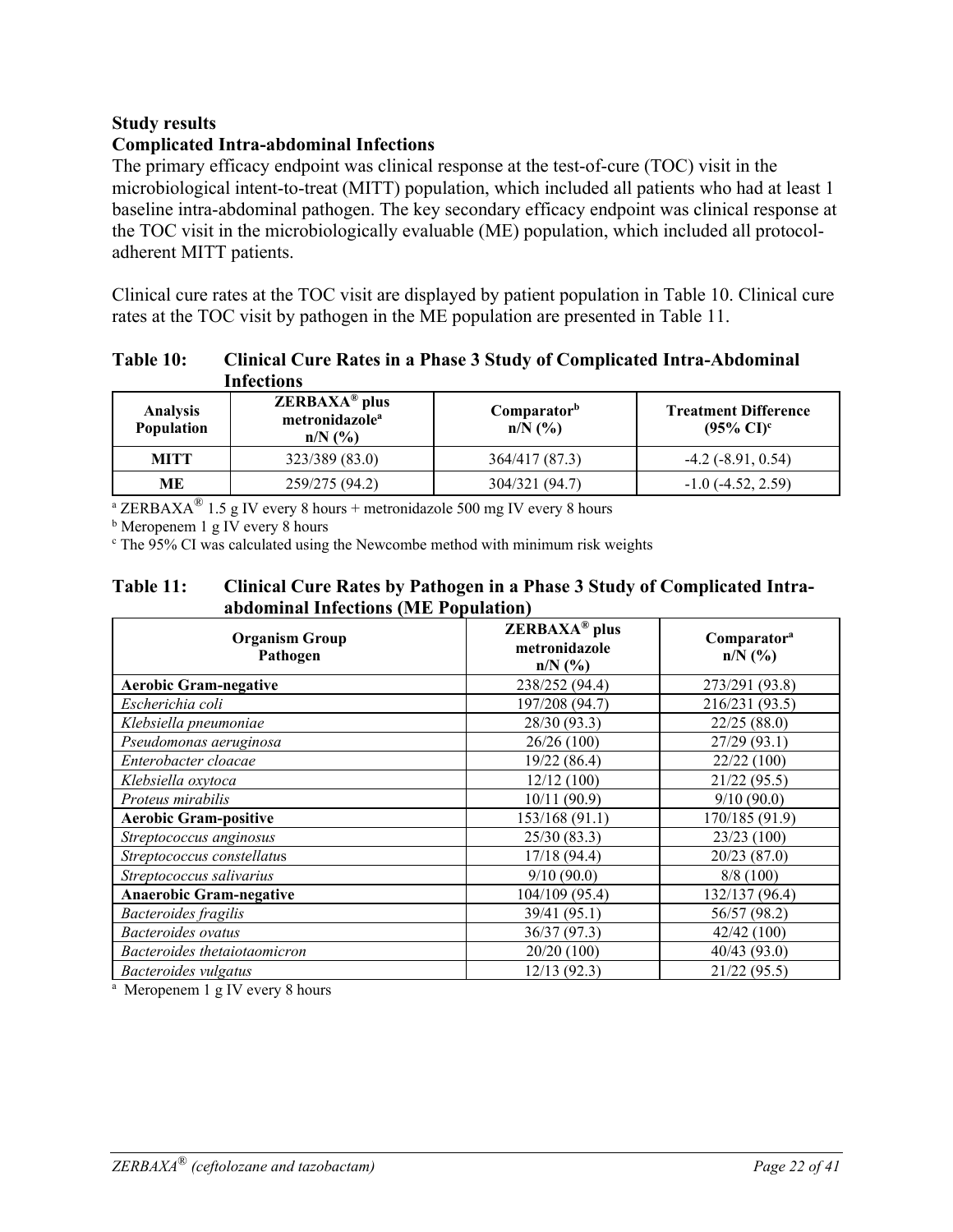In a subset of the *E. coli* and *K. pneumoniae* isolates from both arms of the cIAI Phase 3 trial that met pre-specified criteria for beta-lactam susceptibility, genotypic testing identified certain ESBL groups (e.g., TEM, SHV, CTX-M, OXA) in 53/601 (9%). Cure rates in this subset were similar to the overall trial results. *In vitro* susceptibility testing showed that some of these isolates were susceptible to ZERBAXA<sup>®</sup> (MIC  $\leq$  2 mcg/mL), while some others were not susceptible (MIC > 2 mcg/mL). Isolates of a specific genotype were seen in patients who were deemed to be either successes or failures.

### **Complicated Urinary Tract Infections, including Pyelonephritis**

The primary efficacy endpoint was defined as complete resolution or marked improvement of the clinical symptoms and microbiological eradication (all uropathogens found at baseline at  $\geq 10^5$ ) were reduced to  $\leq 10^4$  CFU/mL) at the test-of-cure (TOC) visit 7 ( $\pm$  2) days after the last dose of study drug. The primary efficacy analysis population was the microbiologically modified intentto-treat (mMITT) population, which included all patients who received study medication and had at least 1 baseline uropathogen. The key secondary efficacy endpoint was the composite microbiological and clinical cure response at the TOC visit in the microbiologically evaluable (ME) population, which included protocol-adherent mMITT patients with a urine culture at the TOC visit.

Concomitant bacteremia was identified in 62 (7.8%) patients at baseline (ITT population). In the mMITT population, composite cure rates in patients with concurrent bacteremia were 23/29  $(79.3\%)$  for ZERBAXA<sup>®</sup>.

Composite microbiological and clinical cure rates at the TOC visit in both the mMITT and ME populations are shown in Table 10. Microbiological eradication rates at the TOC visit by pathogen in the ME population are presented in Table 11.

Although a statistically significant difference was observed in the ZERBAXA® arm compared to the levofloxacin arm with respect to the primary endpoint, it was likely attributable to the 212/800 (26.5%) patients with baseline organisms non-susceptible to levofloxacin. Among patients infected with a levofloxacin-susceptible organism at baseline, the response rates were similar between treatment arms (Table 10).

#### **Table 12: Composite Microbiological and Clinical Cure Rates in a Phase 3 Trial of Complicated Urinary Tract Infections**

| <b>Analysis Population</b>                           | <b>ZERBAXA®a</b><br>$n/N$ (%) | Comparatorb<br>$n/N$ (%) | <b>Treatment Difference</b><br>$(95\% \text{ CI})^c$ |
|------------------------------------------------------|-------------------------------|--------------------------|------------------------------------------------------|
| mMITT                                                | 306/398 (76.9)                | 275/402 (68.4)           | 8.5(2.3, 14.6)                                       |
| Levofloxacin resistant<br>baseline pathogen $(s)$    | 60/100(60)                    | 44/112 (39.3)            |                                                      |
| No levofloxacin resistant<br>baseline pathogen $(s)$ | 246/298 (82.6)                | 231/290 (79.7)           |                                                      |
| MЕ                                                   | 284/341 (83.3)                | 266/353 (75.4)           | 8.0(2.0, 14.0)                                       |

<sup>a</sup> ZERBAXA<sup>®</sup> 1.5 g intravenously every 8 hours

 $b$  Levofloxacin 750 mg intravenously once daily

c The 95% confidence interval was based on the stratified Newcombe method.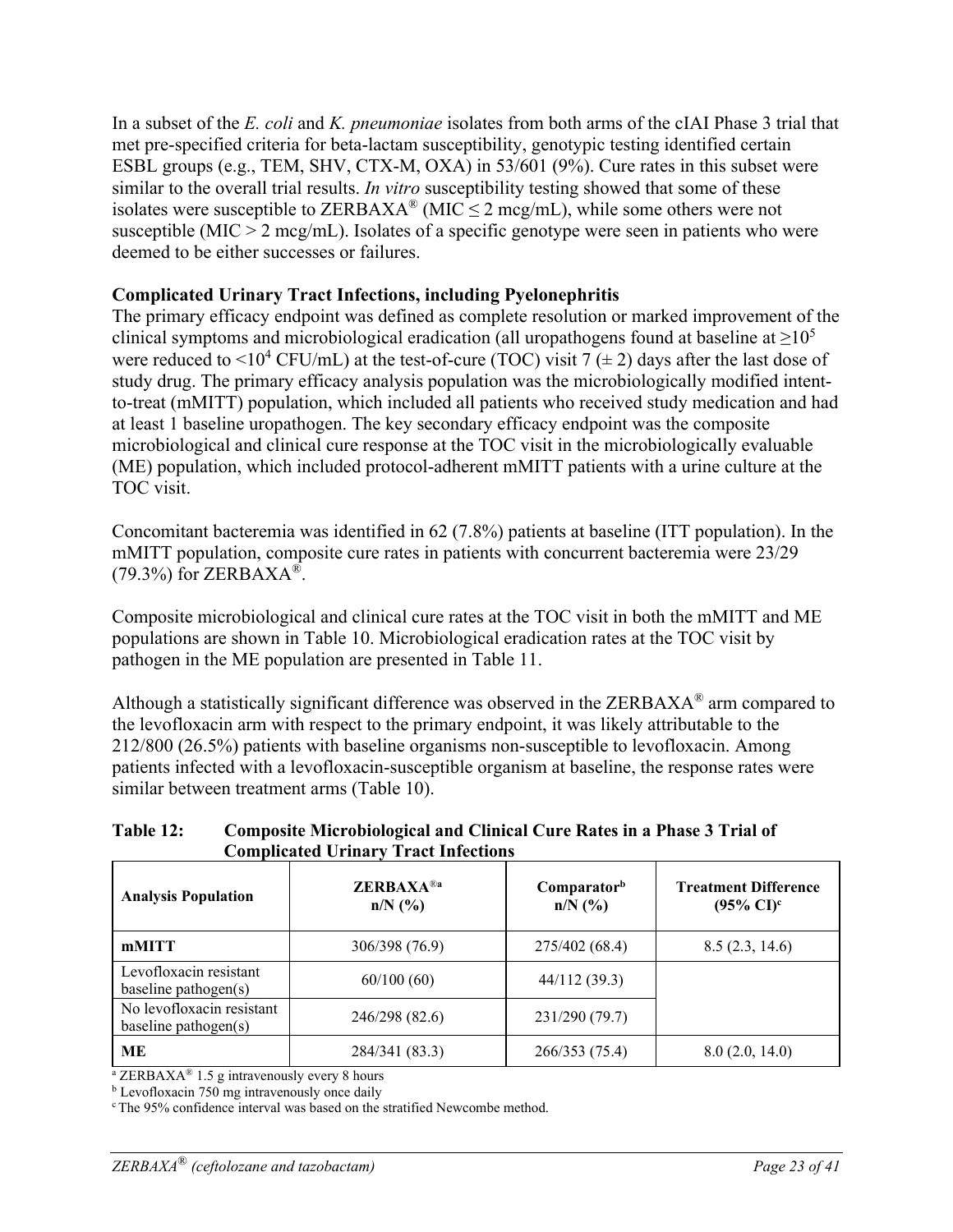| Computattu Ormary Tratt mittuons (ivid i opulation)       |                              |                                      |
|-----------------------------------------------------------|------------------------------|--------------------------------------|
| <b>Organism Group Pathogen</b>                            | <b>ZERBAXA®</b><br>$n/N$ (%) | Comparator <sup>a</sup><br>$n/N$ (%) |
| <b>Aerobic Gram-negative</b>                              | 287/323 (88.9)               | 263/340 (77.4)                       |
| Escherichia coli                                          | 237/262 (90.5)               | 226/284 (79.6)                       |
| Klebsiella pneumoniae                                     | 21/25(84.0)                  | 14/23 (60.9)                         |
| Proteus mirabilis                                         | $10/10$ (100)                | $8/11$ (72.7)                        |
| Pseudomonas aeruginosa                                    | $6/7$ $(85.7)$               | 7/12(58.3)                           |
| <sup>a</sup> Levofloxacin 750 mg intravenously once daily |                              |                                      |

#### **Table 13: Per Pathogen Microbiological Eradication Rates in a Phase 3 Study of Complicated Urinary Tract Infections (ME Population)**

In a subset of the *E. coli* and *K. pneumoniae* isolates from both arms of the cUTI Phase 3 trial that met pre-specified criteria for beta-lactam susceptibility, genotypic testing identified certain ESBL groups (e.g., TEM, SHV, CTX-M, OXA) in 104/687 (15%). Cure rates in this subset were similar to the overall trial results. *In vitro* susceptibility testing showed that some of these isolates were susceptible to ZERBAXA<sup>®</sup> (MIC  $\leq$  2 mcg/mL), while some others were not susceptible (MIC  $> 2 \text{ meg/mL}$ ). Isolates of a specific genotype were seen in patients who were deemed to be either successes or failures.

#### **Nosocomial Pneumonia, including Ventilator-associated Pneumonia**

A total of 726 adult patients hospitalized with ventilated nosocomial pneumonia (including hospital-acquired pneumonia and ventilator-associated pneumonia) were enrolled in a multinational, double-blind study comparing ZERBAXA<sup>®</sup> 3 g (ceftolozane 2 g and tazobactam 1 g) intravenously every 8 hours to meropenem (1 g intravenously every 8 hours) for 8 to 14 days of therapy. All patients had to be intubated and on mechanical ventilation at randomization.

The primary efficacy endpoint was all-cause mortality at Day 28. Clinical response, defined as complete resolution or significant improvement in signs and symptoms of the index infection at the test-of-cure (TOC) visit which occurred 7 to 14 days after the end of treatment was a prespecified key secondary endpoint. The analysis population for both the primary and key secondary endpoints was the intent-to-treat (ITT) population, which included all randomized patients.

Following a diagnosis of HABP/VABP and prior to receipt of first dose of study drug, if required, patients could have received up to a maximum of 24 hours of active non-study antibacterial drug therapy in the 72 hours preceding the first dose of study drug. Patients who had failed prior antibacterial drug therapy for the current episode of HABP/VABP could be enrolled if the baseline lower respiratory tract (LRT) culture showed growth of a Gram-negative pathogen while the patient was on the antibacterial therapy and all other eligibility criteria were met. Empiric therapy at baseline with linezolid or other approved therapy for Gram-positive coverage was required in all patients pending baseline LRT culture results. Adjunctive Gramnegative therapy was optional and allowed for a maximum of 72 hours in centers with a prevalence of meropenem-resistant P. aeruginosa more than 15%.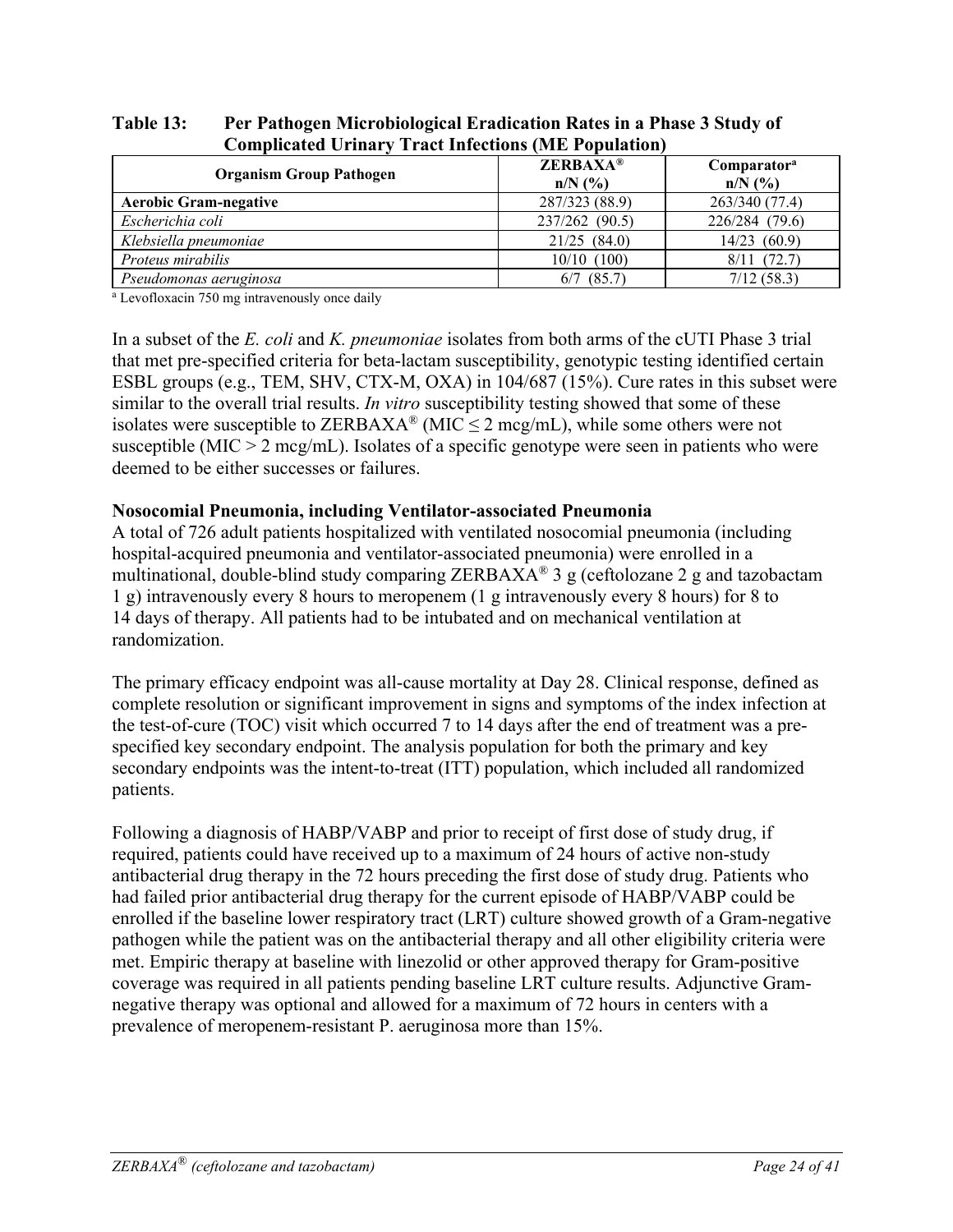Of the 726 patients in the ITT population the median age was 62 years and 44% of the population was greater than or equal to 65 years of age, with 22% of the population greater than or equal to 75 years of age. The majority of patients were white (83%), male (71%) and were from Eastern Europe (64%). The median APACHE II score was 17 and 33% of subjects had a baseline APACHE II score of greater than or equal to 20. All subjects were on mechanical ventilation and 519 (71%) had VAP. At randomization, the majority of subjects had been hospitalized for greater than or equal to 5 days (77%), ventilated for greater than or equal to 5 days (49%) and in an ICU (92%). Approximately 36% of patients (258 out of 726) had renal impairment at baseline and 14% had moderate or severe impairment (CrCL less than 50 mL/min). Patients with end-stage renal disease (CrCL less than 15 mL/min) were excluded from the trial. Approximately 13% of subjects had failed prior antibiotic treatment for nosocomial pneumonia and bacteremia was present at baseline in 15% of patients. Key comorbidities included chronic obstructive pulmonary disease (COPD), diabetes mellitus, and congestive heart failure at rates of 12%, 22% and 16%, respectively. In both treatment groups, most subjects (63.1%) received between 8 and 14 days of study therapy as specified in the protocol.

In the ITT population, Day 28 all-cause mortality and clinical cure rates in patients with CrCL greater than or equal to 150 mg/mL were similar between ZERBAXA® and meropenem. In patients with bacteremia at baseline, Day 28 all-cause mortality rates were 23/64 (35.9%) for ZERBAXA<sup>®</sup>-treated patients and 13/41 (31.7%) for meropenem-treated patients; clinical cure rates were 30/64 (46.9%) and 15/41 (36.6%), respectively (Table 14).

| $\mathcal{L}$ tuuv oli vosotoilitat 1 lietunoilla (11 1 1 lopulation) |                              |                        |                                                               |  |  |  |
|-----------------------------------------------------------------------|------------------------------|------------------------|---------------------------------------------------------------|--|--|--|
| Endpoint                                                              | <b>ZERBAXA®</b><br>$n/N$ (%) | Meropenem<br>$n/N$ (%) | <b>Treatment Difference</b><br>$(95\% \text{ CI})^{\ddagger}$ |  |  |  |
| Day 28 All-cause Mortality                                            | 87/362 (24.0)                | 92/364(25.3)           | $1.1(-5.13, 7.39)$                                            |  |  |  |
| <b>VAP</b>                                                            | 63/263(24.0)                 | 52/256(20.3)           | $-3.6$ ( $-10.74$ , $3.52$ )                                  |  |  |  |
| Ventilated HAP                                                        | 24/99 (24.2)                 | 40/108(37.0)           | 12.8(0.18, 24.75)                                             |  |  |  |
| Clinical Cure at TOC Visit                                            | 197/362 (54.4)               | 194/364 (53.3)         | $1.1(-6.17, 8.29)$                                            |  |  |  |
| VAP.                                                                  | 147/263 (55.9)               | 146/256 (57.0)         | $-1.1$ ( $-9.59$ , $7.35$ )                                   |  |  |  |
| Ventilated HAP                                                        | 50/99(50.5)                  | 48/108 (44.4)          | $6.1$ ( $-7.44$ , 19.27)                                      |  |  |  |

**Table 14: 28-Day All-cause Mortality and Clinical Cure Rates at TOC from a Phase 3 Study of Nosocomial Pneumonia (ITT Population)** 

‡ The CI for overall treatment difference was based on the stratified Newcombe method with minimum risk weights. The CI for treatment difference of each primary diagnosis was based on the unstratified Newcombe method.

In the ITT population, Day 28 all-cause mortality rates in patients with renal hyperclearance at baseline (CrCL greater than or equal to 150 mL/min) were 10/67 (14.9%) for ZERBAXA<sup>®</sup> and 7/64 (10.9%) for meropenem; the clinical cure rates were 40/67 (59.7%) and 39/64 (60.9%), respectively. In those patients who failed prior antibiotic therapy for nosocomial pneumonia, Day 28 all-cause mortality rates were 12/53 (22.6%) for ZERBAXA<sup>®</sup> and 18/40 (45%) for meropenem; the clinical cure rates were 26/53 (49.1%) and 15/40 (37.5%), respectively. In patients with bacteremia at baseline, Day 28 all-cause mortality rates were 23/64 (35.9%) for ZERBAXA<sup>®</sup> and 13/41 (31.7%) for meropenem; clinical cure rates were 30/64 (46.9%) and 15/41 (36.6%), respectively.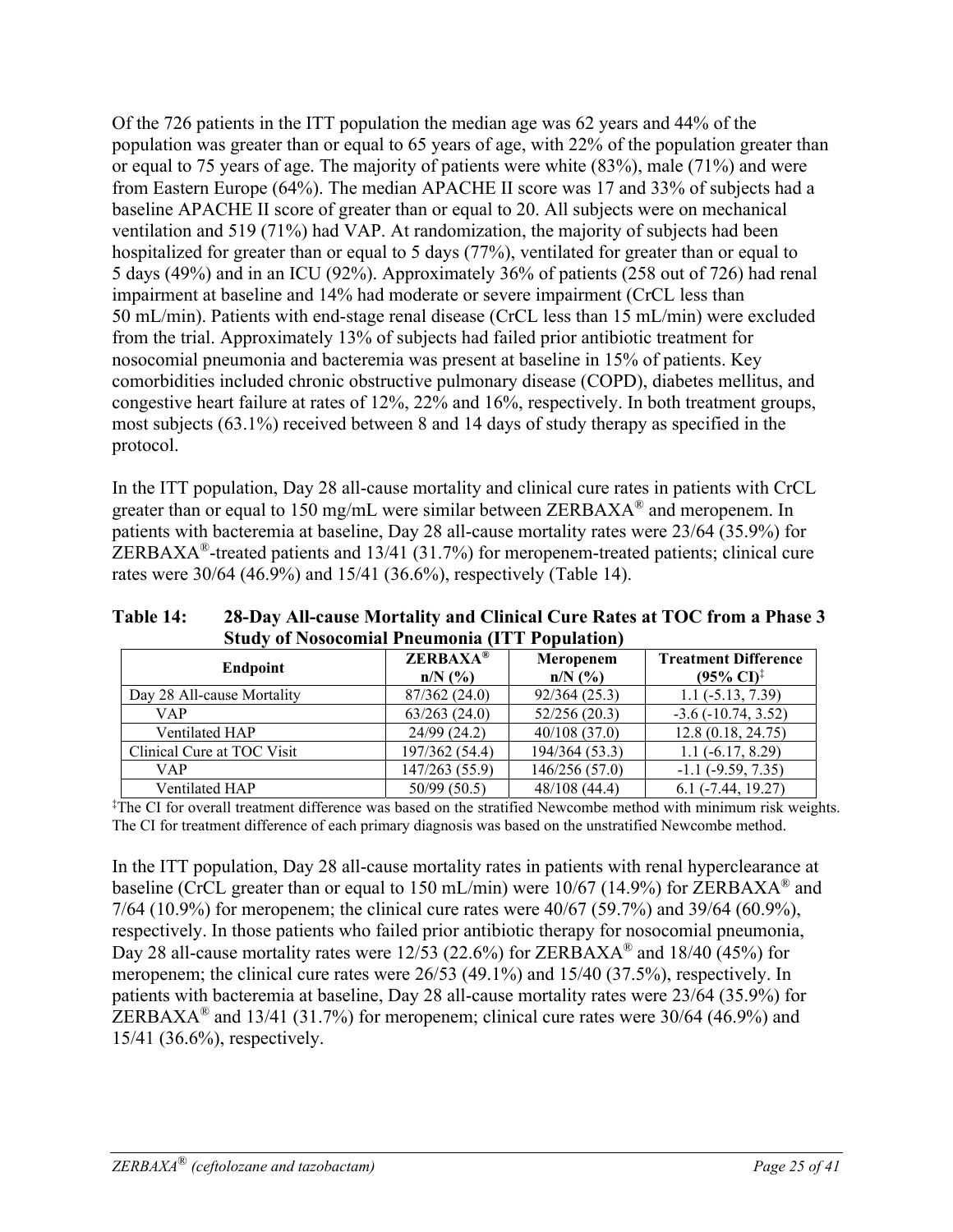In the ventilated HABP sub-group, a favorable response for  $ZERBAXA^{\circledast}$  in 28-day all-cause mortality was observed,  $24.2\%$  ( $24/99$ ) for ZERBAXA<sup>®</sup> and 37.0% (40/108) for meropenem, respectively, for a weighted proportion difference of 12.8 (stratified 95% CI: 0.18, 24.75). In the VABP subgroup, 28-day all-cause mortality was 24.0% (63/263) for ZERBAXA® and 20.3% (52/256) for meropenem, for a weighted proportion difference of -3.6 (stratified 95% CI: -10.74, 3.52).

Per pathogen clinical and microbiologic responses were assessed in the microbiologic intention to treat population (mITT), which consisted of all randomized subjects who had a baseline lower respiratory tract (LRT) pathogen that was susceptible to at least one of the study therapies, and in the microbiologically evaluable (ME) population, which included protocol-adherent mITT patients with a baseline LRT pathogen that grew at the appropriate colony-forming unit (CFU)/mL threshold. In the mITT and ME populations, *Klebsiella pneumoniae* (34.6% and 38.6%, respectively) and *Pseudomonas aeruginosa* (25% and 28.8%, respectively) were the most prevalent pathogens isolated from baseline LRT cultures. Among all Enterobacteriaceae, 157 (30.7%) in the mITT and 84 (36.1%) in the ME were ESBL-positive; among all *K. pneumoniae* isolates, 105 (20.5%) in the mITT and 57 (24.5%) in the ME were ESBL-positive. AmpCoverexpression among *P. aeruginosa* was detected in 15 (2.9%) and 9 (3.9%) of the *P. aeruginosa* isolates in the mITT and ME populations, respectively. Clinical cure rates at TOC by pathogen in the mITT and ME populations are presented in Table 11. In the mITT population clinical cure rates in patients with a Gram-negative pathogen at baseline were 157/259 (60.6%) for ZERBAXA<sup>®</sup> and 137/240 (57.1%) for meropenem; results were consistent in the ME population with 85/113 (75.2%) and 78/117 (66.7%) clinical cure rates, respectively.

Microbiologic response rates at TOC by pathogen in the mITT and ME populations are presented in Table 12. In the mITT population microbiologic response rates in patients with a Gramnegative pathogen at baseline were 189/259 (73%) for ZERBAXA<sup>®</sup> and 163/240 (67.9%) for meropenem; results were consistent in the ME population with 79/113 (69.9%) and 73/117 (62.4%) microbiologic response rates, respectively.

| $1,000$ community incommunity $\left\{ \text{min } 1, \text{min } 1, \text{min } 1, \text{min } 1, \text{min } 1, \text{min } 1, \text{min } 1, \text{min } 1, \text{min } 1, \text{min } 1, \text{min } 1, \text{min } 1, \text{min } 1, \text{min } 1, \text{min } 1, \text{min } 1, \text{min } 1, \text{min } 1, \text{min } 1, \text{min } 1, \text{min } 1, \text{min } 1, \text{min } 1, \text$ |                              | mITT Population        | <b>ME</b> Population         |                        |  |
|--------------------------------------------------------------------------------------------------------------------------------------------------------------------------------------------------------------------------------------------------------------------------------------------------------------------------------------------------------------------------------------------------------|------------------------------|------------------------|------------------------------|------------------------|--|
| <b>Baseline Pathogen Category</b><br><b>Baseline Pathogen</b>                                                                                                                                                                                                                                                                                                                                          | <b>ZERBAXA®</b><br>$n/N$ (%) | Meropenem<br>$n/N$ (%) | <b>ZERBAXA®</b><br>$n/N$ (%) | Meropenem<br>$n/N$ (%) |  |
| Pseudomonas aeruginosa                                                                                                                                                                                                                                                                                                                                                                                 | 36/63(57.1)                  | 39/65 (60.0)           | 23/29(79.3)                  | 28/38 (73.7)           |  |
| AmpC Overexpressing<br>Pseudomonas aeruginosa                                                                                                                                                                                                                                                                                                                                                          | 4/9(44.4)                    | 3/6(50.0)              | 2/4(50.0)                    | 3/5(60.0)              |  |
| Enterobacteriaceae                                                                                                                                                                                                                                                                                                                                                                                     | 120/195(61.5)                | 105/185(56.8)          | 62/83(74.7)                  | 58/90 (64.4)           |  |
| ESBL + Enterobacteriaceae                                                                                                                                                                                                                                                                                                                                                                              | 48/84(57.1)                  | 45/73(61.6)            | 33/45(73.3)                  | 27/39(69.2)            |  |
| Enterobacter cloacae                                                                                                                                                                                                                                                                                                                                                                                   | 10/17(58.8)                  | 4/16(25.0)             | 4/7(57.1)                    | $3/8$ (37.5)           |  |
| Escherichia coli                                                                                                                                                                                                                                                                                                                                                                                       | 32/51(62.7)                  | 26/42 (61.9)           | 17/23(73.9)                  | 16/23(69.6)            |  |
| $ESBL + Escherichia coli$                                                                                                                                                                                                                                                                                                                                                                              | 11/20(55.0)                  | 5/10(50.0)             | 8/12(66.7)                   | 5/7(71.4)              |  |
| Klebsiella oxytoca                                                                                                                                                                                                                                                                                                                                                                                     | 9/14(64.3)                   | 7/12(58.3)             | 7/8(87.5)                    | 4/7(57.1)              |  |
| Klebsiella pneumoniae                                                                                                                                                                                                                                                                                                                                                                                  | 53/86 (61.6)                 | 58/91 (63.7)           | 32/42 (76.2)                 | 33/48 (68.8)           |  |
| $ESBL + Klebsiella pneumoniae$                                                                                                                                                                                                                                                                                                                                                                         | 31/53(58.5)                  | 34/52(65.4)            | 22/30(73.3)                  | 19/27(70.4)            |  |
| Proteus mirabilis                                                                                                                                                                                                                                                                                                                                                                                      | 13/24 (54.2)                 | 11/20(55.0)            | 9/11(81.8)                   | 7/10(70.0)             |  |
| $ESBL + Proteus mirabilis$                                                                                                                                                                                                                                                                                                                                                                             | 5/10(50.0)                   | 7/11(63.6)             | 4/5(80.0)                    | 5/6(83.3)              |  |
| Serratia marcescens                                                                                                                                                                                                                                                                                                                                                                                    | 9/18(50.0)                   | 7/12(58.3)             | 4/5(80.0)                    | 3/6(50.0)              |  |

**Table 15: Clinical Cure Rates by Baseline Pathogen from a Phase 3 Study of Nosocomial Pneumonia (mITT and ME populations)**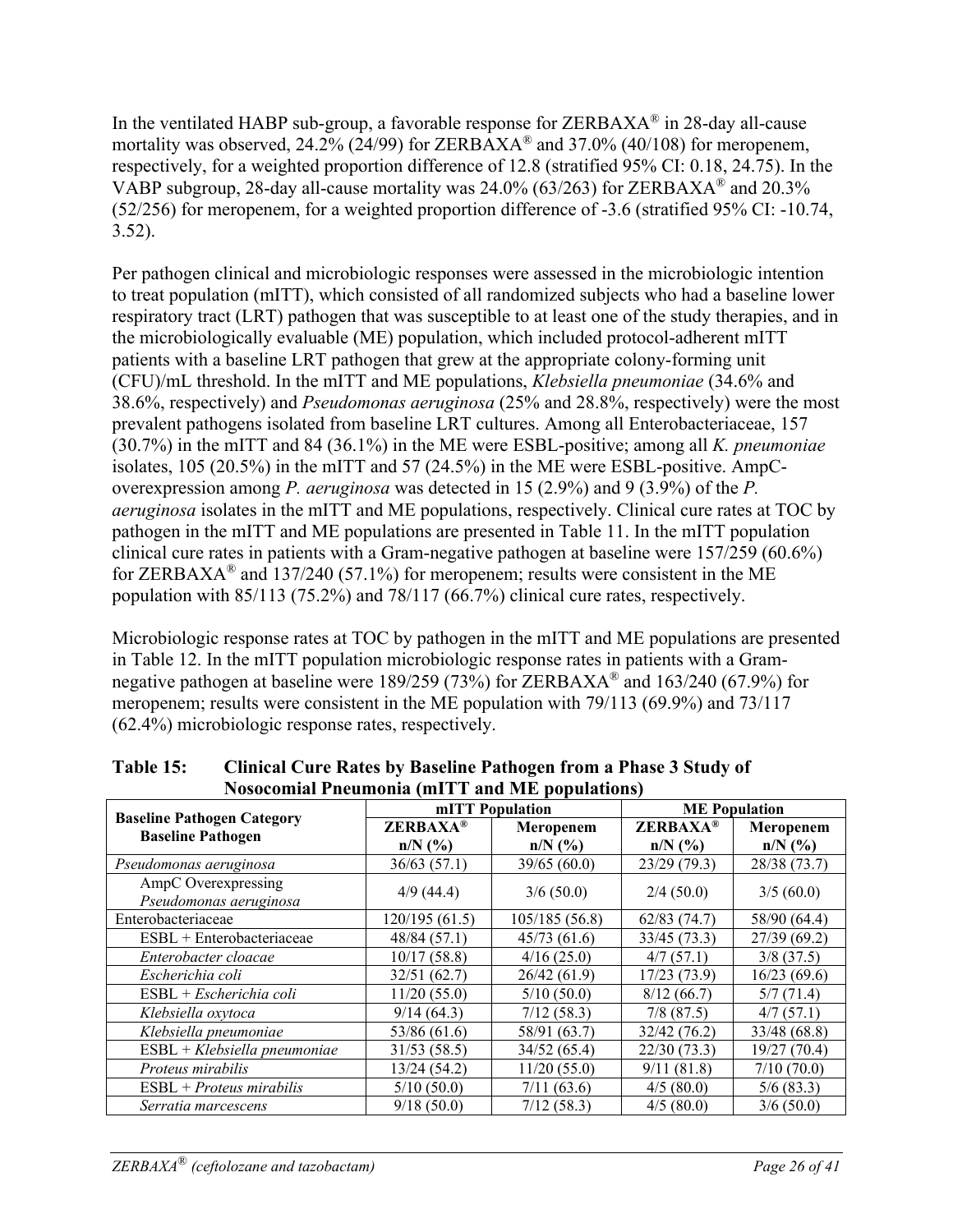|                                          | $\alpha$<br>71.                    | $\sim$ $\sim$<br>(0.0)                 | $\sim$         | $ \sim$<br>4/8<br>$\sim$ |
|------------------------------------------|------------------------------------|----------------------------------------|----------------|--------------------------|
| intluenzae<br>Haemo <sup>,</sup><br>viuw | . O.O.<br>$\overline{\phantom{a}}$ | $\mathbf{U}$<br>$\mathcal{O}^{\prime}$ | $\overline{1}$ | 150x                     |

| Table 16: | Microbiologic Response Rates by Baseline Pathogen from a Phase 3 Study of |
|-----------|---------------------------------------------------------------------------|
|           | <b>Nosocomial Pneumonia (mITT and ME populations)</b>                     |

|                                                               | mITT Population |                | <b>ME</b> Population |              |  |
|---------------------------------------------------------------|-----------------|----------------|----------------------|--------------|--|
| <b>Baseline Pathogen Category</b><br><b>Baseline Pathogen</b> | <b>ZERBAXA®</b> | Meropenem      | <b>ZERBAXA®</b>      | Meropenem    |  |
|                                                               | $n/N$ (%)       | $n/N$ (%)      | $n/N$ $(\%$ )        | $n/N$ (%)    |  |
| Pseudomonas aeruginosa                                        | 47/63 (74.6)    | 41/65(63.1)    | 23/29(79.3)          | 21/38(55.3)  |  |
| AmpC Overexpressing                                           | 6/9(66.7)       | 1/6(16.7)      | 2/4(50.0)            | 1/5(20.0)    |  |
| Pseudomonas aeruginosa                                        |                 |                |                      |              |  |
| Enterobacteriaceae                                            | 145/195 (74.4)  | 129/185 (69.7) | 57/83 (68.7)         | 59/90 (65.6) |  |
| $ESBL + Entero bacteriaceae$                                  | 56/84 (66.7)    | 52/73(71.2)    | 30/45(66.7)          | 27/39 (69.2) |  |
| Enterobacter cloacae                                          | 11/17(64.7)     | 8/16(50.0)     | 4/7(57.1)            | $6/8$ (75.0) |  |
| Escherichia coli                                              | 43/51 (84.3)    | 33/42 (78.6)   | 18/23(78.3)          | 17/23 (73.9) |  |
| $ESBL + Escherichia coli$                                     | 18/20 (90.0)    | 8/10(80.0)     | 10/12(83.3)          | 6/7(85.7)    |  |
| Klebsiella (Enterobacter) aerogenes                           | 6/8(75.0)       | 6/8(75.0)      | 1/1(100)             | 1/1(100)     |  |
| Klebsiella oxytoca                                            | 13/14(92.9)     | 8/12(66.7)     | 7/8(87.5)            | 4/7(57.1)    |  |
| Klebsiella pneumoniae                                         | 63/86(73.3)     | 65/91 (71.4)   | 30/42 (71.4)         | 32/48 (66.7) |  |
| $ESBL + Klebsiella pneumoniae$                                | 33/53(62.3)     | 38/52 (73.1)   | 20/30(66.7)          | 18/27 (66.7) |  |
| Proteus mirabilis                                             | 18/24 (75.0)    | 14/20(70.0)    | 7/11(63.6)           | 7/10(70.0)   |  |
| $ESBL + Proteus mirabilis$                                    | 7/10(70.0)      | 7/11(63.6)     | 3/5(60.0)            | 5/6(83.3)    |  |
| Serratia marcescens                                           | 11/18(61.1)     | 9/12(75.0)     | 2/5(40.0)            | 3/6(50.0)    |  |
| Haemophilus influenzae                                        | 20/22 (90.9)    | 11/16(68.8)    | 11/12(91.7)          | 4/8(50.0)    |  |

In the mITT population, per subject microbiologic cure was achieved in 193/264 (73.1%) of ZERBAXA®-treated patients and in 168/247 (68.0%) of meropenem-treated patients. Similar results were achieved in the ME population in  $81/115$  (70.4%) and 74/118 (62.7%) patients, respectively.

In a subset of Enterobacteriaceae isolates from both arms of the trial that met pre-specified criteria for beta-lactam susceptibility, genotypic testing identified certain ESBL groups (e.g., TEM, SHV, CTX-M, OXA) in 157/511 (30.7%). Cure rates in this subset were similar to the overall trial results.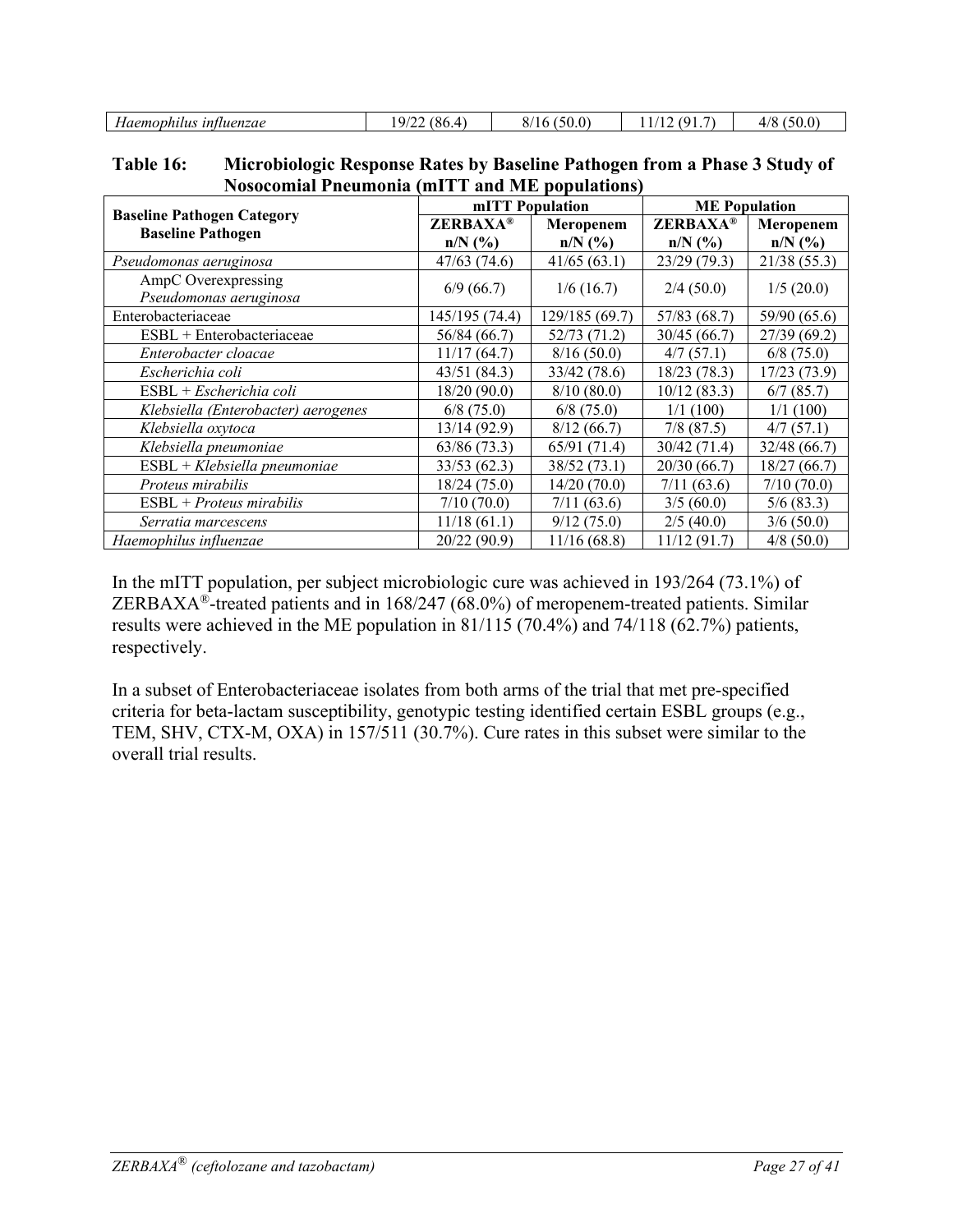#### **MICROBIOLOGY Mechanism of Action** See **ACTION AND CLINICAL PHARMACOLOGY**.

#### **Mechanism(s) of Resistance**

Mechanisms of beta-lactam resistance may include the production of beta-lactamases, modification of PBPs by gene acquisition or target alteration, up-regulation of efflux pumps, and loss of outer membrane porin.

Clinical isolates may produce multiple beta-lactamases, express varying levels of betalactamases, or have amino acid sequence variations, and other resistance mechanisms that have not been identified.

Culture and susceptibility information and local epidemiology should be considered in selecting or modifying antibacterial therapy.

ZERBAXA® demonstrated in vitro activity against Enterobacteriaceae in the presence of some extended-spectrum beta-lactamases (ESBLs) and other beta-lactamases of the following groups: TEM, SHV, CTX-M, and OXA. ZERBAX $A^{\circledR}$  is not active against bacteria that produce serine carbapenamases [*K. pneumoniae* carbapenemase (KPC)], and metallo-beta lactamases.

In ZERBAXA® clinical trials, some isolates of *E. coli* and *K. pneumoniae,* that produced betalactamases, were susceptible to ZERBAXA<sup>®</sup> (minimum inhibitory concentration  $\leq 2 \text{~mag/mL}$ ). These isolates produced one or more beta-lactamases of the following enzyme groups: CTX-M, OXA, TEM, or SHV.

Some of these beta-lactamases were also produced by isolates of *E. coli* and *K. pneumoniae* that were not susceptible to  $ZERBAXA^{\circledast}$  (minimum inhibitory concentration  $> 2 \text{ meg/mL}$ ). These isolates produced one or more beta-lactamases of the following enzyme groups: CTX-M, OXA, TEM, or SHV.

ZERBAXA® demonstrated *in vitro* activity against *P. aeruginosa* isolates tested that had chromosomal AmpC, loss of outer membrane porin (OprD), or up-regulation of efflux pumps (MexXY, MexAB).

#### **Cross-Resistance**

Isolates resistant to other cephalosporins may be susceptible to ceftolozane and tazobactam, although cross-resistance may occur.

#### **Interaction with Other Antimicrobials**

*In vitro* synergy studies suggest that ceftolozane and tazobactam has negligible potential to antagonize or be antagonized by other antibiotics (e.g. meropenem, amikacin, aztreonam, levofloxacin, tigecycline rifampin, linezolid, daptomycin, vancomycin, and metronidazole).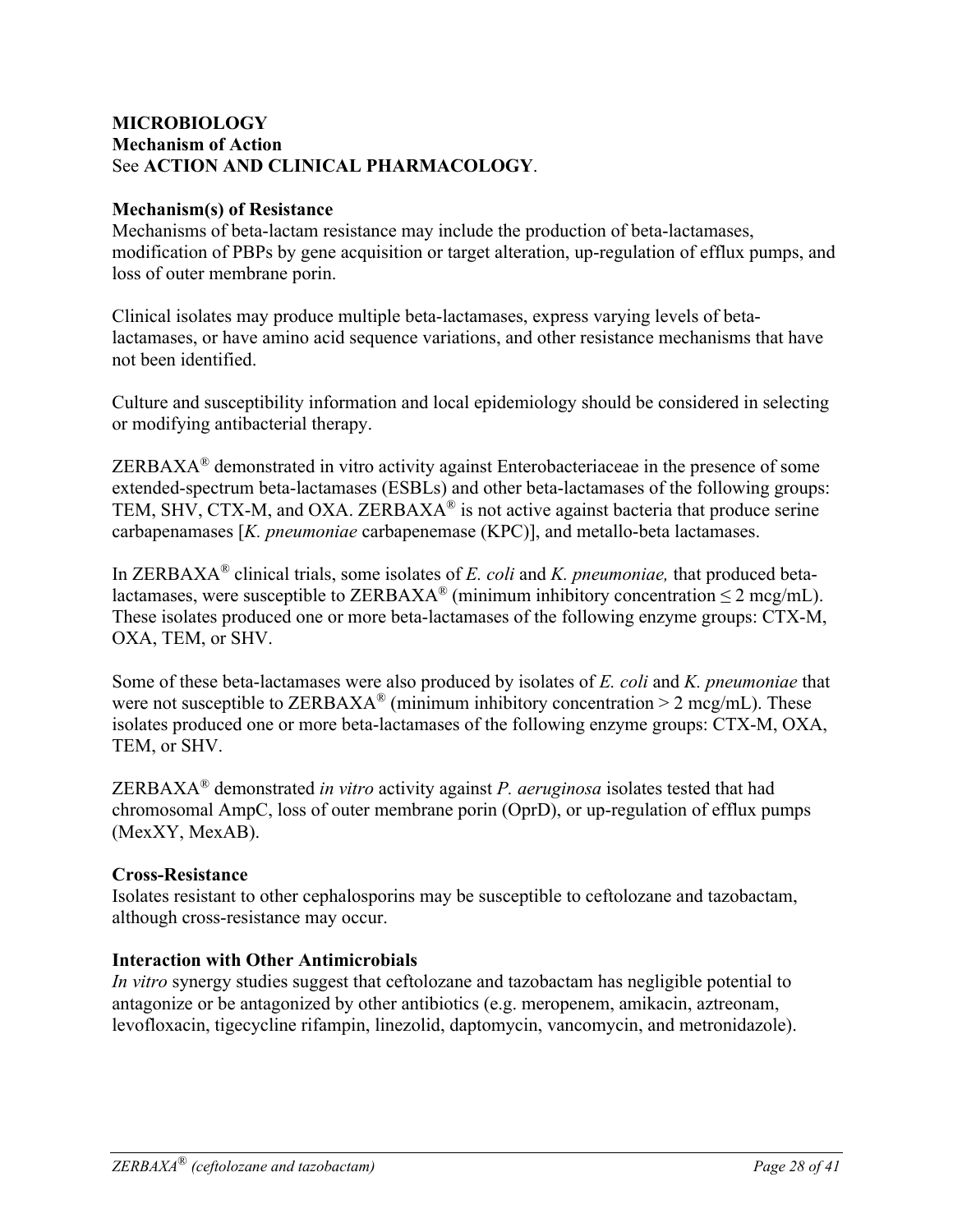#### **List of Microorganisms**

ZERBAXA® has been shown to be active against the following bacteria, both *in vitro* and in clinical infections (see **INDICATIONS AND CLINICAL USE**).

#### **Complicated Intra-abdominal Infections**

Gram-negative bacteria *Enterobacter cloacae Escherichia coli Klebsiella oxytoca Klebsiella pneumoniae Proteus mirabilis Pseudomonas aeruginosa* 

#### Gram-positive bacteria

*Streptococcus anginosus Streptococcus constellatus Streptococcus salivarius* 

Gram-negative Anaerobes *Bacteroides fragilis* 

#### **Complicated Urinary Tract Infections, Including Pyelonephritis**

Gram-negative bacteria *Escherichia coli Klebsiella pneumoniae Proteus mirabilis Pseudomonas aeruginosa*

#### **Nosocomial Pneumonia, including Ventilator-associated Pneumonia**

Gram-negative bacteria *Enterobacter cloacae Escherichia coli Haemophilus influenzae Klebsiella oxytoca Klebsiella pneumoniae Proteus mirabilis Pseudomonas aeruginosa Serratia marcescens* 

The following *in vitro* data are available, **but their clinical significance is unknown.** *At least 90% of isolates of the following bacteria, in the absence of acquired mechanisms of resistance, exhibited an in vitro minimum inhibitory concentration (MIC) less than or equal to 2/4 mcg/mL ceftolozane/tazobactam.* The safety and effectiveness of ZERBAXA® in treating clinical infections due to these bacteria have not been established.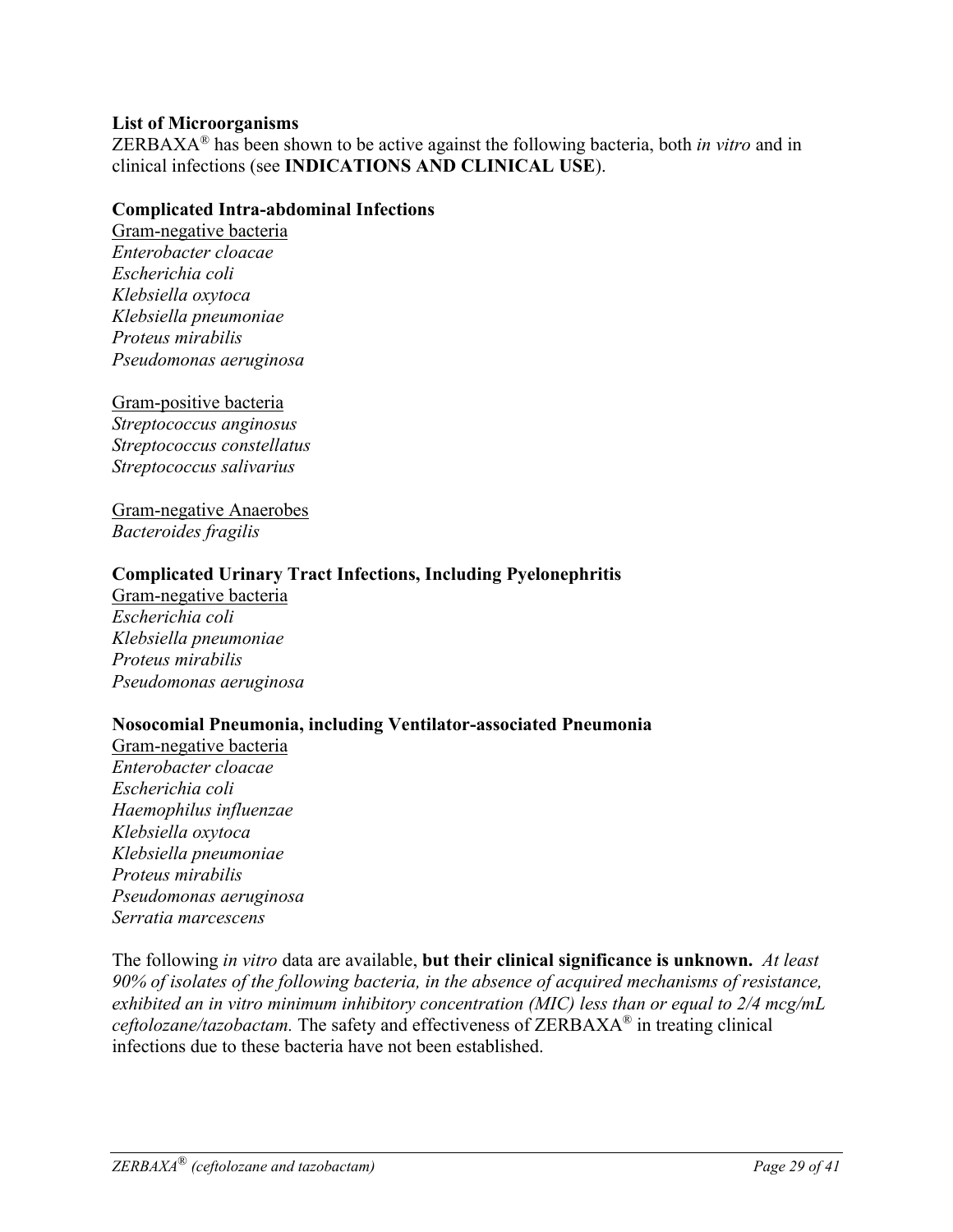Gram-negative bacteria *Citrobacter koseri Moraxella catarrhalis Morganella morganii Proteus vulgaris Providencia rettgeri Providencia stuartii Serratia liquefaciens Klebsiella (Enterobacter) aerogenes* 

Gram-positive aerobic bacteria *Streptococcus agalactiae Streptococcus intermedius Streptococcus pyogenes Streptococcus pneumoniae* 

*In vitro* data indicate that the following bacteria are not susceptible to ceftolozane and tazobactam: *Staphylococcus aureus Enterococcus faecalis Enterococcus faecium* 

#### **Susceptibility Test Methods**

When available, the clinical microbiology laboratory should provide the results of *in vitro* susceptibility testing for antimicrobial drugs used in local hospitals and practice areas to the physician as periodic reports that describe the susceptibility profile of nosocomial and community-acquired pathogens. These reports should aid the physician in selecting an antibacterial drug product for treatment.

#### *Dilution Techniques:*

Quantitative methods are used to determine antibacterial MICs. Ceftolozane and tazobactam susceptibility testing is performed with a fixed 4 mcg/mL concentration of tazobactam. These MICs provide estimates of the susceptibility of bacteria to antibacterial compounds. The MICs should be determined using a standardized test method (broth, and/or agar).<sup>3,6</sup> The MIC values should be interpreted according to the criteria in Table 12.

#### *Diffusion Techniques:*

Quantitative methods that require measurement of zone diameters can also provide reproducible estimates of the susceptibility of bacteria to antibacterial compounds. The zone size should be determined using a standardized test method.<sup>4,6</sup> This procedure uses paper disks impregnated with ceftolozane 30 mcg and tazobactam 10 mcg to test the susceptibility of bacteria to ceftolozane and tazobactam. Results should be interpreted according to the criteria in Table 12.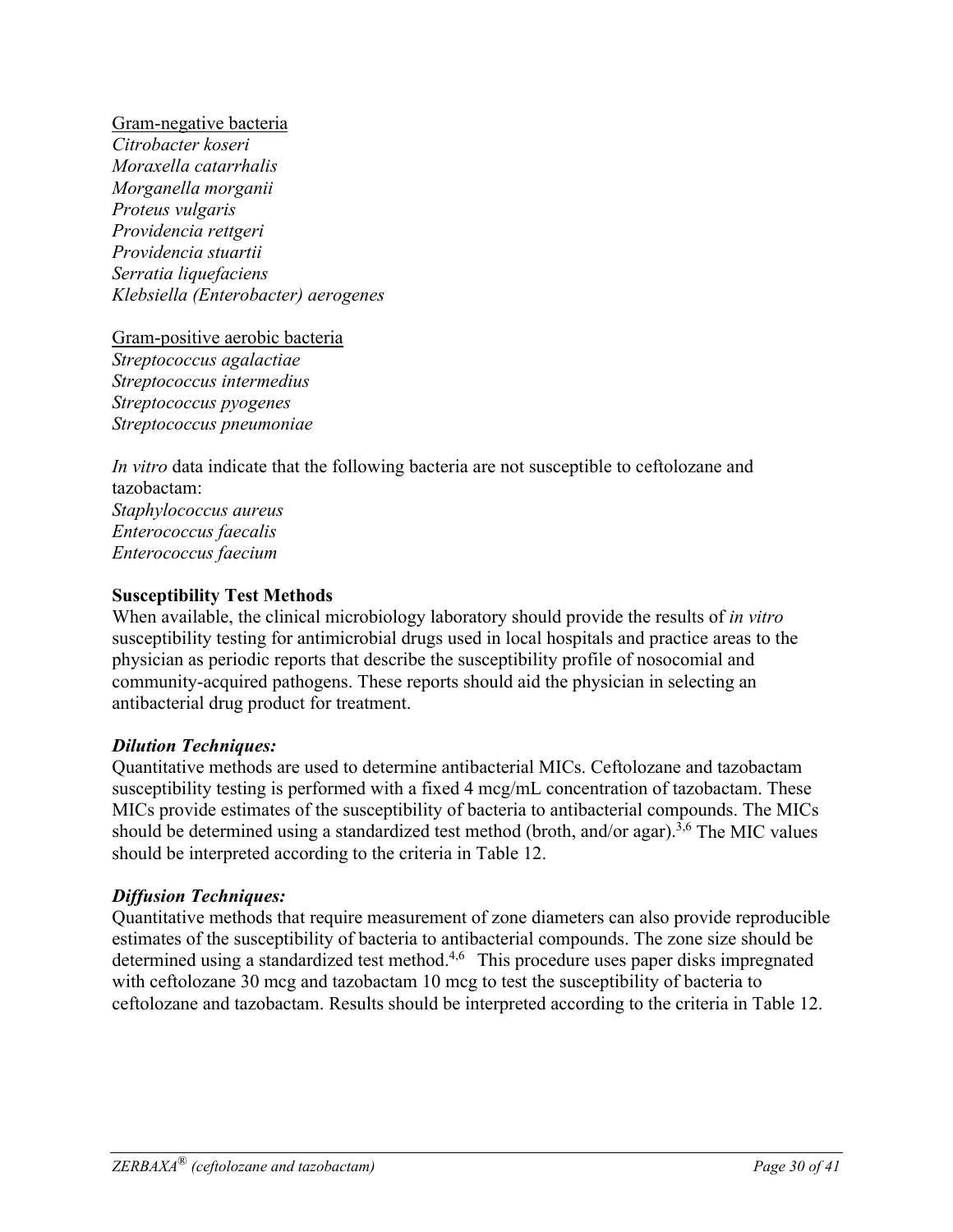### *Anaerobic Techniques:*

For anaerobic bacteria, the susceptibility to ceftolozane and tazobactam should be determined using a standardized test method.<sup>5</sup> The MIC values obtained should be interpreted according to criteria provided in Table 12.

| <b>Pathogen and Isolate Source</b>                                                                                                                                                |              | <b>Minimum Inhibitory</b><br><b>Concentrations</b> (mcg/mL)<br>(ceftolozane/tazobactam) |            |           | <b>Disk Diffusion</b><br><b>Zone Diameter (mm)</b> |           |
|-----------------------------------------------------------------------------------------------------------------------------------------------------------------------------------|--------------|-----------------------------------------------------------------------------------------|------------|-----------|----------------------------------------------------|-----------|
|                                                                                                                                                                                   | S            |                                                                                         | R          | S         |                                                    | R         |
| Enterobacteriaceae                                                                                                                                                                | $\leq$ 2/4   | 4/4                                                                                     | $\geq 8/4$ | $\geq$ 22 | $19 - 21$                                          | $\leq 18$ |
| Pseudomonas aeruginosa                                                                                                                                                            | $\leq$ 4/4   | 8/4                                                                                     | >16/4      | $\geq$ 21 | $17 - 20$                                          | $\leq 16$ |
| Haemophilus influenzae (nosocomial<br>pneumonia, including $VAP$ <sup>†</sup>                                                                                                     | $\leq 0.5/4$ |                                                                                         |            |           |                                                    |           |
| Streptococcus spp. Viridans Group<br>(cIAI and cUTI, including<br>pyelonephritis)*:<br>-Streptococcus anginosus<br>- Streptococcus constellatus and<br>- Streptococcus salivarius | $\leq 8/4$   | 16/4                                                                                    | >32/4      |           |                                                    |           |
| Bacteroides fragilis (cIAI and cUTI,<br>including pyelonephritis)*                                                                                                                | $\leq 8/4$   | 16/4                                                                                    | >32/4      |           |                                                    |           |

S = susceptible, I = intermediate, R = resistant, \*Based on 1.5 g IV every 8 hours, †Based on 3 g IV every 8 hours

A report of "Susceptible" indicates that the antibacterial is likely to inhibit growth of the bacteria if the antibacterial drug reaches the concentration usually achievable at the site of infection. A report of "Intermediate" indicates that the result should be considered equivocal, and if the bacteria is not fully susceptible to alternative clinically feasible drugs, the test should be repeated. This category implies possible clinical applicability in body sites where the drug is physiologically concentrated. This category also provides a buffer zone that prevents small uncontrolled technical factors from causing major discrepancies in interpretation. A report of "Resistant" indicates that the antibacterial is not likely to inhibit growth of the bacteria if the antibacterial drug reaches the concentrations usually achievable at the infection site; other therapy should be selected.

### **Quality Control**

Standardized susceptibility test procedures require the use of laboratory controls to monitor and ensure the accuracy and precision of supplies and reagents used in the assay, and the techniques of the individuals performing the test.<sup>3,4,5,6</sup> Standard ceftolozane and tazobactam powder should provide the following range of MIC values provided in Table 13. For the diffusion technique using the ceftolozane 30 mcg and tazobactam 10 mcg disk, the criteria provided in Table 13 should be achieved.  $6\overline{6}$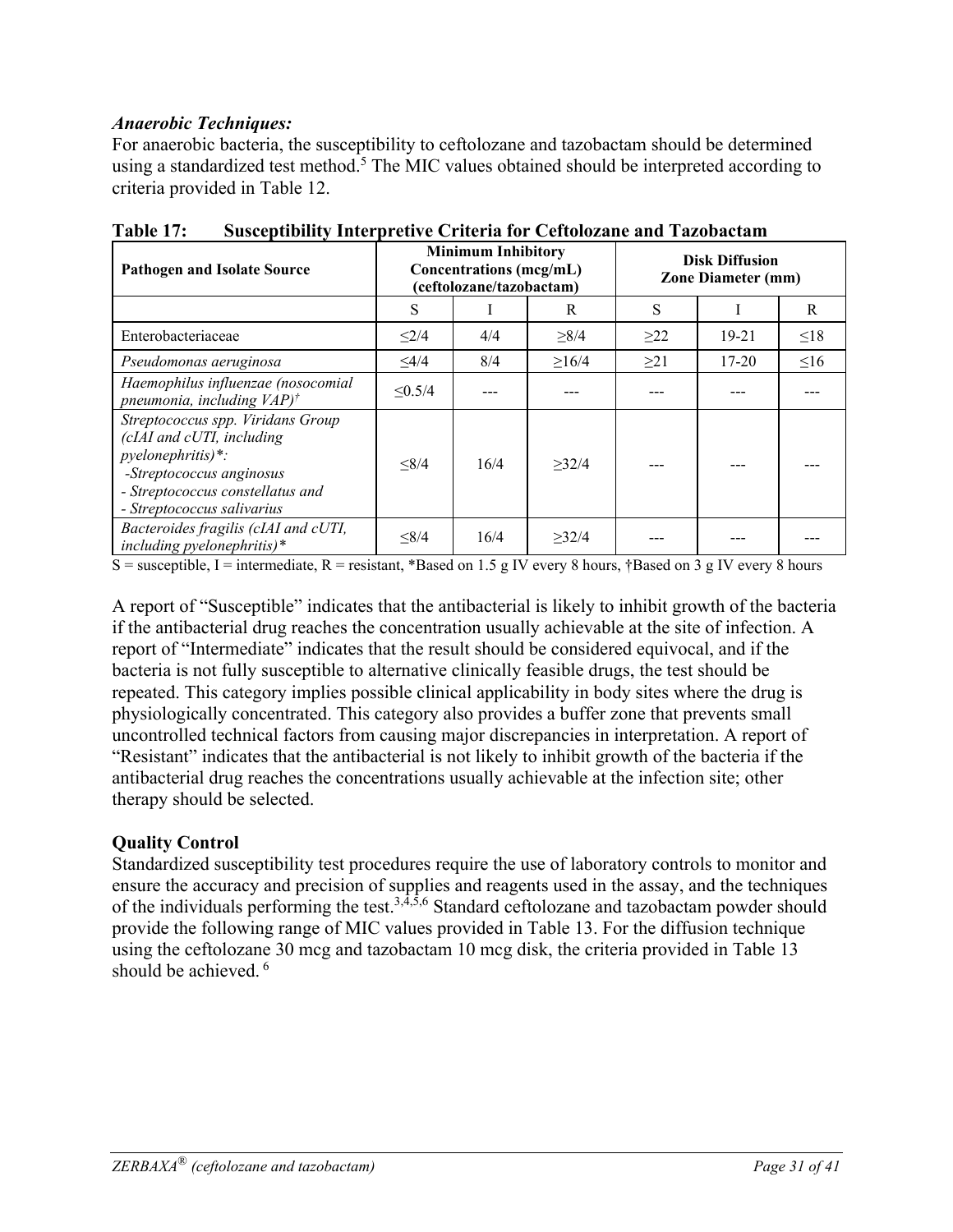| <b>Quality Control Organism</b>                            | <b>Minimum Inhibitory Concentrations (mcg/mL)</b><br>(ceftolozane/tazobactam) | <b>Disk Diffusion</b><br><b>Zone Diameters (mm)</b> |
|------------------------------------------------------------|-------------------------------------------------------------------------------|-----------------------------------------------------|
| Escherichia coli<br><b>ATCC 25922</b>                      | $0.12/4 - 0.5/4$                                                              | 24-32                                               |
| Escherichia coli <sup>a</sup><br><b>ATCC 35218</b>         | $0.06/4 - 0.25/4$                                                             | $25 - 31$                                           |
| Pseudomonas aeruginosa<br>ATCC 27853                       | $0.25/4 - 1/4$                                                                | $25 - 31$                                           |
| Staphylococcus aureus<br><b>ATCC 25923</b>                 | Not applicable                                                                | $10-18$                                             |
| Staphylococcus aureus<br><b>ATCC 29213</b>                 | $16/4 - 64/4$                                                                 | Not Applicable                                      |
| Haemophilus influenzaeb<br><i>ATCC 49247</i>               | $0.5/4 - 2/4$                                                                 | $23 - 29$                                           |
| Klebsiella pneumoniae <sup>a</sup><br>ATCC 700603          | $0.5/4 - 2/4$                                                                 | $17 - 25$                                           |
| Streptococcus pneumoniae<br><b>ATCC 49619</b>              | $0.25/4 - 1/4$                                                                | 21-29                                               |
| <b>Bacteroides</b> fragilis<br>ATCC 25285 (agar and broth) | $0.12/4 - 1/4$                                                                | Not Applicable                                      |
| Bacteroides thetaiotaomicron<br>ATCC 29741 (agar)          | 16/4-128/4                                                                    | Not Applicable                                      |
| Bacteroides thetaiotaomicron<br>$ATCC 29741$ (broth)       | $16/4 - 64/4$                                                                 | Not Applicable                                      |

**Table 18: Acceptable Quality Control Ranges for Ceftolozane and Tazobactam** 

ATCC = American Type Culture Collection

a Store *E. coli* ATCC 35218 and *K. pneumoniae* ATCC 700603 stock cultures at -60°C or below and prepare working stock cultures weekly.

b This strain may lose its plasmid and develop susceptibility to beta-lactam antimicrobial agents after repeated transfers onto culture media. Minimize by removing new culture from storage at least monthly or whenever the strain begins to show increased zone diameters to ampicillin, piperacillin, or ticarcillin.

### **TOXICOLOGY**

### **Repeat-Dose Toxicity**

#### **Ceftolozane**

No clinically-relevant adverse effects were evident in adult rats and dogs up to the highest ceftolozane IV doses (1000 mg/kg/day) tested in repeat dose toxicity studies (up to 28 days). Microscopic evidence of hyaline droplets (confirmed as secondary lysosomes by electron microscopy) were detected in proximal renal tubules of rats and dogs following once daily repeated IV administration of ceftolozane for 28 days at doses of 300 and 1000 mg/kg/day. A corresponding increase in kidney weight was consistently observed at these dose levels in rats but not dogs. No microscopic evidence of renal tubular degeneration or necrosis was detected and no toxicologically relevant effect on renal function was noted as determined by biologically relevant changes in serum blood urea nitrogen (BUN), creatinine, inorganic phosphorus, or urine volume. In both rats and dogs, the ceftolozane-related effects on the kidney had reversed or were in the process of reversing following a 28 day recovery period. NOAELs in adult rats and dogs were considered 1000 and 300 mg/kg/day, respectively. The NOAEL for dogs (300 mg/kg/day) was based on the presence of adverse ceftolozane-induced histamine-related clinical signs at 1000 mg/kg/day; namely flush of auricles and oral mucosa, swelling of the head, emesis, salivation, and lateral (prone) position. Ceftolozane AUC and Cmax values at the NOAEL are,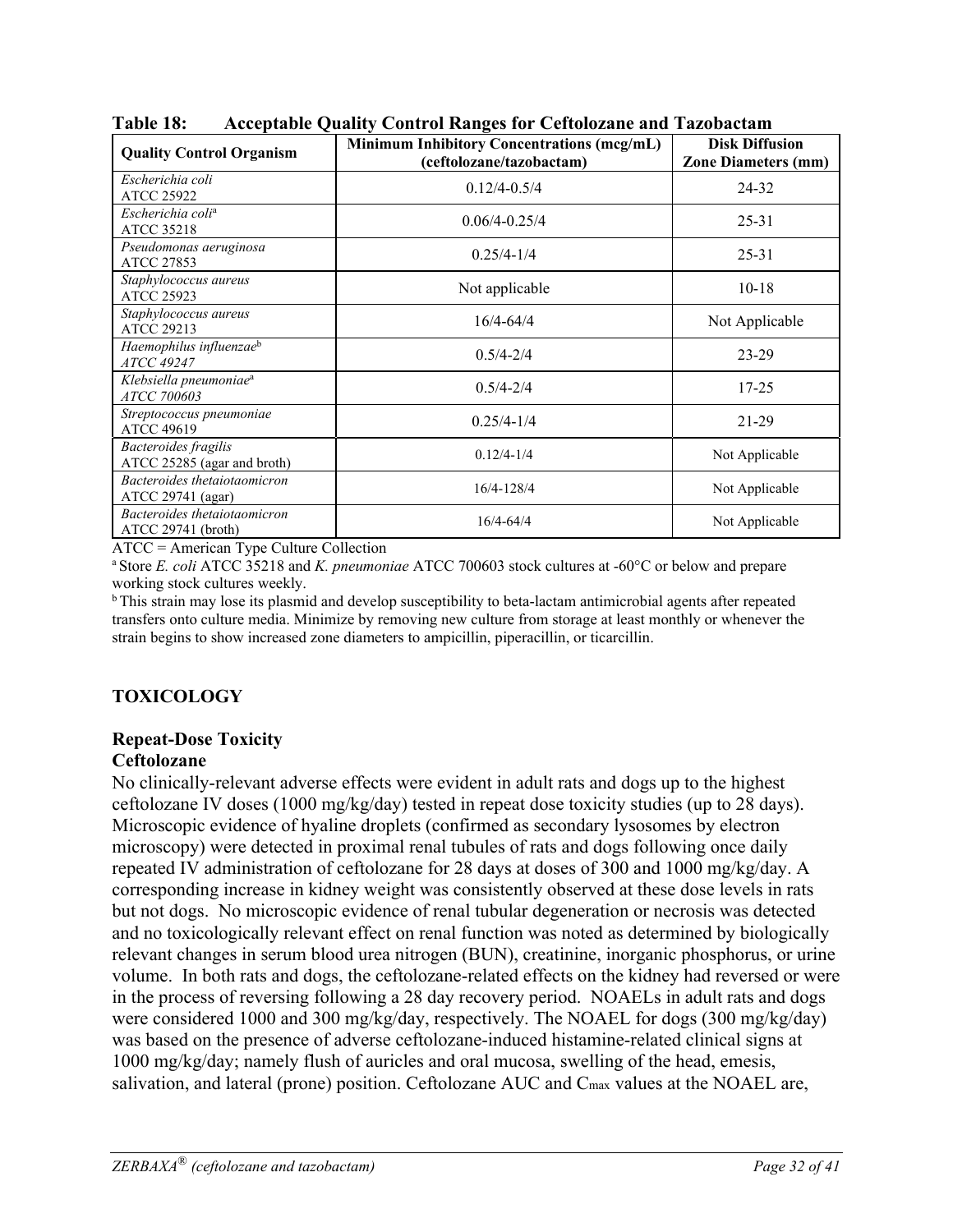respectively, 1.2-fold and 8-fold greater than the clinical AUC and Cmax values at the highest recommended human dose of 2 grams every 8 hours.

### **Tazobactam**

Repeat-dose toxicity studies of up to 6 months in the rat and dog showed reversible hepatocellular glycogen accumulation in rats at intraperitoneal doses ≥80 mg/kg/day and in dogs at intravenous doses  $\geq 80$  mg/kg/day. Other drug-related effects observed in rats were decreased red blood cell parameters and decreased serum triglycerides and enlarged ceca. The effects on red blood cell parameters and triglyceride levels were reversible. The NOAELs determined for both species were 40 mg/kg/day.

### **Ceftolozane and Tazobactam**

No new effects or unexpected or altered toxicities were identified when ceftolozane and tazobactam were administered intravenously to adult rats for 28 days or to dogs for 14 days, in a fixed 2:1 ratio as compared to the individual agents. The NOAEL for ceftolozane and tazobactam was considered 1000 and 500 mg/kg/day in rats and 300 and 150 mg/kg/day in dogs, respectively. Ceftolozane AUC and Cmax values at the NOAELs are, respectively, at least approximately 1.2-fold and 10-fold greater than the clinical AUC and Cmax values at the highest recommended human dose of 2 grams every 8 hours. Tazobactam AUC and C<sub>max</sub> values at the NOAELs are, respectively, at least approximately 0.52-fold and 9.5-fold greater than the clinical AUC and Cmax values at the highest recommended human dose of 1 gram every 8 hours. In neonatal rats dosed subcutaneously with ceftolozane and tazobactam (1000 and 500 mg/kg/day) from Postnatal Day 4 (PND4) to 17, minimal to mild renal tubular basophilia and cortical fibrosis were observed (ceftolozane plasma exposures approximately 6-fold and 2.2-fold the clinical AUC at the highest recommended human dose of 2 grams every 8 hours, on PND4 and 17, respectively). At the NOAEL (300 and 150 mg/kg/day), the safety margins based on AUC at the highest recommended human dose of 2 grams every 8 hours were 1.5 and 0.64-fold, respectively. Similar effects were not observed in a longer study in neonatal rats (PND4-31) at the same doses.

### **Genotoxicity**

The genotoxic potential of ceftolozane, alone and in combination with tazobactam, was characterized in *in silico*, *in vitro* and *in vivo* genotoxicity studies. ZERBAXA® was not genotoxic *in vivo*.

### **Ceftolozane**

Ceftolozane was negative for mutagenic potential in an in silico screen. Ceftolozane was negative for genotoxicity in the *in vitro* microbial mutagenicity (Ames) assay, the *in-vitro* chromosomal aberration assay in Chinese hamster lung fibroblast cells, the *in vitro* mouse lymphoma assay, the *in vitro* hypoxanthine-guanine phosphoribosyl transferase (HPRT) assay in Chinese hamster ovary cells, the *in vivo* mouse micronucleus assay, and the *in vivo* unscheduled DNA synthesis (UDS) assay.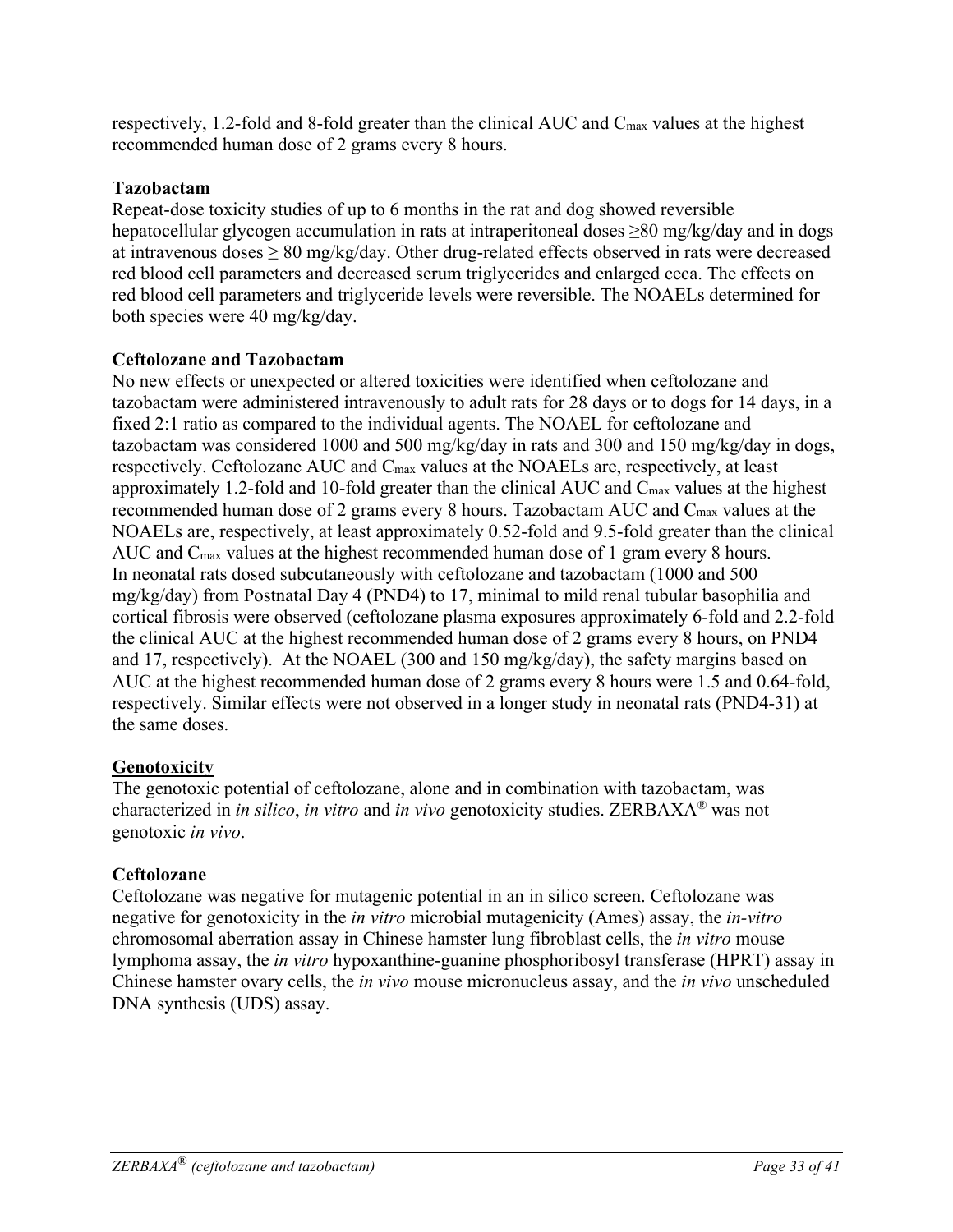### **Tazobactam**

Tazobactam was negative for mutagenic potential in an in silico screen. Tazobactam was negative for genotoxicity in an *in vitro* microbial mutagenicity (Ames) assay, an *in vitro* chromosomal aberration assay in Chinese hamster lung cells, a mammalian point-mutation (Chinese hamster ovary cell HPRT) assay, an *in vivo* rat chromosomal aberration assay, an *in vivo* mouse bone-marrow micronucleus assay, and a UDS assay. Tazobactam was positive for genotoxicity in an *in vitro* mouse lymphoma assay at ≥3000 mcg/mL.

### **Ceftolozane and Tazobactam**

Ceftolozane and tazobactam (2:1 ratio) was negative for genotoxicity in an *in vitro* mouse lymphoma assay and an *in vivo* rat bone-marrow micronucleus assay. In an *in vitro* chromosomal aberration assay in Chinese hamster ovary cells, ceftolozane and tazobactam (2:1 ratio) was positive for structural aberrations, but only at highly toxic concentrations.

### **Carcinogenicity**

Long-term carcinogenicity studies in animals have not been conducted with ceftolozane and tazobactam, ceftolozane, or tazobactam.

### **Reproductive Toxicity**

### **Ceftolozane**

Ceftolozane had no adverse effect on fertility in male or female rats following once daily IV administration at doses up to 1000 mg/kg/day; providing a safety margin of approximately 1.4 fold, based on plasma AUC, at the highest recommended human dose of 2 grams every 8 hours. Embryo-fetal development studies performed with intravenous, once daily ceftolozane in mice and rats with doses up to 2000 and 1000 mg/kg/day, respectively, revealed no evidence of harm to the fetus. The mean maternal plasma exposure (AUC) values associated with these doses were approximately 3.5 (mouse) and 2 (rat) times the mean clinical ceftolozane exposure at the highest recommended human dose of 2 grams every 8 hours.

Pre-postnatal studies of ceftolozane: In animal studies ceftolozane was associated with impaired auditory startle response in rat pups. See **WARNINGS AND PRECAUTIONS**, Pregnant Women.

### **Tazobactam**

In a rat fertility and general reproduction study with intraperitoneal tazobactam twice-daily, concurrent with maternal toxicity, slight decreases in implantation and resultant slight decreases in the live litter size and increased stillbirths, and reversible delays in renal development were observed at 640 mg/kg/day (approximately 2 times the highest recommended human dose of 1 g every 8 hours based on body surface comparison). Male and female fertility parameters, fertility of F1 generation and embryonic development of F2 generation were not impaired at doses less than or equal to 640 mg/kg/day.

In an embryo-fetal study in rats, tazobactam administered intravenously at doses up to 3000 mg/kg/day (approximately 10 times the highest recommended human dose of 1 gram every 8 hours based on body surface area comparison) produced maternal toxicity (decreased food consumption and body weight gain) but was not associated with fetal toxicity. In rats,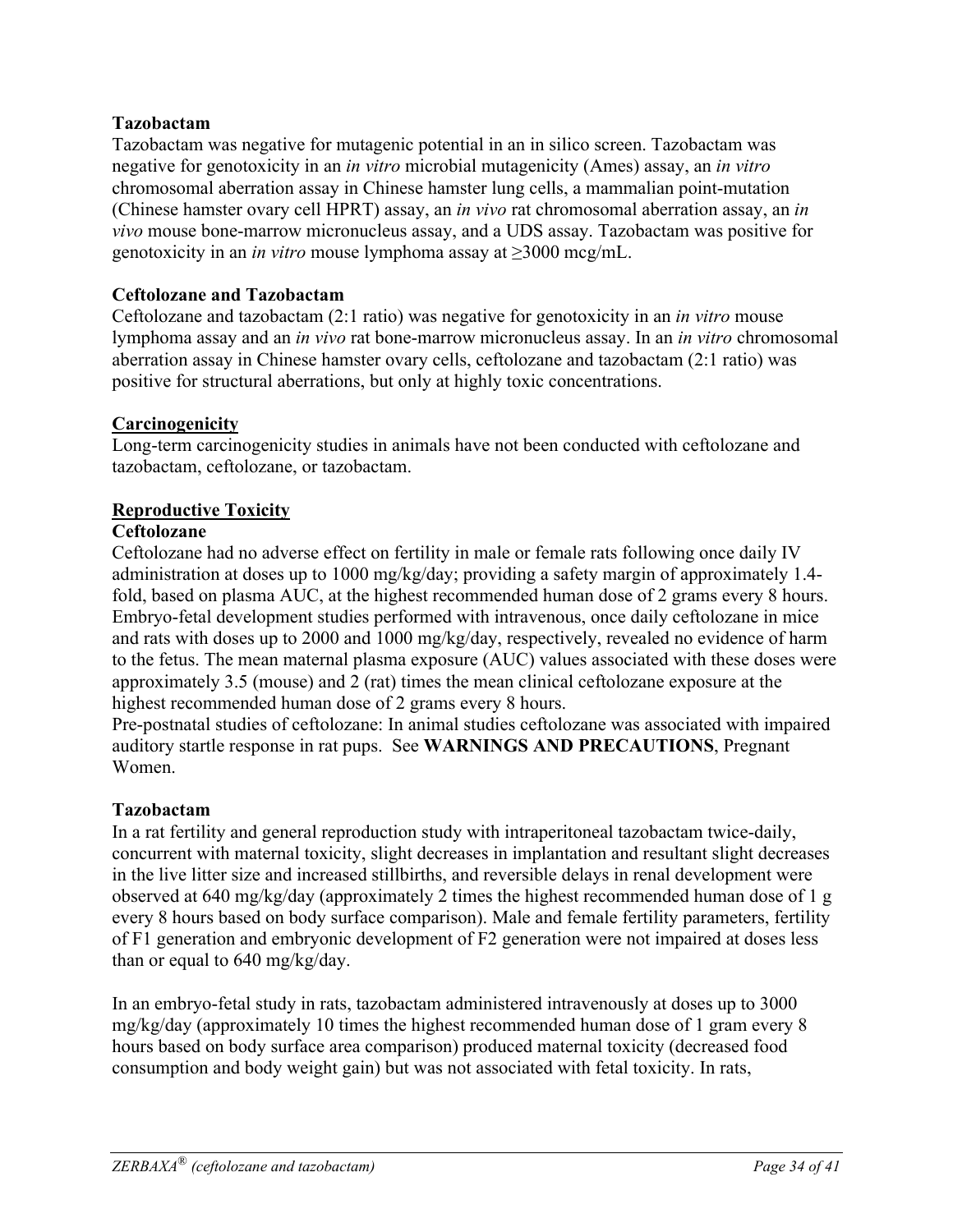tazobactam was shown to cross the placenta. Concentrations in the fetus were less than or equal to 10% of those found in maternal plasma.

Pre-postnatal studies of tazobactam: In animal studies tazobactam was associated with peri/postnatal effects in rat pups. See **WARNINGS AND PRECAUTIONS**, Pregnant Women.

### **Other Toxicity Studies**

Ceftolozane was assessed for phototoxic, antigenic and immunotoxic potential. Clinically relevant findings were limited to hypersensitivity potential under sensitized conditions.

### **REFERENCES**

- 1. Solomkin J, Hershberger E, Miller B. Ceftolozane/Tazobactam Plus Metronidazole for Complicated Intra-abdominal Infections in an Era of Multidrug Resistance: Results From a Randomized, Double-Blind, Phase 3 Trial (ASPECT-cIAI). Clin Infect Dis. 2015 May 15;60(10):1462-71. doi: 10.1093/cid/civ097. Epub 2015 Feb 10.
- 2. Wagenlehner FM, Umeh O, Steenbergen J, et. al. Ceftolozane-tazobactam compared with levofloxacin in the treatment of complicated urinary-tract infections, including pyelonephritis: a randomised, double-blind, phase 3 trial (ASPECT-cUTI). Lancet. 2015 May 16;385(9981):1949-56. doi: 10.1016/S0140-6736(14)62220-0. Epub 2015 Apr 27.
- 3. Clinical and Laboratory Standards Institute (CLSI). *Methods for Dilution Antimicrobial Susceptibility Tests for Bacteria that Grow Aerobically; Approved Standard – Ninth Edition.* CLSI document M07-A9, Clinical and Laboratory Standards Institute, 950 West Valley Road, Suite 2500, Wayne, Pennsylvania 19087, USA, 2012.
- 4. Clinical and Laboratory Standards Institute (CLSI). *Performance Standards for Antimicrobial Disk Diffusion Susceptibility Tests; Approved Standard – Eleventh Edition.*  CLSI document M02-A11, Clinical and Laboratory Standards Institute, 950 West Valley Road, Suite 2500, Wayne, Pennsylvania 19087, USA 2012.
- 5. Clinical and Laboratory Standards Institute (CLSI). *Methods for Antimicrobial Susceptibility Testing of Anaerobic Bacteria; Approved Standard – Eighth Edition*. CLSI document M11-A8. Clinical and Laboratory Standards Institute, 950 West Valley Road, Suite 2500, Wayne, Pennsylvania 19087, USA, 2012.
- 6. Clinical and Laboratories Standards Institute (CLSI). *Performance Standards for Antimicrobial Susceptibility Testing; Twenty-fourth Informational Supplement.* CLSI document M100-S24 [ISBN 1-56238-897-5 [Print; ISBN 1-56238-898-3 [Electronic]). Clinical and Laboratory Standards Institute, 950 West Valley Road, Suite 2500, Wayne, Pennsylvania 19087-1898 USA, 2014.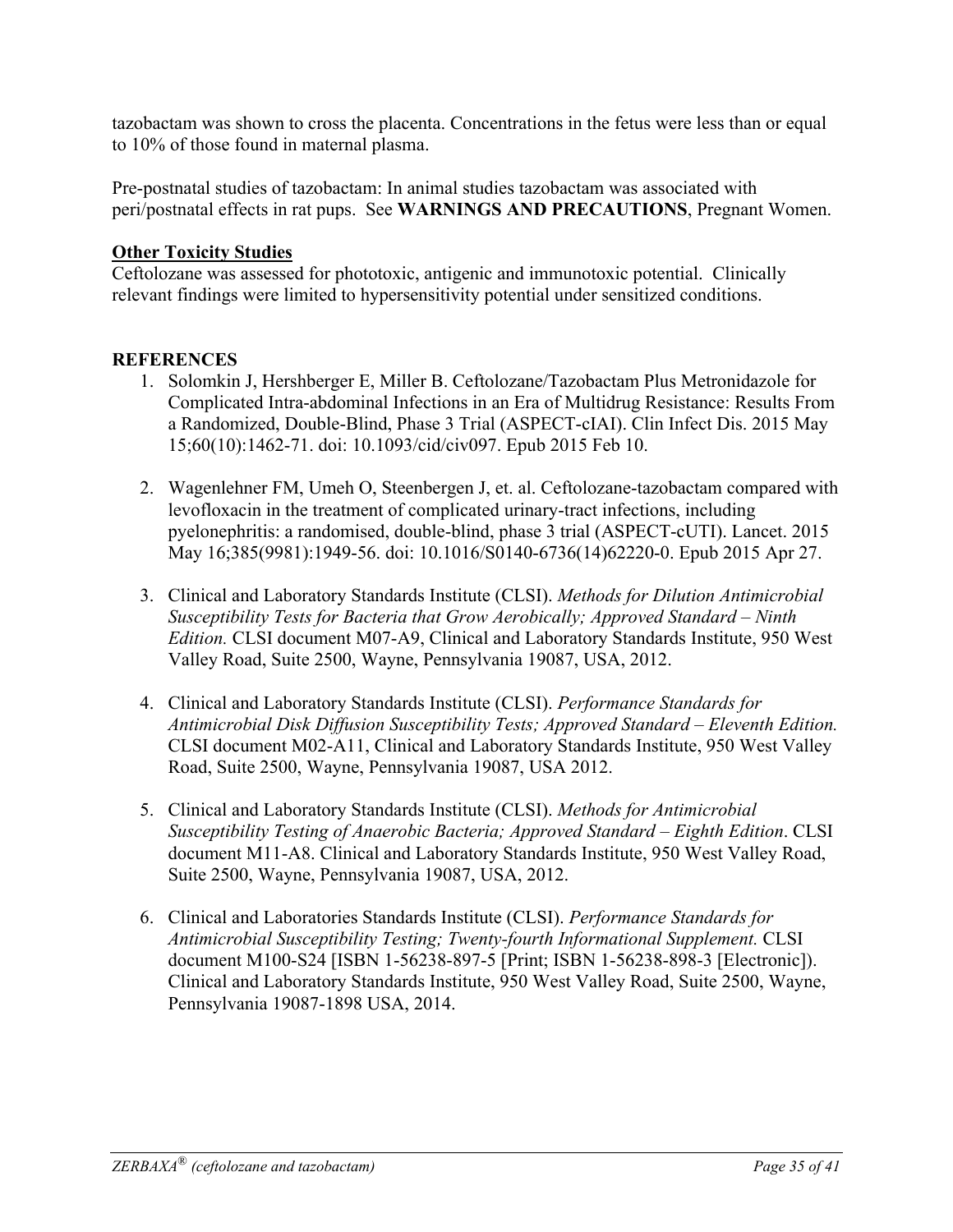#### **READ THIS FOR SAFE AND EFFECTIVE USE OF YOUR MEDICINE PATIENT MEDICATION INFORMATION**

# **ZERBAXA**®

#### zer bax' ah **ceftolozane and tazobactam**

Read this carefully before you start taking **ZERBAXA**®. This leaflet is a summary and will not tell you everything about this drug. Talk to your healthcare professional about your medical condition and treatment and ask if there is any new information about **ZERBAXA**®.

#### **Serious Warnings and Precautions**

**Severe and sometimes fatal allergic reactions (e.g. anaphylaxis) have occurred with beta-lactam antibiotics. Tell your doctor if you are allergic to antibacterial drugs such as penicillins, cephalosporin or carbapenem. If you have a severe allergic reaction, stop taking ZERBAXA**® **and get immediate medical attention (See What are the possible side effects).** 

#### **What is ZERBAXA**® **used for?**

ZERBAXA<sup>®</sup> is used by healthcare professionals to treat adults age 18 years or older with:

- Complicated infections within the abdomen and urinary tract infections, including a condition called "pyelonephritis" (a type of urinary tract infection that affects one or both kidneys) in adults.
- A condition called nosocomial pneumia. This is an infection of the lungs that you can get if you have been hospitalized. This includes a condition called ventilator-associated pneumonia. This is an infection of the lungs that you can get while you are on a respirator.

Antibacterial drugs like ZERBAXA® treat only bacterial infections. They do not treat viral infections such as the common cold. Although you may feel better early in treatment, ZERBAXA® should be taken exactly as directed. Misuse or overuse of ZERBAXA® could lead to the growth of bacteria that will not be killed by ZERBAXA® (resistance). This means that  $ZERBAXA<sup>®</sup>$  may not work for you in the future. Do not share your medicine.

#### **How does ZERBAXA**® **work?**

 $ZERBAXA<sup>®</sup>$  contains 2 active substances. Ceftolozane prevents the growth of the bacterial cell wall and tazobactam binds to bacterial enzymes (e.g. beta-lactamases) that breakdown the antibiotics. Both work together to kill bacteria and reduce the infection.

#### **What are the ingredients in ZERBAXA**®**?**

Medicinal ingredients:ceftolozane 1 g (as ceftolozane sulfate) and tazobactam 0.5 g (as tazobactam sodium) per vial.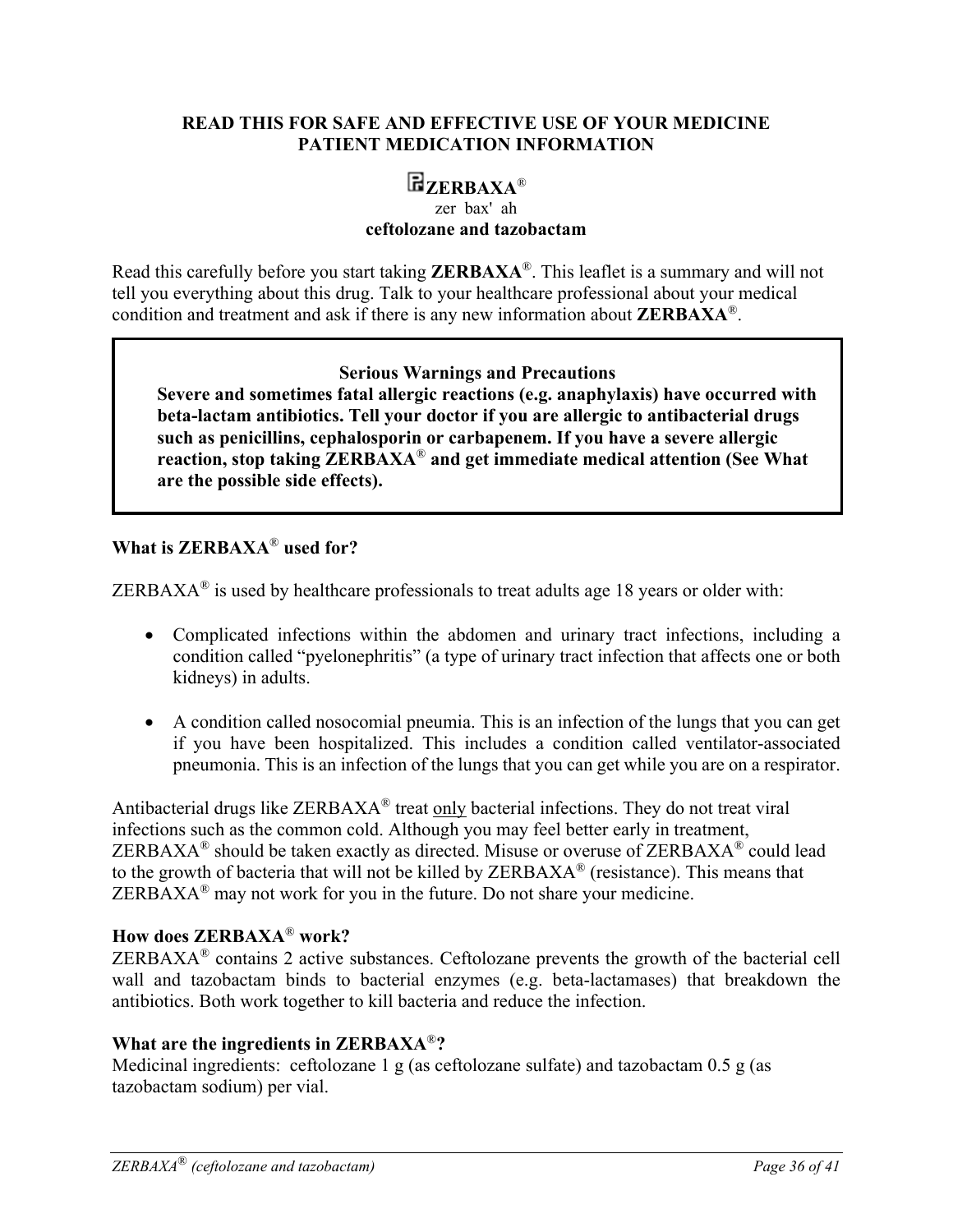Non-medicinal ingredients: citric acid, L-arginine, and sodium chloride

### **ZERBAXA**® **comes in the following dosage forms:**

 $ZERBAXA<sup>®</sup>$  is available as a lyophilized powder injection for intravenous use.

#### **Do not use ZERBAXA**® **if you are hypersensitive (allergic) to:**

- this drug or to any ingredient listed above.
- antibiotics like penicillin, or medicines known as "cephalosporins", or other beta-lactams.

#### **To help avoid side effects and ensure proper use, talk to your healthcare professional before you take ZERBAXA**®**. Talk about any health conditions or problems you may have, including if you:**

- know you are, or have previously been hypersensitive to penicillins, cephalosporins, beta-lactamases, or other antibacterial medicines.
- have recently had diarrhea, or have had diarrhea before taking this medicine.
- have liver or kidney problems.
- are pregnant or planning to become pregnant. If you think you may be pregnant or are planning to have a baby, ask your healthcare professional or pharmacist for advice before taking this medicine.
- are breast-feeding or planning to breastfeed.

#### **Tell your healthcare professional about all the medicines you take, including any drugs, vitamins, minerals, natural supplements or alternative medicines.**

#### **The following may interact with ZERBAXA**®**:**

• Probenecid (a drug used to treat gout)

### **How to take ZERBAXA**®**:**

- ERBAXA<sup>®</sup> will be given to you by a healthcare professional.
- It will be infused into your vein.
- Follow all instructions given to you by your healthcare professional.

#### **Usual dose:**

- Your doctor will decide how much  $ZERBAXA^{\circledR}$  you will be given and for how many days you will receive it.
- The dose you are given will depend on the type of your infection and where it is in your body.
- If you have kidney problems, your dose may be reduced.

The usual dose of ZERBAXA<sup>®</sup> for adults is 1.5 g (1 g ceftolozane and 0.5 g tazobactam) or 3 g (containing 2 g of ceftolozane and 1 g of tazobactam) administered every 8 hours by intravenous (IV) infusion over 1 hour, administered by the healthcare professional.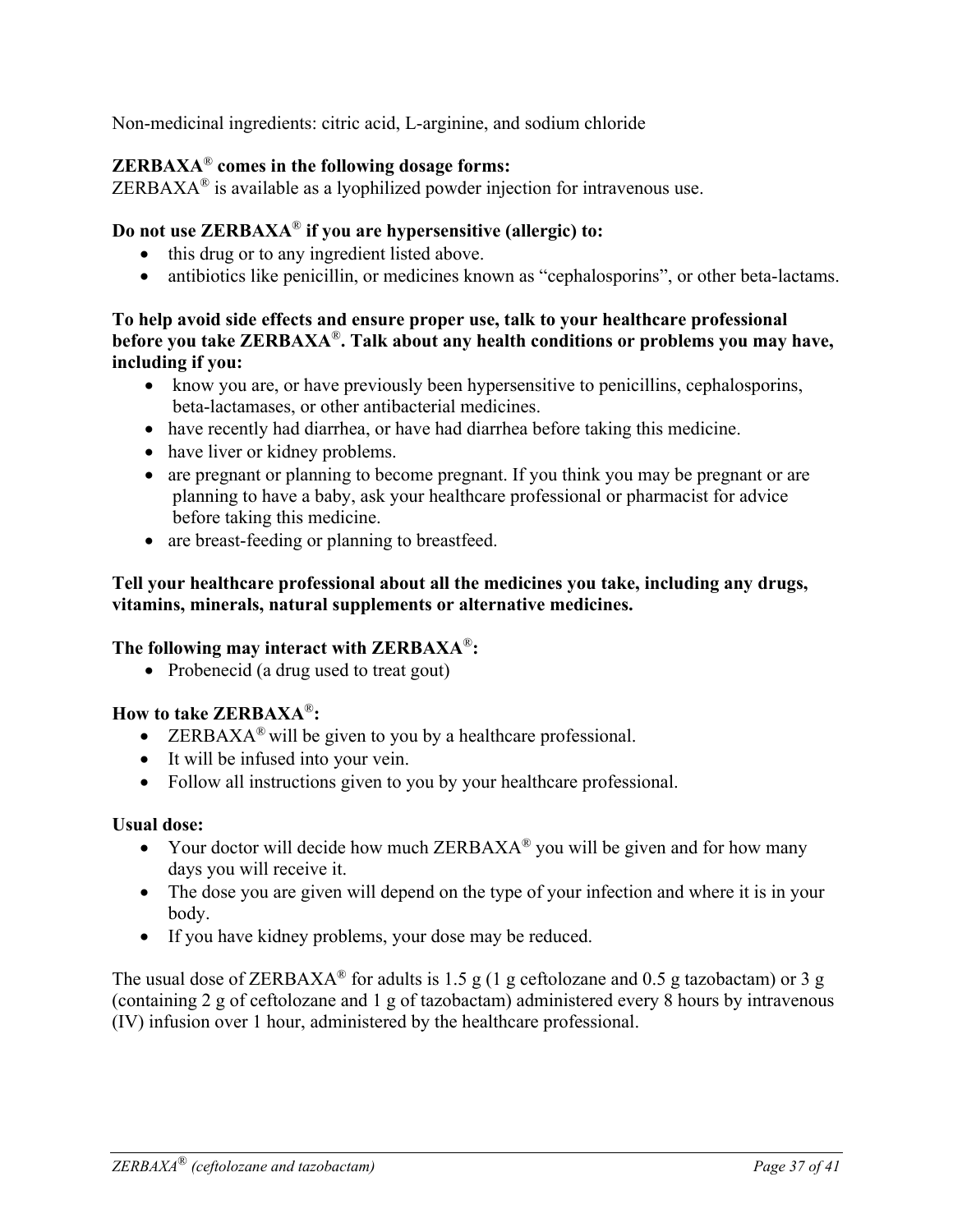#### **Overdose:**

If you think you have taken too much ZERBAXA®, contact your healthcare professional, hospital emergency department or regional Poison Control Centre immediately, even if there are no symptoms.

#### **Missed Dose:**

ZERBAX $A^{\otimes}$  is usually administered by a healthcare professional. If you suspect a missed dose, talk to your healthcare professional.

#### **What are possible side effects from using ZERBAXA**®**?**

Like all medicines, ZERBAXA<sup>®</sup> may have side effects.

Patients treated for complicated bacterial infections within the abdomen and urinary tract system

Common side effects (may affect up to 1 in 10 people) include:

- Increase in the number of certain types of blood cells known as platelets
- Anemia
- Decrease in potassium (from blood tests)
- Insomnia
- Anxiety
- Headache
- Dizziness
- Atrial fibrillation (abnormal heart rhythm)
- Decrease in blood pressure
- Nausea
- Diarrhea
- Constipation
- Vomiting
- Abdominal pain (stomach ache)
- Rash
- Fever (high temperature)
- Increased liver enzymes (from blood tests)
- Local problems (e.g. abnormal redness of the skin, inflammation, pain, itching, or rash) when putting a substance into a vein (infusion site reactions)

Uncommon side effects (may affect up to 1 in 100 people) include:

- Inflammation of the large intestine due to *C. difficile* bacteria
- Inflammation of the stomach
- Abdominal bloating
- Indigestion
- Excessive gas in stomach or bowel
- Obstruction of the intestine
- Yeast infection in the mouth (thrush)
- Yeast infection of female genitalia
- Fungal urinary tract infection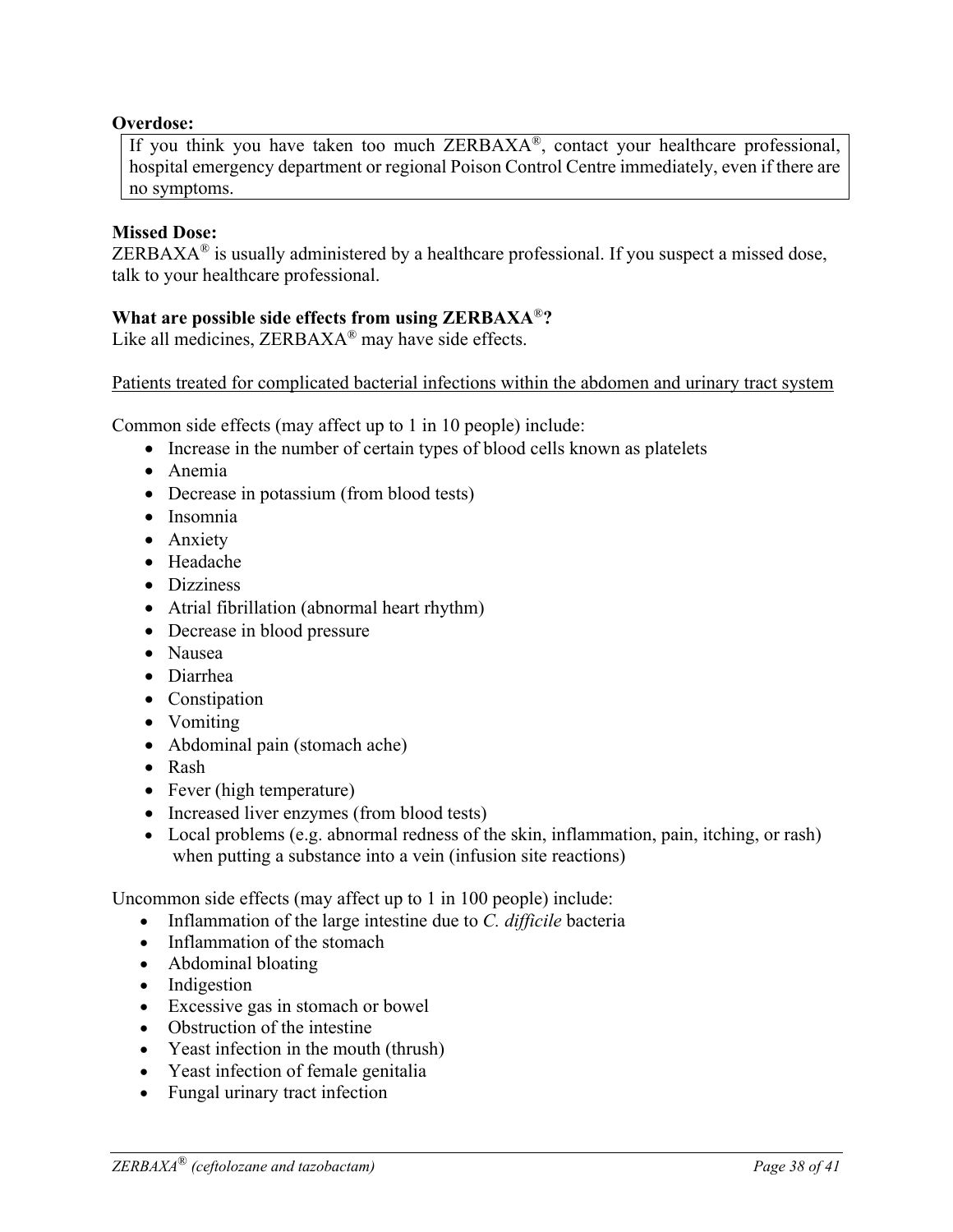- Increase in sugar (glucose) levels (from blood tests)
- Decrease in magnesium levels (from blood tests)
- Decrease in phosphate levels (from blood tests)
- Ischemic stroke (stroke caused by reduced blood flow in brain)
- Venous thrombosis (blood clot in a vein)
- Low red blood cell counts
- Atrial fibrillation (a condition involving rapid, irregular heartbeat)
- Fast heart beat
- Angina pectoris (chest pain or feeling of tightness, pressure or heaviness in chest)
- Itchy rash or swelling on the skin (hives)
- Kidney problems
- Kidney disease
- Shortness of breath
- Coombs test positive (a blood test that looks for antibodies that may fight against your red blood cells)

#### Patients treated for nosocomial pneumonia

Common side effects (may affect up to 1 in 10 people) include:

- Diarrhea
- Vomiting
- Increase in liver enzymes (from blood tests)

Uncommon side effects (may affect up to 1 in 100 people) include:

• Coombs test positive (a blood test that looks for antibodies that may fight against your red blood cells)

These are not all the possible side effects you may feel when taking ZERBAXA®. If you experience any side effects not listed here, contact your healthcare professional.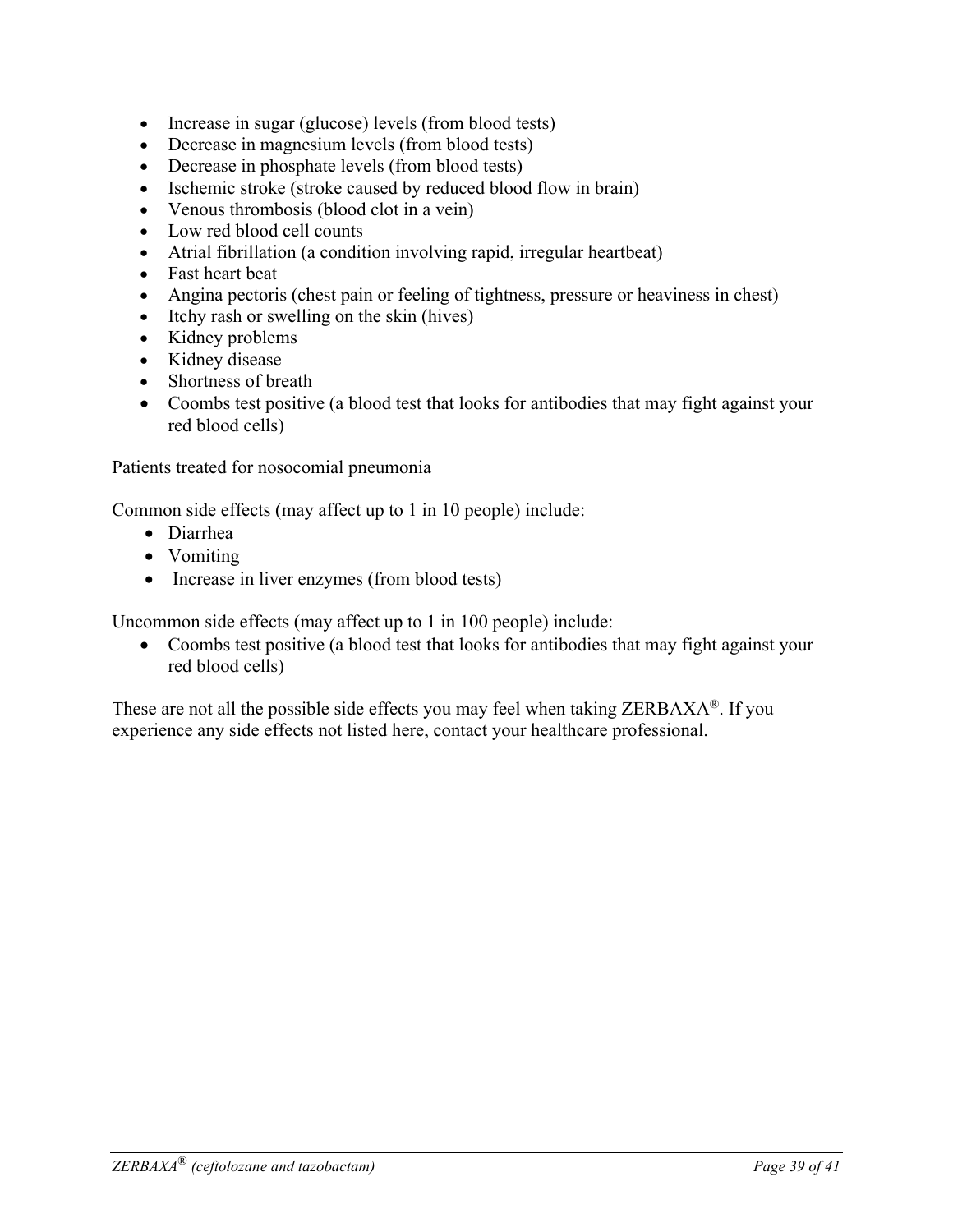| Serious side effects and what to do about them                                                                                                                                                                                                                                                                                                                                                                                                                                                                                                 |                                      |              |                               |  |  |
|------------------------------------------------------------------------------------------------------------------------------------------------------------------------------------------------------------------------------------------------------------------------------------------------------------------------------------------------------------------------------------------------------------------------------------------------------------------------------------------------------------------------------------------------|--------------------------------------|--------------|-------------------------------|--|--|
|                                                                                                                                                                                                                                                                                                                                                                                                                                                                                                                                                | Talk to your healthcare professional |              | Stop taking drug and          |  |  |
| Symptom / effect                                                                                                                                                                                                                                                                                                                                                                                                                                                                                                                               | Only if severe                       | In all cases | get immediate medical<br>help |  |  |
| <b>COMMON</b>                                                                                                                                                                                                                                                                                                                                                                                                                                                                                                                                  |                                      |              |                               |  |  |
| Clostridium difficile colitis (bowel<br>inflammation): abdominal pain or<br>tenderness, fever, severe diarrhea<br>(bloody or watery)                                                                                                                                                                                                                                                                                                                                                                                                           |                                      |              |                               |  |  |
| Intracranial hemorrhage (bleeding<br>that occurs inside the skull): changes<br>in vision, decreased alertness,<br>difficulty speaking or understanding<br>speech, nausea, seizures with no<br>previous history of seizures, sudden<br>severe headache, tingling or numbness,<br>vomiting, weakness in an arm or leg                                                                                                                                                                                                                            |                                      |              | $\overline{\mathcal{L}}$      |  |  |
|                                                                                                                                                                                                                                                                                                                                                                                                                                                                                                                                                | <b>RARE</b>                          |              |                               |  |  |
| Allergic Reaction: rash, hives (skin<br>eruptions), swelling of the face, lips,<br>tongue or throat, difficulty swallowing<br>or breathing                                                                                                                                                                                                                                                                                                                                                                                                     |                                      |              | $\leq$                        |  |  |
| Liver Disorder: yellowing of the skin<br>or eyes, dark urine, pale<br>stools                                                                                                                                                                                                                                                                                                                                                                                                                                                                   |                                      | ⊻            |                               |  |  |
| <b>UNKNOWN</b>                                                                                                                                                                                                                                                                                                                                                                                                                                                                                                                                 |                                      |              |                               |  |  |
| <b>Severe Cutaneous Adverse Reactions</b><br>(SCAR): severe skin reactions that<br>may also affect other organs:<br>• Skin peeling, scaling, or blistering<br>(with or without pus) which may<br>also affect your eyes, mouth, nose<br>or genitals, itching, severe rash,<br>bumps under the skin, skin pain,<br>skin color changes (redness,<br>yellowing, purplish)<br>Swelling and redness of eyes or face<br>• Flu-like feeling, fever, chills, body<br>aches, swollen glands, cough<br>• Shortness of breath, chest pain or<br>discomfort |                                      |              | ⊻                             |  |  |

If you have a troublesome symptom or side effect that is not listed here or becomes bad enough to interfere with your daily activities, talk to your healthcare professional.